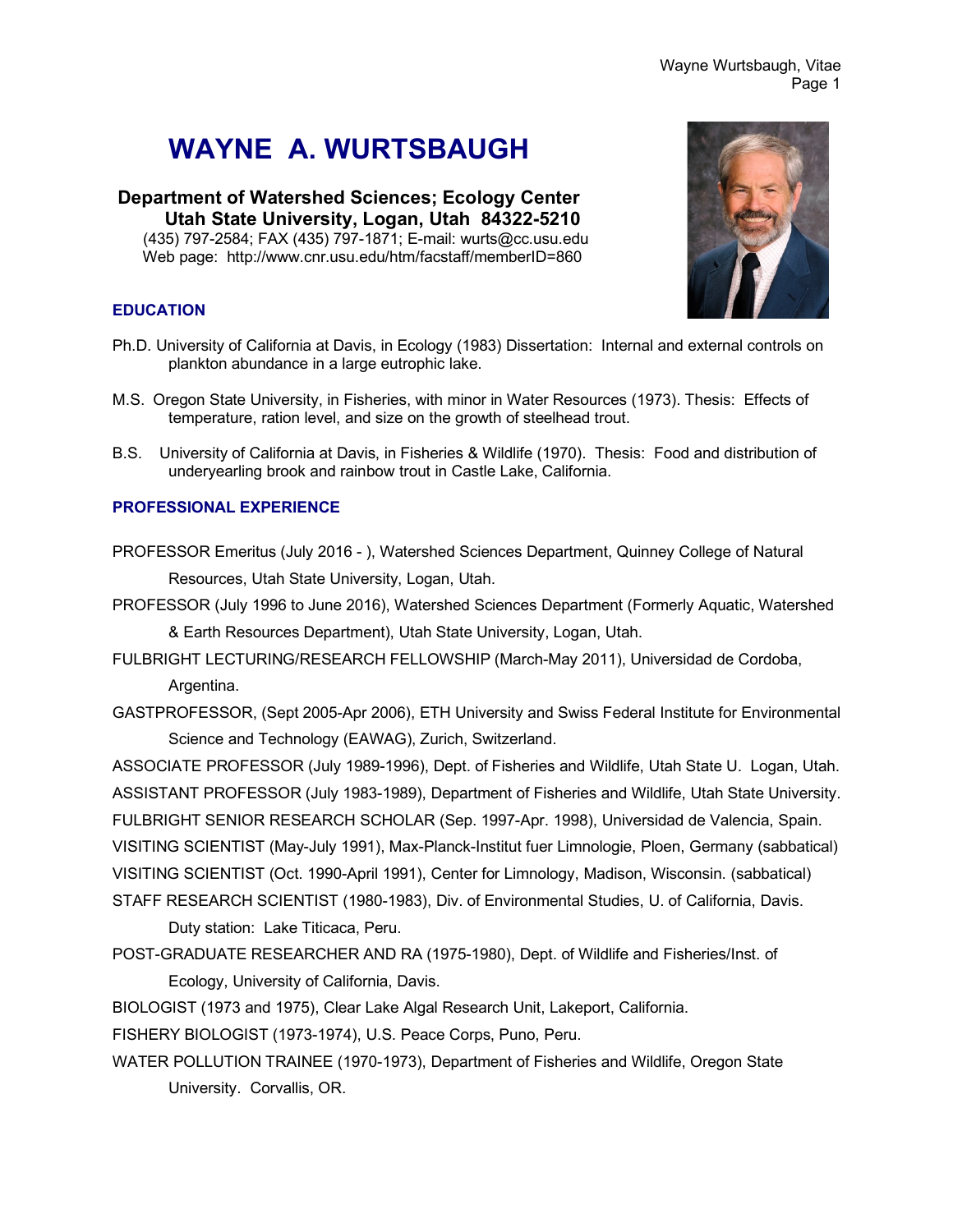SEASONAL AIDE (1968-1969, summers), California Fish and Game. Sacramento, CA.

GEOLOGICAL FIELD ASSISTANT (1967, summer), U.S. Geological Survey. Menlo Park, CA.

### **CURRENT RESEARCH INTERESTS:**

- Saline lake limnology
- Landscape limnology
- Mercury and selenium in aquatic food webs
- Biogeochemical controls on aquatic productivity
- Algal-nutrient relationships; N vs P limitation
- Ontogeny of temperature selection and bioenergetics of fishes
- Stable isotopes and food webs
- Ecology of endemic and threatened fishes

### **RESEARCH AND FUNDING**

**2015-2016. Wurtsbaugh, W.A. and D. Rosenberg.** Integrated Natural Resource Management for Urmia Lake Restoration: A Collaborative Program Between the Iranian Lake Urmia Restoration Program (ULRP) & Utah State University. Koshrow Semnani Foundation (1 year; \$23,000).

### **2014-2015**

**Wurtsbaugh, W.A.** Farmington Bay Student Research Project-2014. Utah Division of Water Quality. (1 year; \$2,000)

### **2012-2013**

- **Wurtsbaugh, W.A.** Relations between mercury, nutrients and plankton along the Farmington Bay-Gilbert Bay salinity gradient in the Great Salt Lake. Utah Division of Forestry, Fire and State Lands. (1 year; \$51,278).
- McCulley, E. and **Wurtsbaugh, WA.** Great Salt Lake Research: nutrients, metals, and plankton in Farmington Bay, Utah. Utah Division of Water Quality and ENVIRON. (1 year; \$45,156: \$19,222 to USU).

### **2011-2012**

**Wurtsbaugh, W.A.** Factors affecting the spatial and temporal variability of *Nodularia* blooms in Farming Bay (Great Salt Lake). Central Davis County Sewage Improvement District. (1 year; \$14,974)

### **2010-2011**

- **Wurtsbaugh, W**. Great Salt Lake Student Research Projects-2010. Utah Division of Water Quality. Salt Lake City, Utah (\$1,067).
- **Wurtsbaugh, W.** Undergraduate research student support: mercury fractions and transfer from the Great Salt Lake's Deep Brine Layer. Utah State Division of Forestry, Fire and Lands. (Year 1; \$1000)

- **Wurtsbaugh, W**., P. Leavitt and K. Moser. Paleolimnological evaluation of eutrophication and metal deposition in bays of the Great Salt Lake using multi-proxy sediment records. Utah Division of Water Quality. Salt Lake City, Utah (Year 2 of 2; \$154,108).
- **Wurtsbaugh, W.** Importance of the Great Salt Lake's deep brine layer for mercury transfer and nutrition of brine shrimp. Utah State Division of Forestry, Fire and Lands. (Year 2 of 2; \$46,675).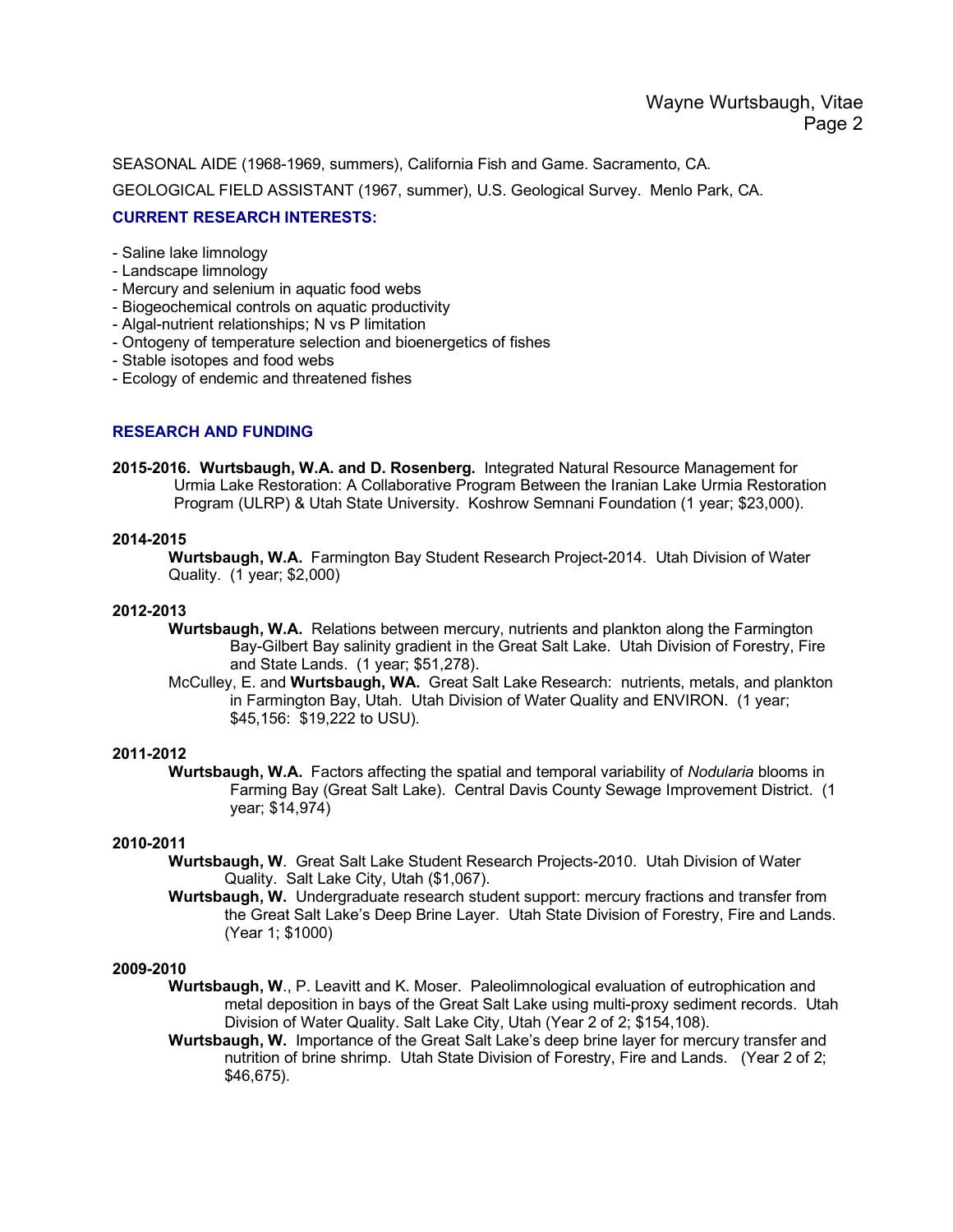#### **2008-2009**

- **Wurtsbaugh, W.,** M. Baker, and B. McGwynn. Landscape limnology of mountain watersheds: Nutrient retention and ecosystem stability in complex aquatic ecosystems. National Science Foundation (Year 4 of 4; \$1,297,193).
- **Wurtsbaugh, W.**, P. Leavitt and K. Moser. Paleolimnological evaluation of eutrophication and metal deposition in bays of the Great Salt Lake using multi-proxy sediment records. Utah Division of Water Quality. Salt Lake City, Utah (Year 1 of 2; \$154,108).
- **Wurtsbaugh, W.** Importance of the Great Salt Lake's deep brine layer for mercury transfer and nutrition of brine shrimp. Utah State Division of Forestry, Fire and Lands. (Year 1 of 2; \$46,675).
- **Wurtsbaugh, W.** Monitoring of water quality in three bays of the Great Salt Lake. Utah Division of Water Quality, Salt Lake City. (1 year; \$74,853)

#### **2007-2008**

- **Wurtsbaugh, W**. Preliminary analyses of mercury contamination in the benthic biostromes of the Great Salt Lake. Utah Division of Water Quality (1 year; \$44,762).
- **Wurtsbaugh, W.,** M. Baker, and B. McGwynn. Landscape limnology of mountain watersheds: Nutrient retention and ecosystem stability in complex aquatic ecosystems. National Science Foundation (Year 3 of 4; \$1,297,193).

- **Wurtsbaugh, W**. Relationships between eutrophication, cyanobacteria blooms and avian botulism mortalities in the Great Salt Lake, Utah. Utah Wetlands Foundation. (1 yr., \$10,000).
- **Wurtsbaugh, W.** Relationships between eutrophication, cyanobacteria blooms and avian botulism mortalities in the Great Salt Lake, Utah. Tides Foundation. (1 yr., \$10,000).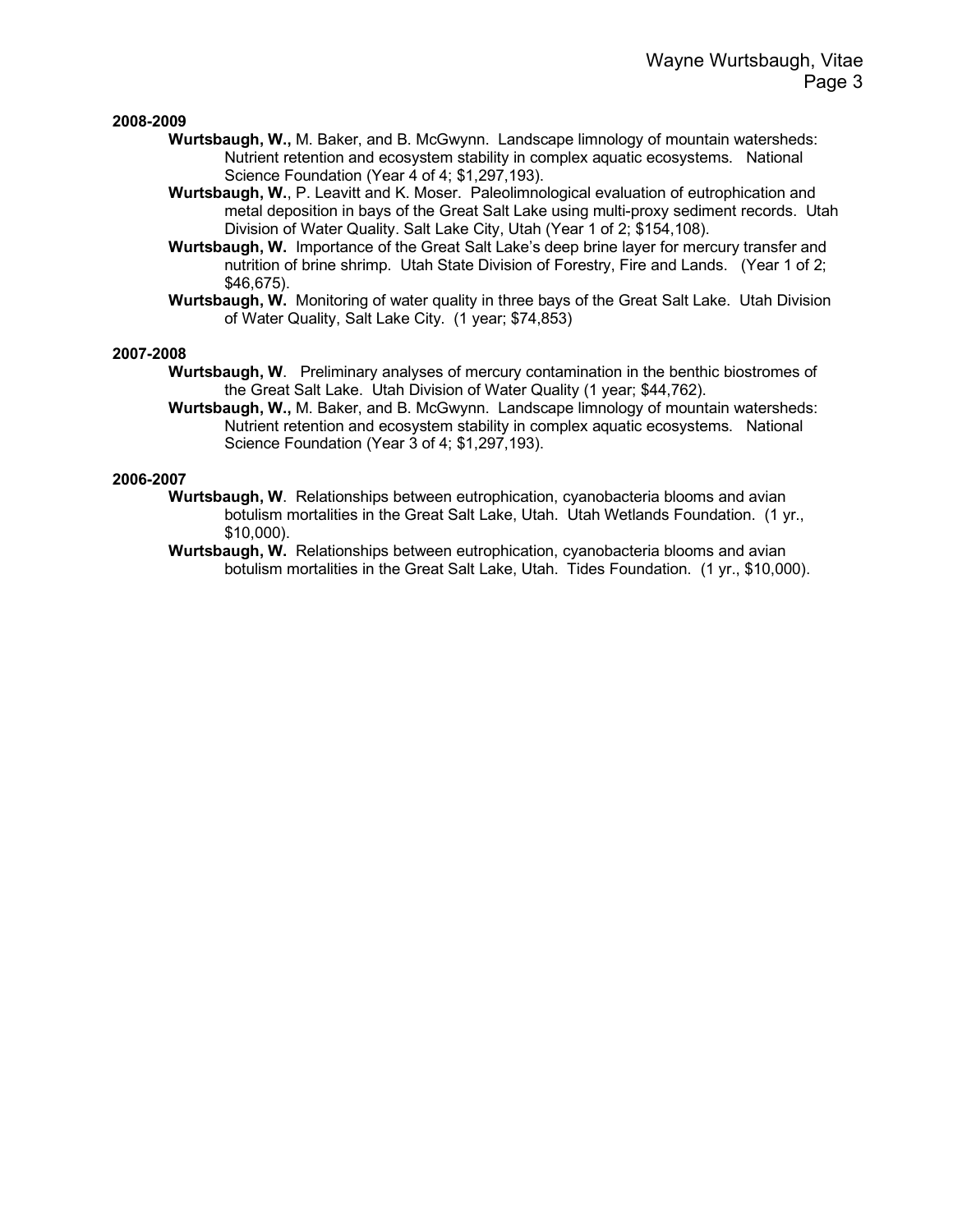**Wurtsbaugh, W.,** M. Baker, and B. McGwynn. Landscape limnology of mountain watersheds: Nutrient retention and ecosystem stability in complex aquatic ecosystems. National Science Foundation (Year 2 of 4, \$1,297,193).

#### **2005-2006**

- **Wurtsbaugh, W.,** M. Baker, and B. McGwynn. Landscape limnology of mountain watersheds: Nutrient retention and ecosystem stability in complex aquatic ecosystems. National Science Foundation (4 yr., \$1,297,193).
- **Wurtsbaugh, W.** Eutrophication analyses of a polluted embayment of the Great Salt Lake, Farmington Bay, Utah. Tides Foundation (1 yr., \$25,000).
- **Wurtsbaugh, W.** and D. Naftz. Spatial analysis of trophic linkages between basins in the Great Salt Lake, Utah. Utah Division of Forestry, Fire and State Lands. (1 yr., \$75,000).
- **Wurtsbaugh, W.** Analysis of selenium bioaccumulation in benthic food webs of the Great Salt Lake, Utah. Utah Division of Water Quality/North Davis Sewer Improvement District. (1 yr., \$29,674).

#### **2004-2005**

- **Wurtsbaugh, W.,** M. Baker, R. Hall and J. Haefner. Influence of stream-lake interactions on nutrient transport and function of aquatic ecosystems: Modeling, 15N experiments and watershed analyses. National Science Foundation (3 yr., 2002-2005; \$1,008,315).
- **Wurtsbaugh, W.** Impacts of eutrophication on Farmington Bay, Great Salt Lake. Utah Division of Water Quality. (2005, \$84,142).
- **Wurtsbaugh, W.** Analysis of Phytoplankton Nutrient Limitation in Farmington Bay and the Great Salt Lake. Central Davis Sewer Improvement District. (2005; \$5,342).

#### **2003-2004**

- **Wurtsbaugh, W.,** M. Baker, R. Hall and J. Haefner. Influence of stream-lake interactions on nutrient transport and function of aquatic ecosystems: Modeling, 15N experiments and watershed analyses. National Science Foundation (3 yr., 2002-2005; \$1,008,315).
- **Wurtsbaugh, W**. and M. Gustafson. Stream-Lake Interactions: Landscape Impacts on Aquatic Biodiversity. ROA Supplement from NSF. (1 year; \$23,800).
- **Wurtsbaugh, W.** and M. Baker. Research Experiences for Undergraduates (REU), as an addendum to our NSF grant on Stream-Lake interactions on nutrient transport. (2003; \$12,000
- **Wurtsbaugh, W.** Continued Studies on Water Pollution in Farmington Bay of the Great Salt Lake: Human and Environmental Impacts. CURI grant, Utah State University (2003-04; \$15,000).
- **Wurtsbaugh, W.** Analysis of Phytoplankton Nutrient Limitation in Farmington Bay and the Great Salt Lake. Central Davis Sewer Improvement District. (2004; \$15,716).
- **Wurtsbaugh, W.** Hydrogen Sulfide in Farmington Bay and the Great Salt Lake: A Potential Odor-Causing Agent. Central Davis Sewer Improvement District. (2004; \$7,694).

- **Wurtsbaugh, W.,** M. Baker, R. Hall and J. Haefner. Influence of stream-lake interactions on nutrient transport and function of aquatic ecosystems: Modeling, <sup>15</sup>N experiments and watershed analyses. National Science Foundation (3 yr, 2002-2005; \$1,008,315).
- **Wurtsbaugh, W.** and M. Baker. Research Experiences for Undergraduates (REU), as an addendum to our NSF grant on Stream-Lake interactions on nutrient transport. (2002; \$11,000).
- **Wurtsbaugh, W.** Research on Water Pollution in Farmington Bay of the Great Salt Lake: Human and Environmental Impacts. CURI grant, Utah State University (2002-03; \$40,000).
- **Wurtsbaugh, W**., J. Cole, D. McKnight, Pat Brezonkik, S. MacIntyre and Ken Potter. Emerging Research Issues for Limnology, The Study of Inland Waters: An NSF / ASLO sponsored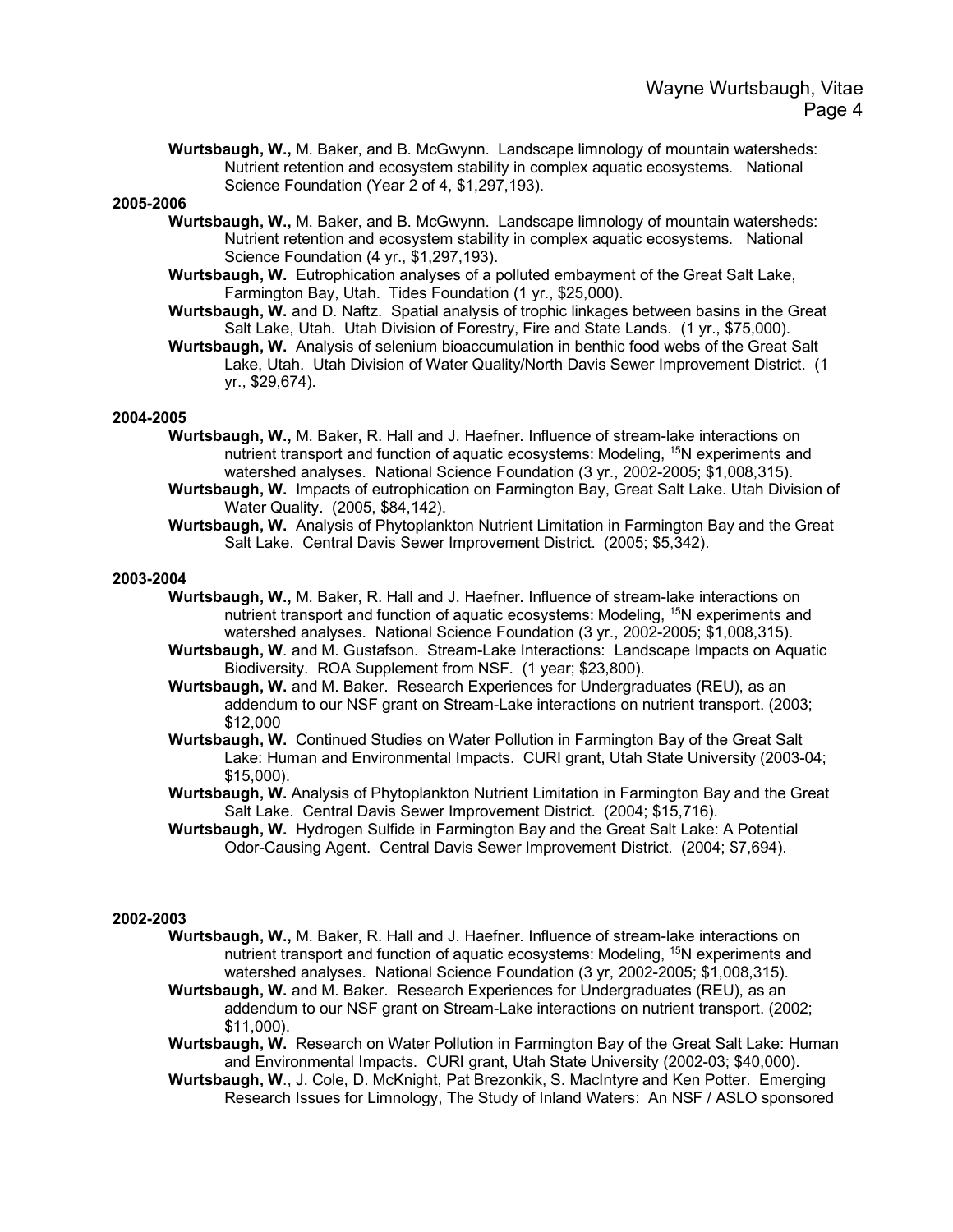workshop. National Science Foundation (2002; \$68,610; administered through University Corporation for Atmospheric Research, Joint Office for Science Support, Boulder, Colorado).

### **2001-2002**

**Wurtsbaugh, W.,** M. Baker, R. Hall and J. Haefner. Influence of stream-lake interactions on nutrient transport and function of aquatic ecosystems: Modeling, <sup>15</sup>N experiments and watershed analyses. National Science Foundation (3 yr., 2002-2005; \$1,008,315).

### **2000-2001**

**Wurtsbaugh, W.** and C. Luecke. Deep chlorophyll layers as export production zones in lake ecosystems: The importance of hydrodynamics and biological transport in the formation and maintenance of metalimnetic production. National Science Foundation (3 yr.; \$612,238).

**Wurtsbaugh, W.** Eutrophication of Farmington Bay in the Great Salt Lake. Unfunded.

#### **1999-2000**

- **Wurtsbaugh, W**., C. Luecke and M.R. Miracle Sole. Ecosystem-level analyses of production processes in lakes: the importance of the deep-chlorophyll layers. Commission for Cultural, Educational and Scientific Exchange between the U.S. and Spain. (2 yr.; \$13,791).
- **Wurtsbaugh, W.** and C. Luecke. Deep chlorophyll layers as export production zones in lake ecosystems: The importance of hydrodynamics and biological transport in the formation and maintenance of metalimnetic production. National Science Foundation (3 yr.; \$612,238).

#### **1998-1999**

- **Wurtsbaugh, W**., C. Luecke and M.R. Miracle Sole. Ecosystem-level analyses of production processes in lakes: the importance of the deep-chlorophyll layers. Commission for Cultural, Educational and Scientific Exchange between the U.S. and Spain. (2 yr.; \$13,791).
- **Wurtsbaugh, W.** and C. Luecke. Deep chlorophyll layers as export production zones in lake ecosystems: The importance of hydrodynamics and biological transport in the formation and maintenance of metalimnetic production. National Science Foundation (3 yr.; \$612,238).

#### **1997-1998**

- **Wurtsbaugh, W.** and C. Luecke. Deep chlorophyll layers as export production zones in lake ecosystems: The importance of hydrodynamics and biological transport in the formation and maintenance of metalimnetic production. National Science Foundation (3 yr.; \$612,238).
- **Wurtsbaugh, W.** and C. Luecke. Examination of abundance and spatial distribution of forage fish in Bear Lake, Utah/Idaho. Utah Division of Wildlife Resources (1 yr.; \$30,644).

#### **1996-1997**

- **Wurtsbaugh, W.** Examination of taxonomy, abundance and spatial distribution of forage fish in Bear Lake Utah/Idaho. Utah Division of Wildlife Resources (12 months; \$36,378).
- **Wurtsbaugh, W.** Production processes in lakes: effects of submerged inflows on algal growth patterns. Fulbright Fellowship to the Universidad de Valencia, Spain (7 months; \$25,000).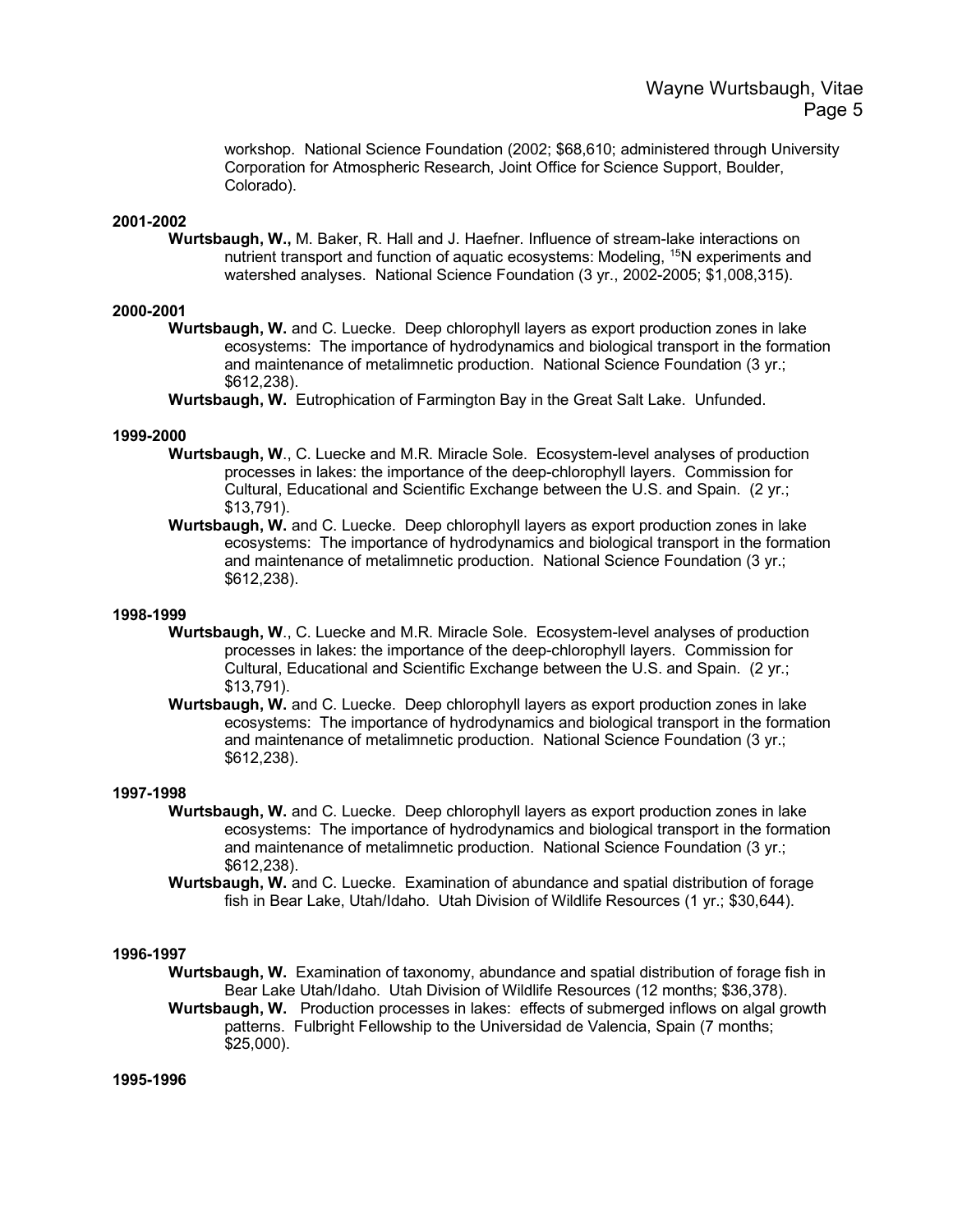**Wurtsbaugh, W.** and C. Luecke. Examination of abundance and spatial distribution of forage fish in Bear Lake. Utah Division of Wildlife Resources. \$40,568 (12 months; continuing). **Wurtsbaugh, W.** Spatial-temporal analysis of primary productivity in the mountain lake habitat of

endangered sockeye salmon. Bonneville Power Administration. \$10,826 (6 months).

**Wurtsbaugh, W.** Lake Powell aquatic resources education program. U.S. National Park Service. \$15,532 (1 year).

#### **1994-1995**

- **Wurtsbaugh, W.** and C. Luecke. Examination of abundance and spatial distribution of forage fish in Bear Lake. Utah Division of Wildlife Resources. \$42,452 (12 months; continuing).
- Luecke, C. and **W. Wurtsbaugh**. Assessment of lake fertilization for the enhancement of sockeye salmon production in Redfish Lake. Bonneville Power Admin./Shoban Indian Tribe. \$114,335 (12 month).
- **Wurtsbaugh, W.** Brine shrimp ecology in the Great Salt Lake, Utah. Utah Division of Wildlife Resources. \$15,460 (6 month).
- **Wurtsbaugh, W.** Relationship between the fat index at time of stocking and survivability of rainbow trout. Utah Division of Wildlife Resources. \$18,652.

#### **1993-1994**

- **Wurtsbaugh, W.** Brine shrimp ecology in the Great Salt Lake, Utah. Utah Division of Wildlife Resources. \$56,153 (10 months; continuing).
- **Wurtsbaugh, W.** and C. Luecke. Abundance and spatial distribution of forage fishes in Bear Lake. Utah Division of Wildlife Resources. \$80,475/year (continuing).
- **Wurtsbaugh W.** and C. Luecke. Limnological analysis of Stanley Basin Lakes with respect to potential rehabilitation of sockeye salmon: Bonneville Power Admin./Shoban Indian Tribe; \$185,112/year (continuing).
- **Wurtsbaugh, W.** Relationship between the fat index at time of stocking and survivability of rainbow trout. Utah Division of Wildlife Resources. \$30,541/year (5-year).
- **Wurtsbaugh, W.** and C. Luecke. Examination of the factors controlling the abundance of Bear Lake sculpin and other endemic fishes in Bear Lake. Idaho Fish and Game. \$3,372 (6 months).
- **Wurtsbaugh, W.** and D. Beauchamp. Temporal distribution, population, and trophic dynamics of lake trout and kokanee in Lake Tahoe. Nevada Dept. of Wildlife. \$100,237/year (4-year).

#### **1992-1993**

- **Wurtsbaugh, W.** and C. Luecke. Examination of the factors controlling the abundance of Bear Lake sculpin and other endemic fishes in Bear Lake. Idaho Fish and Game. \$27,000.
- Luecke, C. and **W. Wurtsbaugh**. Abundance and spatial distribution of forage fishes in Bear Lake. Utah Division of Wildlife Resources. \$82,688.
- Luecke, C. and **W. Wurtsbaugh.** Limnological analysis of Stanley Basin Lakes with respect to potential rehabilitation of sockeye salmon: Bonneville Power Admin./Shoban Indian Tribe; \$209,218/year (continuing).
- **Wurtsbaugh, W.** Relationship between the fat index at time of stocking and survivability of rainbow trout. Utah Division of Wildlife Resources. \$34,907/year (5-year).
- **Wurtsbaugh, W.** and D. Beauchamp. Temporal distribution, population, and trophic dynamics of lake trout and kokanee in Lake Tahoe. Nevada Dept. of Wildlife. \$100,237/year (4-year).

- **Wurtsbaugh, W**. and C. Luecke. Abundance and spatial distribution of forage fishes in Bear Lake. Utah Division of Wildlife Resources. \$80,700.
- Luecke, C. and **W. Wurtsbaugh.** Limnological analysis of Stanley Basin Lakes with respect to potential rehabilitation of sockeye salmon: Bonneville Power Admin./Shoban Indian Tribe; \$208,200/year (continuing).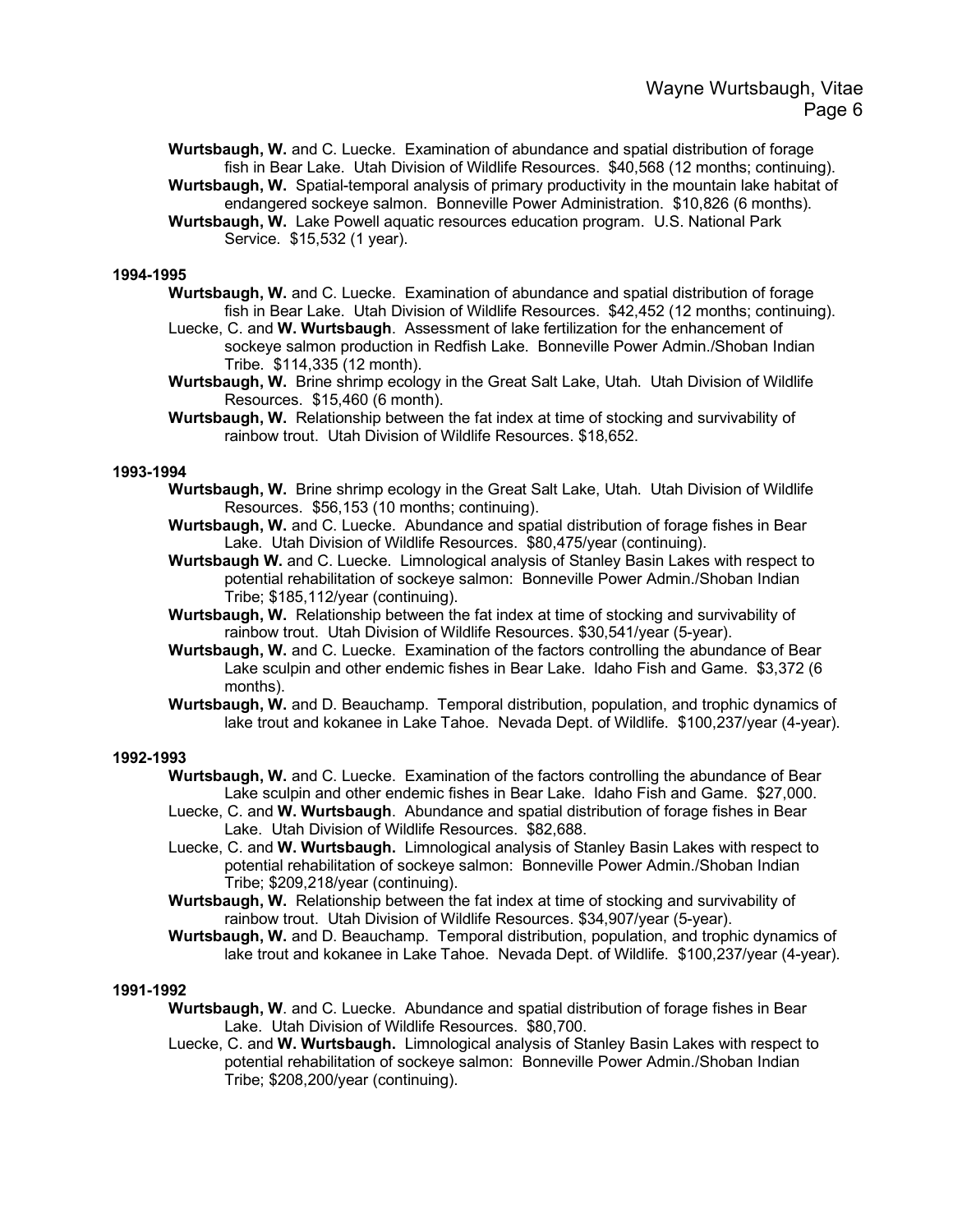**Wurtsbaugh, W.** Relationship between the fat index at time of stocking and survivability of rainbow trout. Utah Division of Wildlife Resources. \$27,800/year (5-year).

**Wurtsbaugh, W.** and D. Beauchamp. Temporal distribution, population, and trophic dynamics of lake trout and kokanee in Lake Tahoe. Nevada Dept. of Wildlife. \$102,000/year (4-year).

### **1990-1991**

- Luecke, C. and **W. Wurtsbaugh**. Abundance and spatial distribution of forage fishes in Bear Lake. Utah Division of Wildlife Resources. \$60,392.
- **Wurtsbaugh, W.A.** and D. Beauchamp. Temporal distribution, population, and trophic dynamics of lake trout and kokanee salmon in Lake Tahoe. Nevada Department of Wildlife. \$103,920/year.
- **Wurtsbaugh, W.A.** Ontogenetic changes in the respiratory physiology of Bear Lake sculpin. Max Plank Institut für Limnology. \$5,000.

#### **1989-1990**

- **Wurtsbaugh, W**. Littoral structure and its effect on the fish community of Lake Tahoe. Tahoe Regional Planning Agency. \$59,411.
- **Wurtsbaugh, W.**, T. Modde, C. Luecke and C. Courtney. Impacts of limnological parameters on survival of rainbow trout strains (year 5). Utah Division of Wildlife Resources. \$92,474.

#### **1988-1989**

- **Wurtsbaugh, W.** Littoral structure and its effect on the fish community in Lake Tahoe. Tahoe Regional Planning Agency. \$65,480.
- **Wurtsbaugh, W.** and C. Hawkins.Trophic interactions between fish and invertebrates in Bear Lake, Utah-Idaho (year 3). Utah Division of Wildlife Resources. \$12,619.
- **Wurtsbaugh, W.** and T. Modde. Impacts of limnological parameters on survival of rainbow trout strains (year 4). Utah Division of Wildlife Resources. \$98,364.

#### **1987-1988**

- **Wurtsbaugh, W.** and T. Modde. Impacts of limnological parameters on survival of rainbow trout strains: Predation losses, habitat needs and out-migration of juvenile rainbow trout. Utah Division of Wildlife Resources. \$98,364 (year 3 of 5).
	- **Wurtsbaugh, W.** and C. Hawkins. Trophic interactions between fish and invertebrates in Bear Lake, Utah-Idaho. Utah Division of Wildlife Resources. \$38,905 (year 2).

#### **1986-1987**

- **Wurtsbaugh, W.** and T. Modde. Impacts of limnological parameters on survival of rainbow trout strains: Predation losses and habitat requirements of juvenile trout. Utah Division of Wildlife Resources. \$98,952 (year 2 of 5).
- **Wurtsbaugh, W**. and C. Hawkins. Trophic interactions between fish and invertebrates in Bear Lake, Utah. Utah Division of Wildlife Resources. \$72,101 (year 1 of 3).
- Sorensen, D., P. Riley, **W. Wurtsbaugh**, and others. Great Salt Lake inter-island diking: Water quality considerations. Utah Division of Water Resources. \$170,563 (1.5-year period).
- **Wurtsbaugh, W.** Edaphic factors controlling nitrogen fixation and growth of microbes in Utah's lakes. Unfunded.

- **Wurtsbaugh, W.** Impacts of limnological parameters on survival of rainbow trout strains. Utah Division of Wildlife Resources. \$95,681 (year 1 of 5).
- **Wurtsbaugh, W.** Bioenergetics of diel feeding migrations in planktivorous fishes. V.P. for Research, USU. \$4,000 (year 2).
- **Wurtsbaugh, W.** Limnology of the Great Salt Lake (unfunded).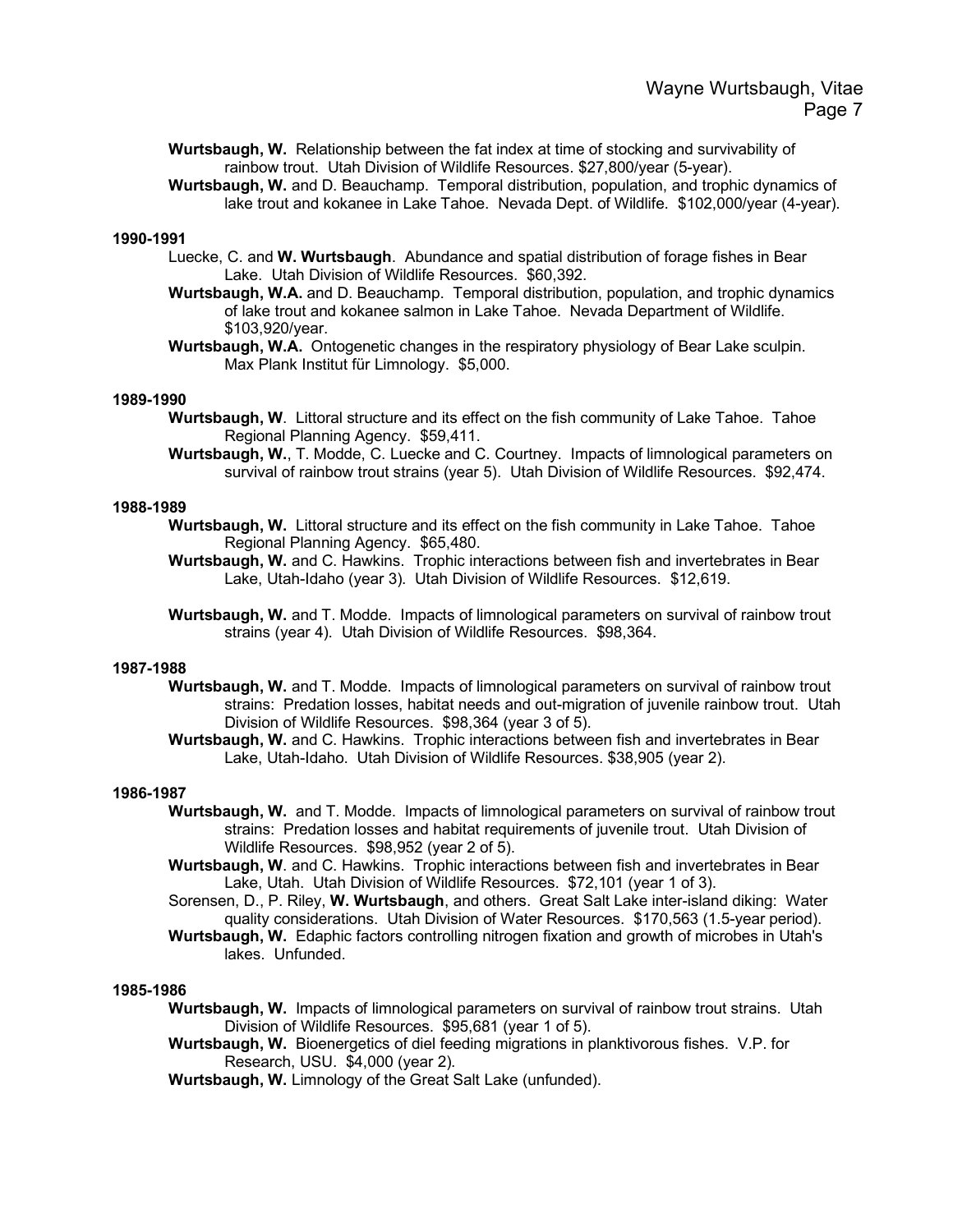#### **1984-1985**

**Wurtsbaugh, W.** and P. Richerson. Trophic coupling between algae, zooplankton and the pelagic fishes of Lake Titicaca, Peru-Bolivia. National Science Foundation. \$9,892.

#### **1984-1985**

- Chapman, J., **W. Wurtsbaugh**, M. Wolfe and J. Kadlec. Fish and Wildlife Research in the tropics: A proposal for Department Involvement in Peru. International Programs, USU. \$10,171.
- **Wurtsbaugh, W.** Bioenergetics of diel vertical migrations in planktivorous fishes. V.P. for Research, USU. \$10,830.

**1969**-**1983** (Other projects in which I have actively participated)

-The limnology of Lake Titicaca: Physical variation and biotic processes. NSF (1980-1983). -Mosquito control in rice fields by fishes. Calif. Mosquito and Vector Control (1978-1979).

- -Food-web structure in a large eutrophic lake, Clear Lake, California. NSF (1975-1976).
- -Plankton dynamics and control of blue-green algae in Clear Lake, California. Lake Co., CA. (1973 & 1975).
- -Ecology of native and exotic fishes in Lake Titicaca, Peru. Instituto del Mar del Peru/US Peace Corps (1973-1974).
- -Effects of thermal pollution on the bioenergetics of salmonid production. EPA (1970-1972).
- -Laboratory studies on competition between trout and non-game fish in streams. Calif. Fish and Game (1969-1970).
- -Feeding and distribution of juvenile trout in a mountain lake. UC Davis & Calif. Fish and Game (1969).

ETH Switzerland (2005)

-Effects of micronutrient additions on plankton and trout production in a mountain lake. NSF (1968).

### **TEACHING EXPERIENCE**

- Fish Production: Lentic & Lotic Systems WATS 6900 (1-2 credit seminar, 2013, USU)
- Saline Lake Ecosystems WATS 6900 (1-2 credit seminar; 2011, USU)
- Ecología Acuática Universidad de Cordoba, Argentina (spring, 2011)
- Limnology WATS 4500 (3 credit; 1983-present, USU)
- 
- Aquatic Ecology Practicum WATS 4510 (3 credits; 1983-present, USU)
- Water Pollution WATS 4530/6530 (3 credits.; 1989-96, 98-2009, USU)
- Graduate Ecology WATS 6960 (5 credits., team-taught; 1998, 2003-09 USU)
- Aquatic Biogeochemistry **AWER 6910 (1 credit**; 2003 USU)
- 
- Fish Ecology FW 675 (3 credits; 1990, 1992, 1993, 1995 USU)<br>- Production Biology in Fishery Environ. FW 655 (4 credits; 1984, 1986 USU) - Production Biology in Fishery Environ.
- Introduction to Fisheries & Aquatic Res. FW 255 (3 credits; 1985 USU)
- Limnology Laboratory ES 151 (3 credits; 1969 U.C. Davis)
- 
- Resource Competition Seminar FW 691 (2 credits; 1984 USU)<br>- Trophic Ecology of Fishes Seminar FW 691 (2 credits; 1988 USU)
- Trophic Ecology of Fishes Seminar
- Bioenergetics of poikilotherms, Seminar FW 691 (2 credits; 1986 USU)<br>- Resource Competition Seminar FW 691 (2 credits: 1984 USU)
	-
- Life History Strategies Seminar FW 691 (1 credits; 1994 USU)
- **ADVISING** (2013 only)
- Graduate Students As committee member 5
- Undergraduate advisor for Fisheries & Aquatic Sciences Majors, Watershed & Earth Science Dept.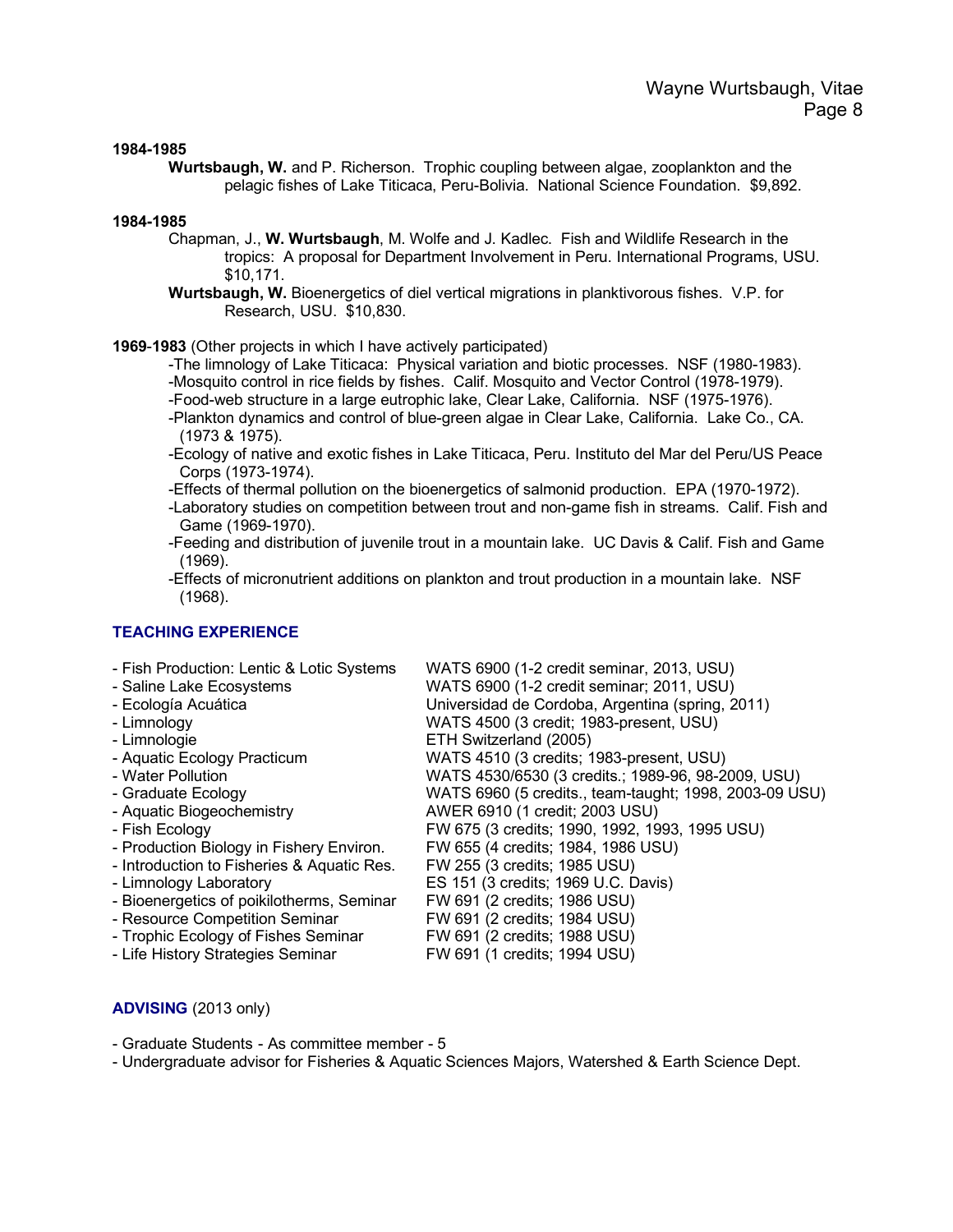### **DEPARTMENTAL, COLLEGE & UNIVERSITY COMMITTEES & ACTIVITIES**

- Member: USU Undergraduate Research Advisory Board
- Member: Undergraduate Academic Review Committee
- Member: Chemical Hygiene Committee
- Member: USU Honors Program Advisory Board<br>- Member: USU Honorary Degree & Commencem
- USU Honorary Degree & Commencement Speaker Committee
- Chair: Teacher of the Year Awards Committee for CNR
- Member: Academic Freedom and Tenure Committee
- Member: QCNR Undergraduate Scholarship Committee (2011-2014)
- Member: University Chemical Hygiene Committee (1995-present)
- Chair: Search Committee for WATS Aquatic Ecologist (2013, 2014)
- Member: Search Committee for WATS Department Head (2014)
- Chair: Tenure & Promotion Committee for P. Belmont, J. Jing, N. Mesner (2014)<br>- Member: Tenure & Promotion Committee for J. Gaeta, E. Gese, K. Kettenring, M. L.
- Tenure & Promotion Committee for J. Gaeta, E. Gese, K. Kettenring, M. Larese-Casanova, K. Mock (2013-2015), Sara Null
- Chair: Post-tenure Review Committee for F. Busby, C. Hawkins, J. Tainter and D. Ramsey (2015)
- Member: College Undergraduate Research Committee (2011- present)

### **AWARDS AND HONORS**

- B.S. with Honors, University of California (1970)
- Graduate Student Mentor of the Year, Dept. of Fisheries & Wildlife, USU (1995)
- Advisor of the Year, College of Natural Resources, USU (2005)
- Honorary Recognition for Education & Human Resources Development, American Society of Limnology & Oceanography (2005)
- Registry of Distinguished Graduates, Dept. of Fisheries and Wildlife, Oregon State University (2006)
- Undergraduate Research Mentor of the Year, College of Natural Resources, Utah State Univ. (2007)
- Teacher of the Year, College of Natural Resources, Utah State University (2009)
- Sustaining Fellow, Association for the Advancement of Limnology and Oceanography (ASLO) (2016)
- Outstanding Service Award (Academic Sector). American Water Resources Association, Utah Chapter (2019)

### **GRADUATE STUDENTS**

- Darcy Neverman. MS 1989. The diel vertical migration and feeding of underyearling Bear Lake sculpin *Cottus extensus* (Pisces, Cottidae). Now Biologist, Missouri Department of Conservation.
- Edmundo G. Moreno. MS 1989. Seasonal variation in the species composition, abundance, and size frequency distribution of zooplankton in Bear Lake, Utah-Idaho. Now, Professor and Dept. Head, Instituto Technico del Altiplano, Puno, Peru.
- Ann D. Baker. MS 1989. Variation in trout abundance in relation to habitat quality in a recently disturbed stream: patterns at two spatial scales. Now, Fisheries Biologist, U.S. Fish and Wildlife Service.
- Roger A. Tabor. MS. 1990. The importance of cover for juvenile rainbow trout in lentic systems: Field observations and an experimental study of predation. Now, Fisheries Biologist, U.S. Fish and Wildlife Service.
- Enqiang He. MS 1992. Gastric evacuation rates in fish: An empirical model of the effects of temperature and prey size, and an analysis of digestion in piscivorous brown trout. Now, Utah Department of Environmental Quality.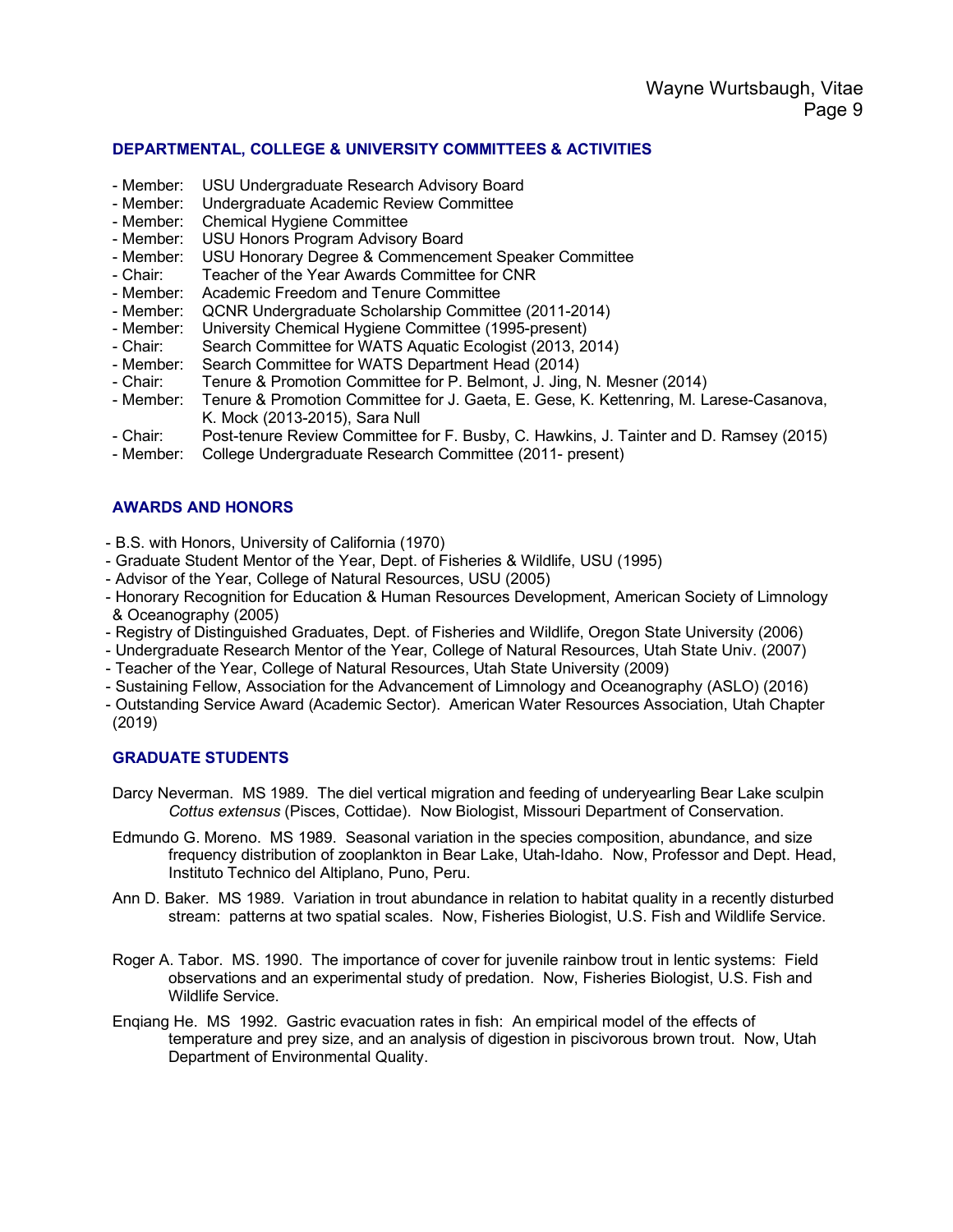- Howard Gross. MS 1995. Hydrology and nutrient chemical controls on production of endangered sockeye salmon in the Sawtooth Basin, Idaho. Now working with National Parks Conservation Association.
- Jim Ruzycki. MS 1995. Ontogenetic niche shifts of larval Bear Lake sculpin: the importance of predators and growth. Now Oregon Dept. Fisheries and Wildlife.
- Geoff Steinhart. MS 1997. Winter ecology of sockeye salmon *Onchorhyncus nerka* in the Sawtooth Basin Lakes. Now professor at Lake Superior State University.
- Alan Ward. MS. 2000. Taxonomic evaluation of a whitefish species flock in Bear Lake, Utah/Idaho. Now, Utah Division of Wildlife Resources.
- Alberto Pilati, MS 2000. Nutrient recycling by zooplankton in lakes with deep chlorophyll layers. Professor, University of Santa Rosa, Aregentina.
- Cornelia Sawatzky. MS 2000. The spatial and temporal dynamics of phytoplankton living in deep chlorophyll maxima: effects of herbivore grazing, herbivore recycling, nutrient limitation, and light as growth determinants. Now, Univ. of Idaho
- Kirsten Gallo. Ph.D. 2006. Effects of salmonid introduction on biodiversity of mountain lakes. Now, U.S. Forest Service, Corvallis, OR.
- Donald Ratcliff. M.S. 2006. Evaluating the effectiveness of grass bed treatments as habitat for juvenile bass in a drawdown reservoir. Now, U.S. Forest Service, Redding, CA.
- Amy Marcarelli. Ph.D. 2006. Nitrogen fixation in alpine watersheds measured at the watershed scale. Now, Associate Professor, Michigan Technical University.
- Ryan Lockwood. M.S. 2009. Nitrogen transport, transformation and cycling through a mountain lake, Bull Trout Lake, Idaho, USA.
- Jessica Garrett. M.S. 2010. Effects of lake and stream landscapes on water temperatures in the Sawtooth Mountains, ID. Now working with USGS, Iowa.
- David Epstein. M.S. 2011. Nitrogen transport through mountain lakes measured with <sup>15</sup>N. Now working for SWCA Environmental Consultants.
- Eric McCulley. M.S. 2015. Factors influencing distribution of toxic cyanobacteria in the Farmington Bay estuary of the Great Salt Lake. 2014. Concurrently working for Intermountain Aquatics consultant group.

### P**OST-DOCTORAL ASSOCIATES & VISITING SCIENTISTS SUPPORTED**

- Dr. Peter Vaux. 1984. Trophic coupling between algae, zooplankton and the pelagic fishes of Lake Titicaca, Peru-Bolivia. NSF. Now Research Associate Professor, University of Nevada.
- Dr. David Beauchamp. 1990-94. Ecology of fishes in Lake Tahoe, California Nevada. Tahoe Regional Planning Agency and Nevada Dept. Fish and Game. Now Associate Professor, University of Washington.
- Prof. Maciej Gliwicz. 1994-95. Ecology of the Great Salt Lake. Utah Division of Wildlife Resources. Head, Dept. of Hydrobiology, U. of Warsaw.
- Dr. Boqiang Qin, 1999. Hydrodynamics in lake ecosystems. Nanjing Institute of Geography & Limnology, CHINA.
- Dr. Koren Nydick. 2002-2004. Nitrogen cycling in stream-lake landscapes. NSF.
- Dr. Mark Gustafson. 2004. Landscape limnology and insect biodiversity. Texas Lutheran University.
- Dr. David Powelson 2009-10. Water pollution in the Great Salt Lake.
- Mr. Piotrek Maszczyk, 2015. Visiting Polish Ph.D. student (4 months).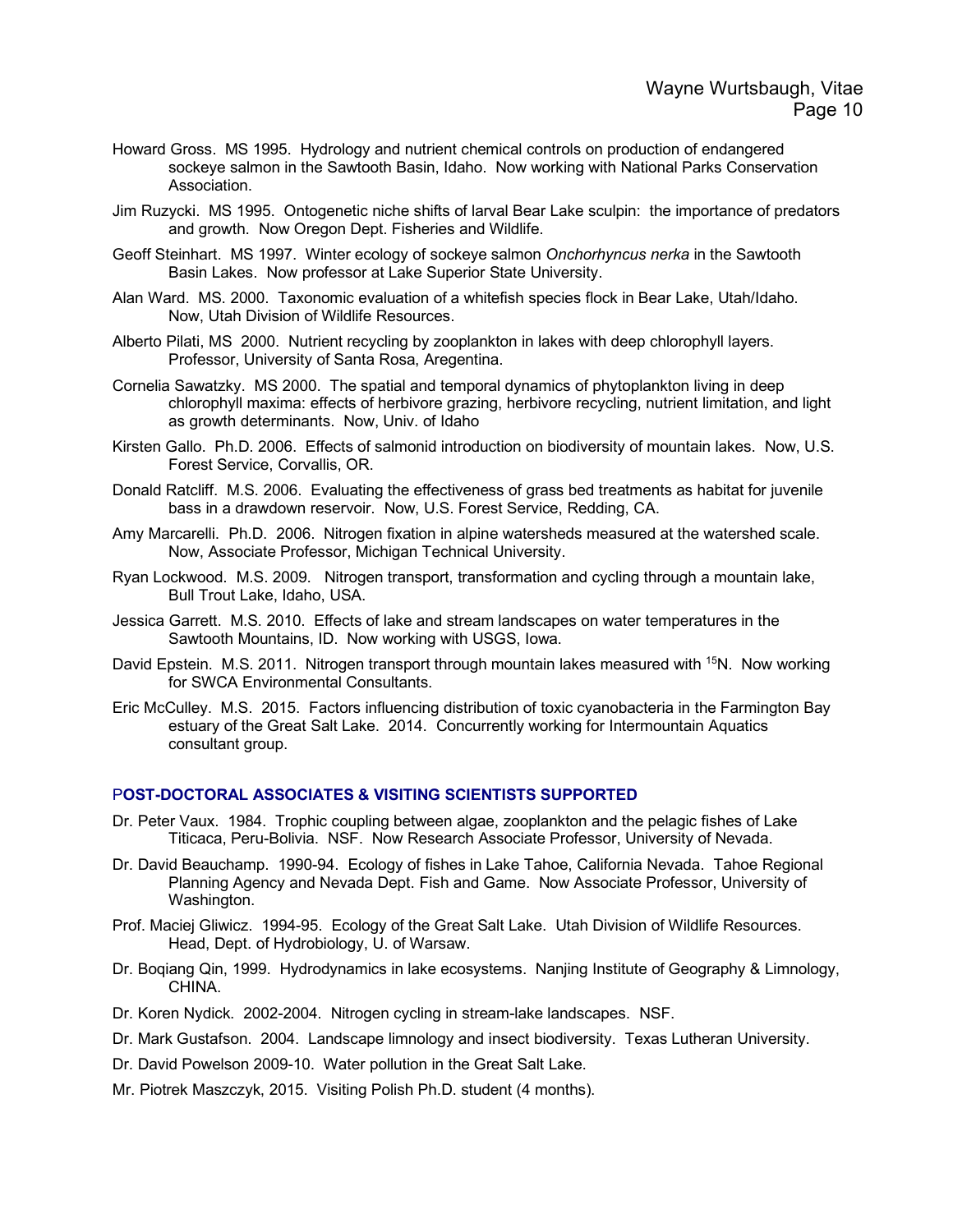### **PROFESSIONAL SOCIETIES**

- Society of Limnology and Oceanography (ASLO)
- American Fisheries Society (AFS)
- Ecological Society of America (ESA)
- International Society for Salt Lake Research (ISSLR)
- International Society of Theoretical and Applied Limnology (SIL)
- Iberian Limnological Society

### **PROFESSIONAL ACTIVITIES**

- Associate Editor, Transactions of the American Fisheries Society (1987-1989)
- Team member; NSF/EPA Initiative on Regional Assessment of Freshwater Ecosystems and Climate Change in North America (1995-1996)
- Chair, Education and Human Resources Committee, American Soc. Limnology & Oceanography (2002- 2004)
- Special Session Organizer, Lentic-lotic linkages in freshwaters: Comparisons from Different Ecosystems. ASLO meeting (2002)
- Chair, NSF/ASLO Workshop, Emerging Research Questions for Limnology: The Study of Inland Waters
- Site Review Team, Center for Aquatic Biology and Aquaculture, University of California Davis (2002)
- Chairperson, International Congress of Limnology (1995; 2004)
- Special Session Organizer, The Hydrogeomorphic Landscape, SIL meeting (2004).
- Site Review Team, NSF Long-Term Ecological Research, University of Wisconsin (1998; 2005)
- Team member, Salton Sea Integrated Water Management Plan Evaluation Workshop (2004)
- National Representative of the U.S. Section of the International Society of Limnology (2004-2013)
- Topical Session Organizer, Landscape Limnology: Linking Streams, Lakes, and Wetlands at large spatial scales. ASLO meeting (2005)
- Am. Soc. Limnology & Oceanography's representative to NSF's Integrated Earth Surface Systems Sciences Summit meeting (2005)
- Am. Soc. Limnology & Oceanography's National Meeting Planning Team (Victoria, 2006)
- Associate Editor, Limnologica (2006-present)
- Am. Soc. Limnology & Oceanography Board member (2007-2010)
- Chairperson, Image Library Committee, Am. Soc. Limnology & Oceanography (2007-2012)
- Board Member, Int. Society for Salt Lake Research (2008-2012)
- Chair, 10th Conference of the Int. Society for Salt Lake Research, Salt Lake City, Utah (2008)
- Advisor, Mar Chiquita Research and Education, Cordoba, Argentina (2010)
- Team Member, Great Salt Lake Health Panel, Great Salt Lake Advisory Council (2011-12)
- Diversity Committee, Am. Soc. Limnology and Oceanography (2010-2013)
- Utah Water Quality and Health Advisory Panel (2015― )

### **COMMUNITY SERVICE**

- Member, Utah State Board of Water Pollution Control
- Member, Governor's Acid Rain Technical Committee Chair, Aquatics Subgroup
- Member, Bear Lake Preservation Project Task Force
- Advisory Board, Friends of Great Salt Lake
- Member, Great Salt Lake Technical Advisory Team
- Board Member, Nordic United
- Member, Beaver Mountain Ski Patrol
- *- Reviewer for*:
	- Journals (see below)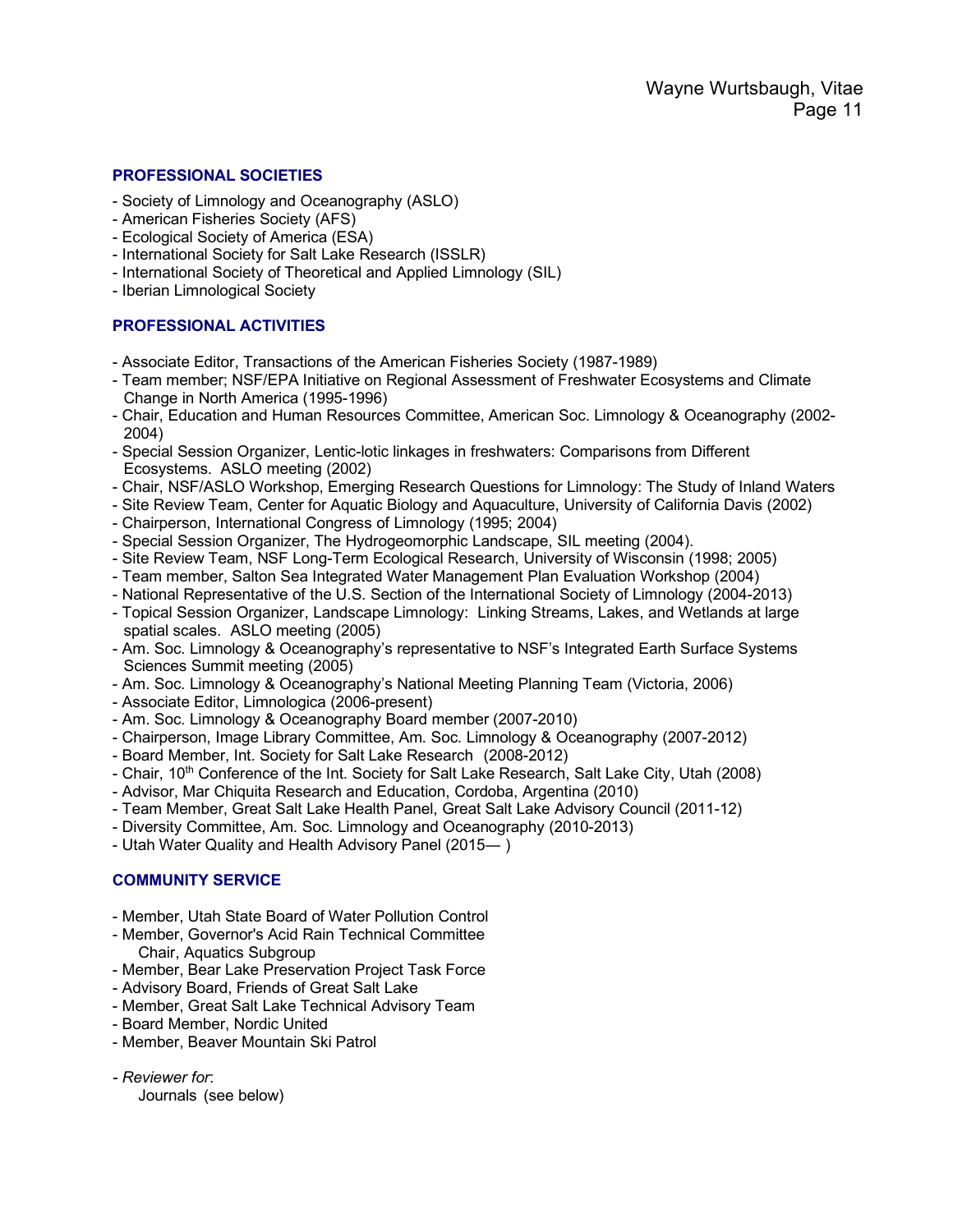| <b>American Midland Naturalist</b>            |
|-----------------------------------------------|
| American Naturalist                           |
| American Zoologist                            |
| <b>Aquatic Biosystems</b>                     |
| <b>Aquatic Sciences</b>                       |
| Archiv fur Hydrobiologie                      |
| <b>Biotropica</b>                             |
| Biogeochemistry                               |
| <b>BioScience</b>                             |
| Bulletin Southern Calif. Academy of Sci.      |
| Canadian J. Fisheries and Aquatic Sci.        |
| Chinese J. Oceanology & Limnology             |
| Comparative Biochemistry & Physiology         |
| Copia                                         |
| Ecology                                       |
| <b>Ecology Letters</b>                        |
| <b>Ecological Applications</b>                |
| Ecosphere                                     |
| Ecosystems                                    |
| Environmental Management                      |
| <b>Environmental Research</b>                 |
| <b>Environmental Science and Technology</b>   |
| <b>Estuarine, Coastal &amp; Shelf Science</b> |
|                                               |

Fisheries Freshwater Biology Frontiers in Ecology and the Environment Hydrobiologia Hydrological Process Internat. Vereinigung Theoretische Angewandte Lake and Reservoir Management **Limnologie** Limnetica Limnology and Oceanography Limnology and Oceanography Methods Microbial Ecology Oecologia Proc. National Acad. Science Proc. Royal Society B North American J. of Lake Management North American J. of Aquaculture J. North American Benthological Society J. of Plankton Research Saline Systems Science of the Total Environment Transactions American Fisheries Society Water Resources Research **Wetlands** 

*-Review for Organizations and Agencies*

National Science Foundation (Ecosystems, Ecology, Hydrology programs) Environmental Protection Agency U.S. Man in the Biosphere Program U.S. Department of Agriculture, Ecosystem Science Program Univ. of Kalyani, West Bengal, Ph.D. outside reviewer Univ. of Agriculture Faisalabad, Ph.D. outside reviewer Univ. Of Western Australia, Ph.D. outside reviewer Univ. of Montana, Faculty promotion outside reviewer Univ. of Wisconsin, Faculty promotion outside reviewer

### **OTHER EXPERIENCE, TRAINING and CERTIFICATIONS**

- Bilingual, English and Spanish
- BioSonics Hydroacoustic Short Course (1986)
- SCUBA certification (1977)
- California Junior College Teaching Certificate
- Sigma Xi member

### **PUBLICATIONS, PRESENTATIONS and CITATIONS - See attached lists**

- 85 Peer Reviewed Publications (to June 2016)
- 150 Total Publications (to June 2016 2013)
- 227 Presentations (to June 2016)
- ISI Total citations, 1934; h-index, 26 (To June 2016)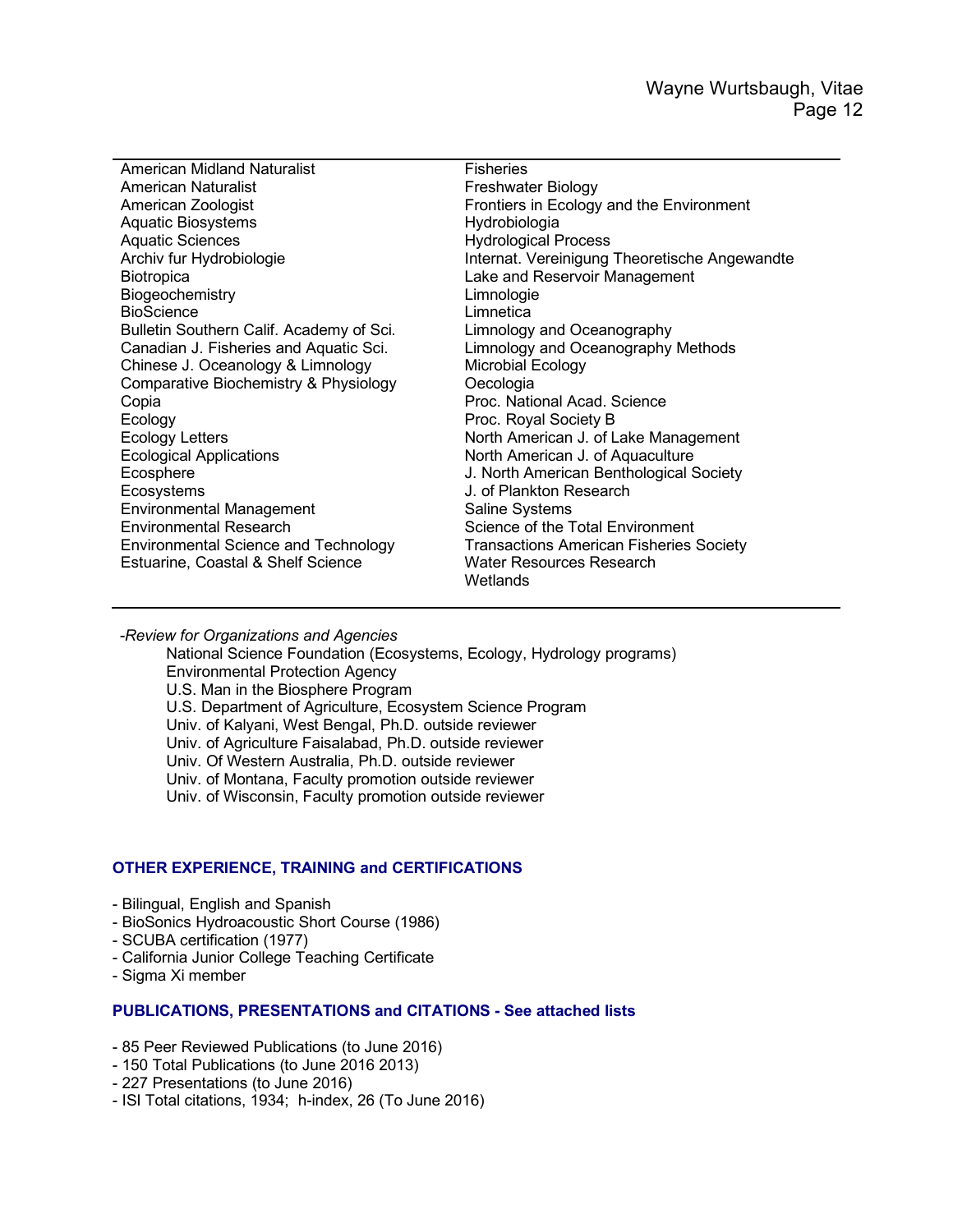- Goggle Scholar Total citations, 3370; h-index 33 (To June 2016)

#### **PERSONAL**

- Born: Jan. 10, 1948, Denver, CO
- Wife: Linda J. L'Ai (Educator)
- Children: Two

### **JOURNAL PUBLICATIONS** (Links to pdfs: http://works.bepress.com/wayne\_wurtsbaugh/)

*Underlined names are undergraduate, graduate, or post-doctoral students advised by W. Wurtsbaugh.*

- Wurtsbaugh, W., R. Brocksen and C. Goldman. 1975. Food and distribution of underyearling brook and rainbow trout in Castle Lake, California. Trans. Am. Fish. Soc. 104: 88-95.
- Wurtsbaugh, W. and G. Davis. 1976. An apparatus to provide diel temperature regimes for aquatic animals. Prog. Fish Cult. 38: 198-199.
- Wurtsbaugh, W. and G. Davis. 1977. Effects of temperature and ration level on the growth and food conversion efficiency of rainbow trout, *Salmo gairdneri*, Richardson. J. Fish Biol. 11: 87-98.
- Wurtsbaugh, W. and G. Davis. 1977. Effects of fish size and ration level on the growth and food conversion efficiency of rainbow trout, *Salmo gairdneri*, Richardson. J. Fish Biol. 11: 99-104.
- Wurtsbaugh, W. and C. Apperson. 1978. Effects of mosquito control insecticides on nitrogen fixation and growth of blue-green algae in natural plankton associations. Bull. Environm. Contam. Toxicol. 19:641-647.
- Jacobs, S., A. Colwell and W. Wurtsbaugh. 1979. Laboratory and field studies on the importance of Mississippi silversides, *Menidia audens*, as biological control agents. Calif. Mosquito and Vector Control Assoc. 47: 38-41.
- Vondracek, B., W. Wurtsbaugh and J. Cech. 1980. Mass marking of *Gambusia*. Calif. Mosquito and Vector Control Assoc. 48: 42-44.
- Wurtsbaugh, W., J. Cech and J. Compton. 1980. Effects of fish size on prey size selection in *Gambusia affinis*. Calif. Mosquito and Vector Control Assoc. 48: 48-50.
- Wurtsbaugh, W., H. Li, and J. Li. 1981. Fish versus zooplankton predation in lakes. Nature 292: 779- 780.
- Wurtsbaugh, W. and A. Horne. 1982. Effects of low copper concentrations on nitrogen fixation and growth of blue-green algae. Can. J. Fish. Aquat. Sci. 39: 1636-1641.
- Wurtsbaugh, W. and A. Horne. 1983. Iron in eutrophic Clear Lake, California: its importance for algal nitrogen fixation and growth. Can. J. Fish. Aquat. Sci. 40: 1419-1429.
- Wurtsbaugh, W. and J. Cech. 1983. Growth and activity in *Gambusia affinis* fry: Temperature and ration effects. Trans. Am. Fish. Soc. 112: 653-660.
- Vincent, W., W. Wurtsbaugh, C. Vincent and P. Richerson. 1984. Seasonal dynamics of nutrient limitation in a tropical high-altitude lake (Lake Titicaca, Peru-Bolivia): Application of physiological bioassays. Limnol. Oceanogr. 29: 540-552.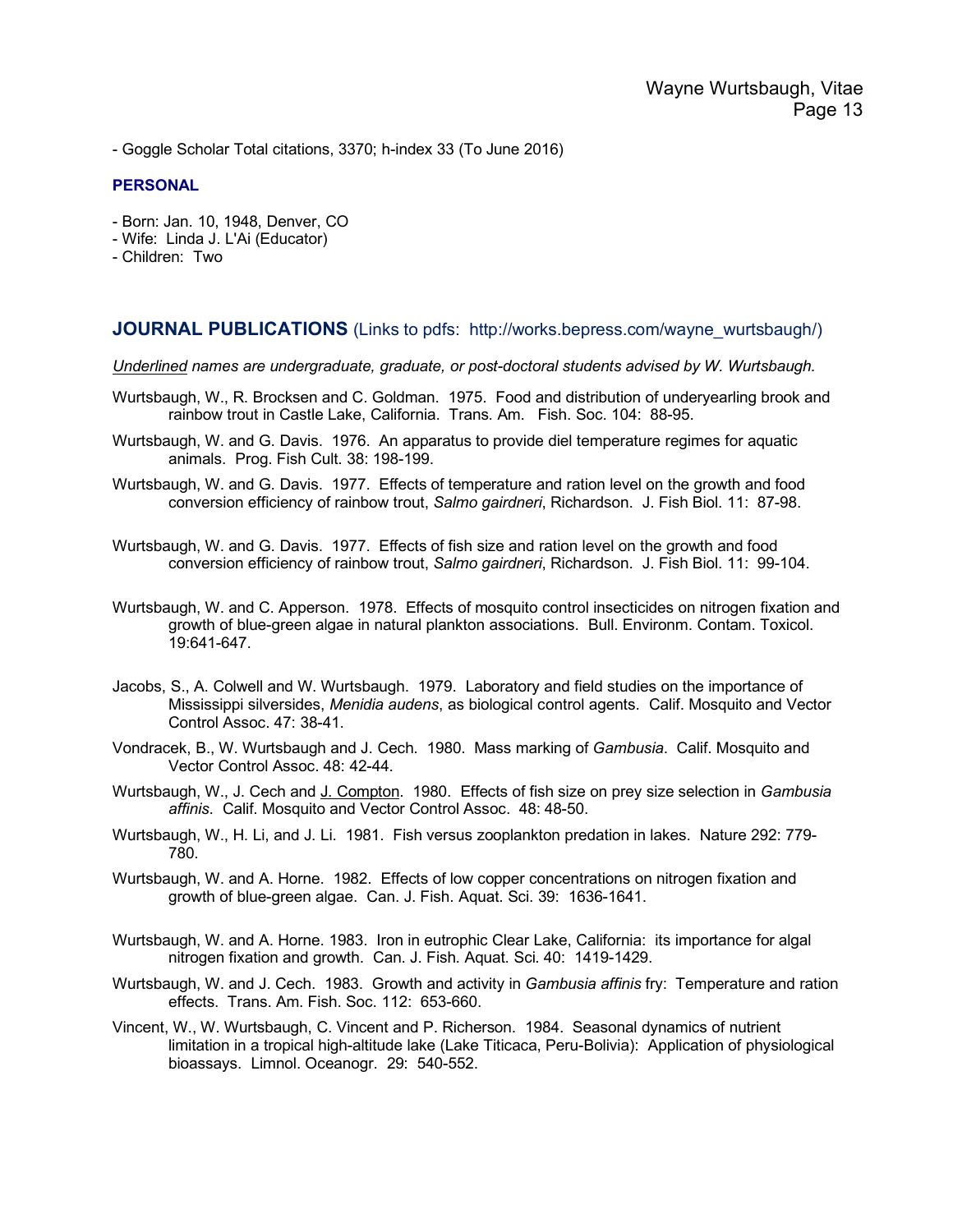- Wurtsbaugh, W., W. Vincent, R. Alfaro, C. Vincent and P. Richerson. 1985. Nutrient limitation of algal growth and nitrogen fixation in a tropical alpine lake, Lake Titicaca (Peru/Bolivia). Freshwater Biol. 15: 185-195.
- Wurtsbaugh, W. and H. Li. 1985. Diel migrations of a zooplanktivorous fish (*Menidia beryllina*) in relation to the distribution of its prey in a large eutrophic lake. Limnol. Oceanogr. 30: 565-576.
- Richerson, P., P. Neale, W. Wurtsbaugh, R. Alfaro and W. Vincent. 1986. Patterns of temporal variation in Lake Titicaca, a high altitude tropical lake. I. Background, physical and chemical processes, and primary production. Hydrobiologia 138: 205-220.
- Vincent, W., W. Wurtsbaugh, P. Neale, and P. Richerson. 1986. Polymixis and algal production in a tropical lake: Latitudinal effects on the seasonality of photosynthesis. Freshwater Biol. 16:781- 803.
- Wurtsbaugh, W.A. 1988. Iron, molybdenum and phosphorus limitation of  $N<sub>2</sub>$  fixation maintains nitrogen deficiency of plankton in the Great Salt Lake drainage (Utah, USA). Verh. Int. Ver. Limnol. 23:121-130.
- Vondracek, B., W. Wurtsbaugh, and J. Cech. 1988. Growth and reproduction of the mosquitofish, *Gambusia affinis*, in relation to temperature and ration level: Consequences for life history. Environ. Biol. of Fishes 21:45-57.
- Vaux, P., W. Wurtsbaugh, H. Treviño, L. Marino, B. Bustamante, J. Torres, P. Richerson, and R. Alfaro. 1988. Ecology of the pelagic fishes in Lake Titicaca (Peru-Bolivia). Biotropica 20:220-229.
- Wurtsbaugh, W.A. and R. Alfaro. 1988. A mass mortality of fishes in Lake Titicaca (Peru-Bolivia) associated with the parasite *Ichthyophthirius multifiliis*. Trans. Am. Fish. Soc. 117:213-217.
- Wurtsbaugh, W.A. and D. Neverman. 1988. Post-feeding thermotaxis and daily vertical migration in a larval fish. Nature 333:846-848.
- Wurtsbaugh, W.A. and T.S. Berry. 1990. Cascading effects of decreased salinity on the plankton, chemistry and physics of the Great Salt Lake (Utah). Can. J. Fish. Aquat. Sci. 47:100-109.
- Tabor, R.A. and W.A. Wurtsbaugh. 1991. Predation risk and the importance of cover for juvenile rainbow trout in lentic systems. Trans. Am. Fish. Soc. 120:728-738.
- Wurtsbaugh, W.A. 1992. Food-web modification by an invertebrate predator in the Great Salt Lake (USA). Oecologia 89:168-175.
- Neverman, D. and W.A. Wurtsbaugh. 1992. Visual feeding of juvenile Bear Lake sculpin. Trans. Am. Fish. Soc. 121:395-398.
- Beauchamp, D.A., B.C. Allen, R.C. Richards, W.A. Wurtsbaugh, C.R. Goldman. 1992. Lake trout spawning in Lake Tahoe: Egg incubation in deepwater macrophyte beds. N. Am. J. Fisheries Manag. 12:442-449.
- Luecke, C. and W.A. Wurtsbaugh. 1993. Effects of moon and daylight on hydroacoustic estimates of pelagic fish abundance. Trans. Am. Fish. Soc. 122: 112-120.
- He, E. and W.A. Wurtsbaugh. 1993. Gastric evacuation rates in fish: An empirical model of the effects of temperature and prey size, and an analysis of digestion in piscivorous brown trout. Trans. Am. Fish. Soc. 122: 717-730.
- Beauchamp, D., Byron, E. and W.A. Wurtsbaugh. 1994. Summer habitat use of littoral zone fishes in Lake Tahoe and the effects of shore zone structures. N. Am. J. Fisheries Management 14:385- 394.
- Neverman, D. and W.A. Wurtsbaugh. 1994. The thermoregulatory function of diel vertical migration for a juvenile fish, *Cottus extensus*. Oecologia 98:247-256.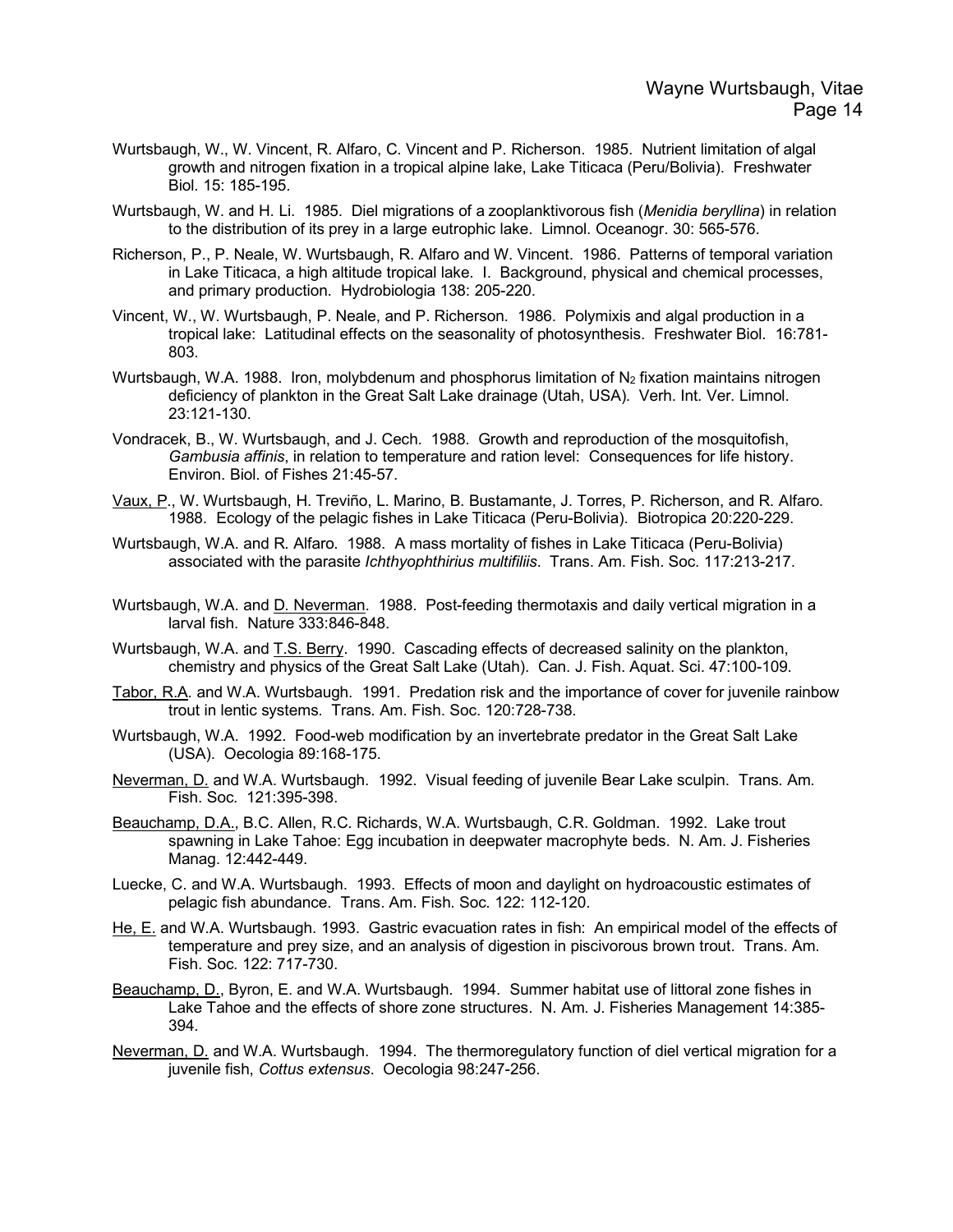- Budy, P, C. Luecke, W. Wurtsbaugh, H. Gross. 1994. Effects of nutrient enhancement on juvenile sockeye salmon growth. Lake and Reservoir Management 9:140-145.
- Budy, P., C. Luecke, W.A. Wurtsbaugh, H.P. Gross and C. Gubala. 1995. Limnology of the Sawtooth Valley Lakes with respect to potential growth of juvenile Snake River sockeye salmon. Northwest Sci. 69:133-150.
- Wurtsbaugh, W.A., D. Barnard and T. Pettengill. 1996. Fish yield in a mid-elevation Utah trout reservoir: effects of angling regulations. Great Basin Nat. 56: 12-21.
- Tabor, R., C. Luecke, and W.A. Wurtsbaugh. 1996. Effects of Daphnia availability on growth and food consumption of rainbow trout in two Utah reservoirs. N. Am. J. Fish. Manage. 16:591-599.
- Luecke, C., W.A. Wurtsbaugh, P. Budy, and H.P. Gross. 1996. Simulated growth and production of endangered Snake River sockeye salmon: assessing lake management strategies for nursery lakes. Fisheries 21(6): 18-25.
- Beauchamp, D., C. Luecke, W.A. Wurtsbaugh, H.G. Gross, P. Budy, S. Spaulding, R. Dillenger and C.P. Gubala. 1997. Hydroacoustic assessment of abundance and diel distribution of sockeye salmon and kokanee in the Sawtooth Valley lakes, Idaho. N. Am. J. Fish. Manage. 17:253-267.
- Gross, H.P. and W.A. Wurtsbaugh, P. Budy and C. Luecke. 1997. Fertilization of an oligotrophic lake with a deep chlorophyll maximum: predicting the effect on primary productivity. Can. J. Fish. Aquatic Sci. 54: 1177-1189. DOI: 10.1139/f97-011
- Grimm, N.B., A. Chacón, C.N. Dahm, S.W. Hostetler, O.T. Lind, P.L. Starkweather, and W.A. Wurtsbaugh. 1997. Sensitivity of aquatic ecosystems to climatic and anthropogenic changes: The Basin and Range, American Southwest, and México. Hydrological Processes 11:1023-1041.
- Wurtsbaugh, W.A., H.P. Gross, C. Luecke and P. Budy. 1997. Nutrient limitation of oligotrophic sockeye salmon lakes of Idaho (USA). Verh. Int. Ver. Limnol. 26:413-419.
- Johnson, S.L., A.P. Covich, T.A. Crowl, A. Estrada-Pinto, J. Bithorn and W. Wurtsbaugh. 1998. Do seasonality and disturbance influence reproduction in freshwater atyid shrimp in headwater streams, Puerto Rico? Verh. Internat. Verein. Limnol. 26:2076-2081.
- Gross, H.P., W.A. Wurtsbaugh, and C. Luecke. 1998. The role of anadromous sockeye salmon (*Oncorhynchus nerka*) in the nutrient loading and productivity of the Sawtooth Valley Lakes, Idaho. Trans. Am. Fish. Soc. 127:1-18.
- Budy, P., C. Luecke, and W.A. Wurtsbaugh. 1998. Adding nutrients to enhance growth and production of endangered sockeye salmon: Trophic transfer in an oligotrophic lake. Trans. Am. Fish. Soc.127:19-34.
- Ruzycki, J., W.A. Wurtsbaugh, and Clyde Lay. 1998. Reproductive ecology and early life history of a lacustrine sculpin, Cottus extensus (Teleostei, Cottidae). Environmental Biology of Fishes 53:117-127.
- Steinhart, G.B. and W.A. Wurtsbaugh. 1999. Under-ice diel vertical migrations of *Oncorhynchus nerka* and their zooplankton prey. Can. J. Fish. Aquat. Sci. 56 (Supplement 1): 152-161.
- Ruzycki, J. and W.A. Wurtsbaugh. 1999. Ontogenetic habitat shifts of juvenile Bear Lake sculpin. Trans. Am. Fish. Soc. 128:1201-1212.
- Armengol, X., L. Boronat, A. Camacho and W.A. Wurtsbaugh. 2001. Grazing by a dominant rotifer *Conochilus unicornis* Rousselet in a mountain lake: in situ measurements with synthetic microspheres. Hydrobiolgia 446/447:107-114. doi:10.1023/A:1017591004514
- Wurtsbaugh, W.A., H.P. Gross, P. Budy and C. Luecke. 2001. Effects of epilimnetic versus metalimnetic fertilization on the phytoplankton and periphyton of a mountain lake with a deep chlorophyll maxima. Can. J. Fish. Aquatic. Sci. 58:2156-2166.
- Ruzycki, J.R., W.A. Wurtsbaugh and C. Luecke. 2001. Salmonine consumption and competition for endemic prey fishes in Bear Lake, Utah-Idaho. Trans. Am. Fish. Soc. 130:1175-1189.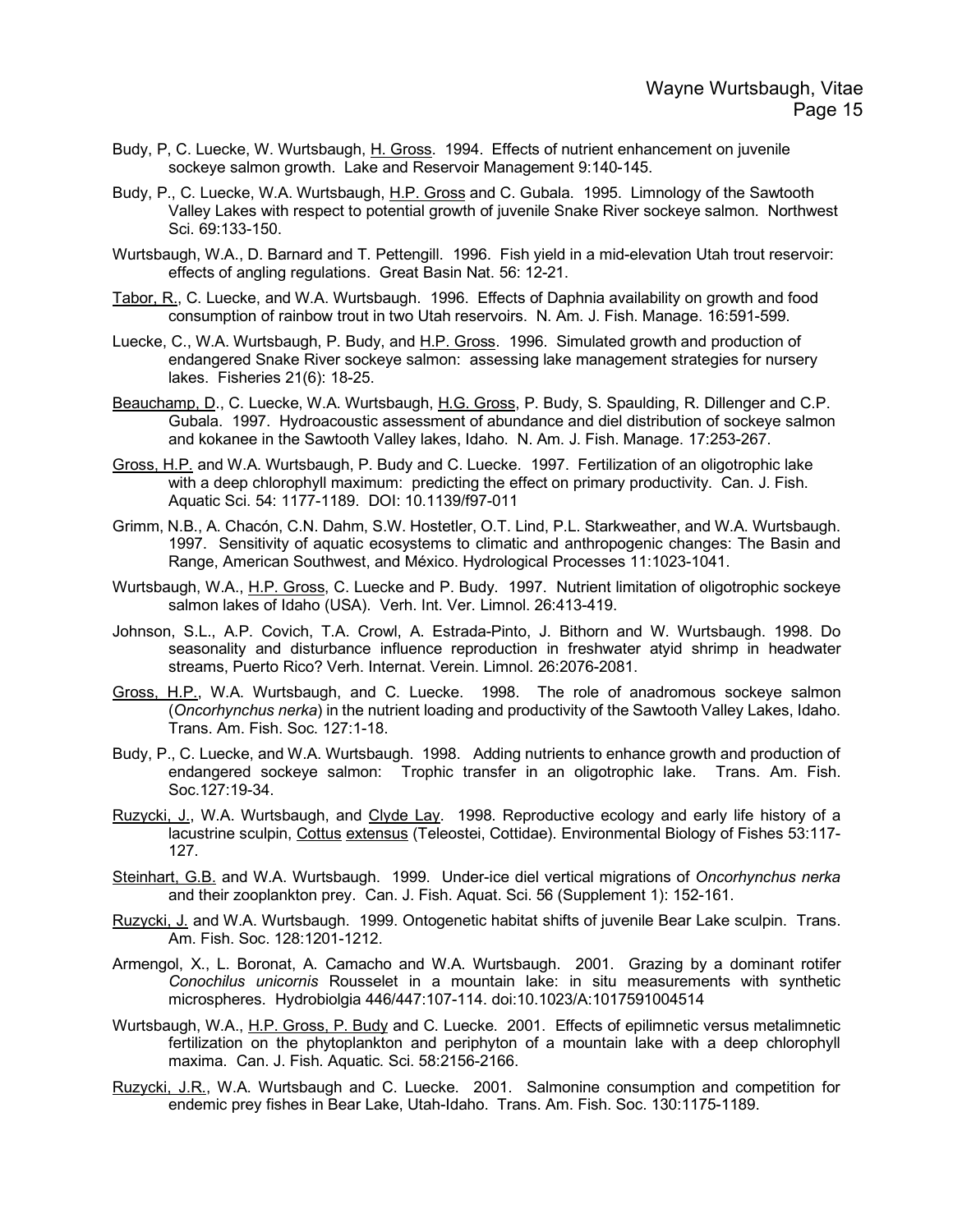- Wurtsbaugh, W.A. and Z. M. Gliwicz. 2001. Limnological control of brine shrimp population dynamics and cyst production in the Great Salt Lake, Utah. Hydrobiologia. 466: 119-132.
- Cole, P., C. Luecke, W.A. Wurtsbaugh and G. Burkart. 2002. *Daphnia rosea* growth and survival in epilimnetic and metalimnetic waters from two oligotrophic lakes; the effects of food sources and temperature. Freshwater Biology 7:2113-2122.
- Pilati, A. and W.A. Wurtsbaugh. 2003. Importance of zooplankton for the persistence of a deep chlorophyll layer: A limnocorral experiment. Limnol. Oceanogr. 48: 249-260.
- Camacho, A.., W. A. Wurtsbaugh, M. R. Miracle, X. Armengol and E. Vicente. 2003. Nitrogen limitation of phytoplankton in a Spanish karst lake with a deep chlorophyll maximum: a nutrient enrichment bioassay approach. J. Plankton Res. 25: 397-404.
- Steinhart, G.B. and W.A. Wurtsbaugh. 2003. Winter ecology of kokanee: implications for salmon management. Trans. Am. Fish. Soc. 132:1076-1088.
- Pilati, A., W.A. Wurtsbaugh and N. R. Brindza. 2004. Evidence of coprophagy in freshwater zooplankton. Freshwater Biology 49: 913–918.
- Wurtsbaugh, W.A., M.A. Baker, H.P. Gross, and P.D. Brown. 2005. Lakes as nutrient "sources" for watersheds: A landscape analysis of the temporal flux of nitrogen through sub-alpine lakes and streams. Verh. Int. Ver. Limnol. 29(2): 645-649.
- Sawatzky, C.L., W.A. Wurtsbaugh, and C. Luecke. 2006. The spatial and temporal dynamics of phytoplankton living in deep chlorophyll maxima: effects of nutrients, grazing, and herbivore recycling as growth determinants. J. Plankton Research 28:65–86.
- Marcarelli, A.M. and W.A. Wurtsbaugh. 2006. Temperature and nutrient supply interact to control nitrogen fixation in oligotrophic streams: an experimental examination. Limnol. Oceanogr. 51: 2278-2289.
- Marcarelli, A.M., W.A. Wurtsbaugh and O. Griset. 2006. Salinity controls phytoplankton response to nutrient enrichment in the Great Salt Lake, Utah, USA. Can. J. Fish. Aquat. Sci. 63:2236-2248.
- Arp, C.D., M.N. Gooseff, M.A. Baker and W.A. Wurtsbaugh. 2006. Surface-water hydrodynamics and regimes of a small mountain stream-lake ecosystem. J. Hydrology 329:500-513. Wurtsbaugh, W.A. 2007. Nutrient cycling and transport by fish and terrestrial insect nutrient subsidies to lakes. Limnol. Oceanogr. 52: 2715-2718.
- Myers, W.K., A.M. Marcarelli, C.D. Arp, M.A. Baker and W.A. Wurtsbaugh. 2007. Disruptions of stream sediment size and stability by lakes affects periphyton biomass in mountain watersheds. J. N. Am. Benthological Soc. 26:390-400.
- Marcarelli, A.M. and W.A. Wurtsbaugh. 2007. Effects of upstream lakes and nutrient limitation on periphyton biomass and nitrogen fixation in oligotrophic, subalpine streams. Freshwater Biol. 52: 2211–2225.
- Marcarelli, A.M., M.A. Baker and W.A. Wurtsbaugh. 2008. Is in-stream nitrogen fixation an important nitrogen source for benthic communities and stream ecosystems? J. N. Am. Benthological Soc.27:186–211. DOI: 10.1899/07-027.1
- Brown, P.D., W.A. Wurtsbaugh and K. Nydick. 2008. Lake and forest cover: determinants of downstream nutrient concentrations in small mountain watersheds. Alpine, Arctic and Antarctic Res.:40:462-469.
- Lewis, W.M., Jr. and W.A. Wurtsbaugh. 2008. Control of lacustrine phytoplankton by nutrients: Erosion of the phosphorus paradigm. International Review of Hydrobiology 93:446-465.
- Dean, W.E., Wurtsbaugh, W., and Lamarra, V. 2009. Climatic and limnologic setting of Bear Lake, Utah and Idaho, in Rosenbaum, J.G. and Kaufman, D.S., eds., Paleoenvironments of Bear Lake, Utah and Idaho: Geological Society of America Special Paper, 450.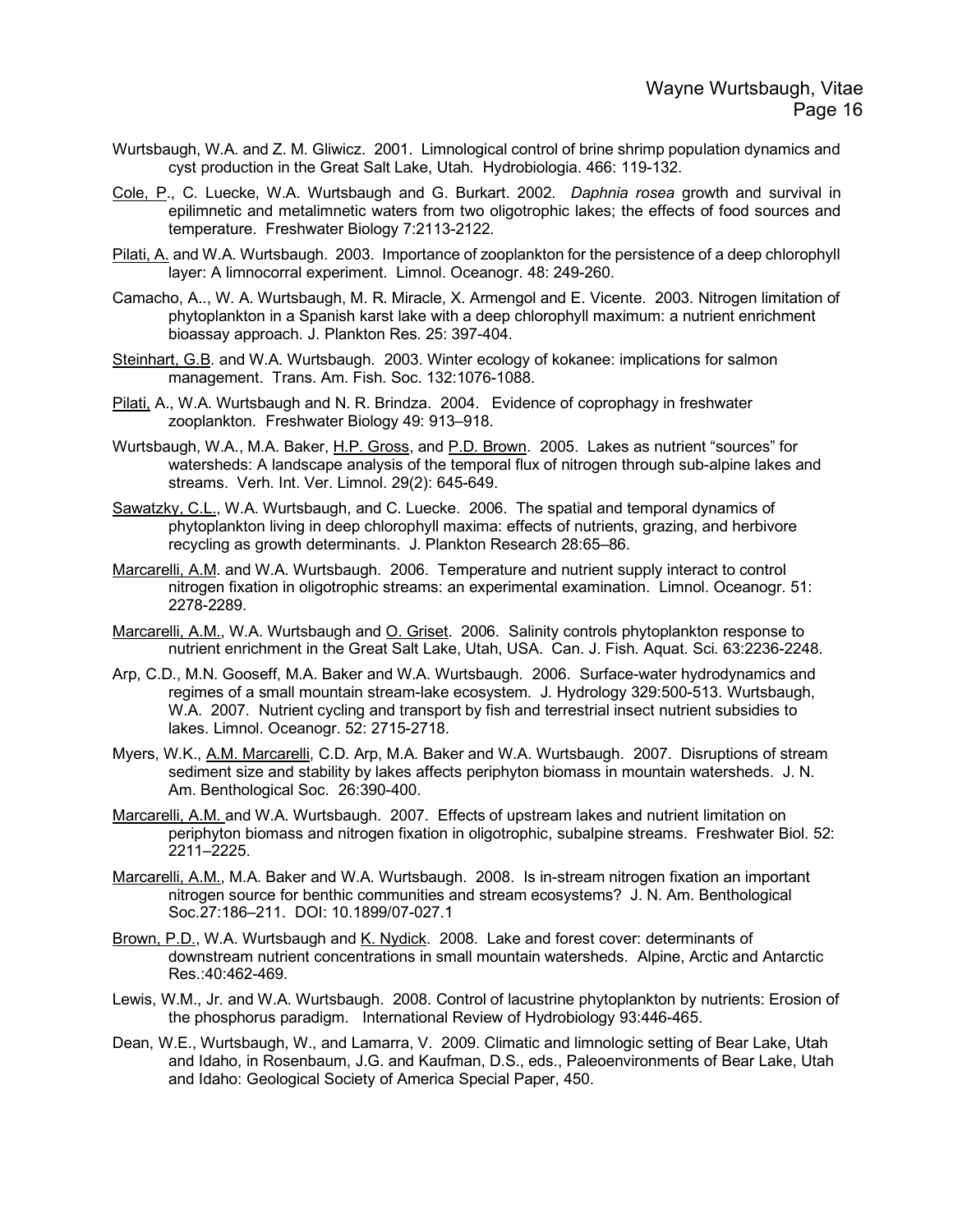- McCullough, Dale A., Bartholow, John M., Jager, Henriëtte I., Beschta, Robert L., Cheslak, Edward F., Deas, Michael L., Ebersole, Joseph L., Foott, J. Scott, Johnson, Sherri L., Marine, Keith R., Mesa, Matthew G., Petersen, James H., Souchon, Yves, Tiffan, Kenneth F. and Wurtsbaugh, Wayne A. 2009. Research in thermal biology: burning questions for coldwater stream fishes. Reviews in Fisheries Science 17(1): 90—115.
- Wurtsbaugh, W.A. 2009. Biostromes, brine flies, birds and the bioaccumulation of selenium in Great Salt Lake, Utah. Pp. 1-15 In: A. Oren, D. Naftz, P. Palacios & W.A. Wurtsbaugh (eds). Saline Lakes Around the World: Unique Systems with Unique Values. Natural Resources and Environmental Issues, volume XV. S.J. and Jessie Quinney Natural Resources Research Library, Logan, Utah, USA. URL: http://www.cnr.usu.edu/quinney/files/uploads/NREI2009online.pdf .
- Marcarelli, A.M. and W.A. Wurtsbaugh. 2009. Nitrogen fixation varies spatially and seasonally in linked stream-lake ecosystems. Biogeochemistry. 94:95–110.
- Ratcliff, D.R., W.A. Wurtsbaugh and J. Zustak. 2009. Evaluating the effectiveness of grass bed treatments as habitat for juvenile bass in a drawdown reservoir. N. Am. J. Fisheries Management. 29:1119-1129.
- Goodman, K., MA. Baker and W.A. Wurtsbaugh. 2010. Mountain lakes increase organic matter decomposition rates in streams. N. Am. Benthological Soc. 29: 521-529
- Gliwicz, Z.M., W.A. Wurtsbaugh (*published as Wursbaugh*), and E. Szymansk. 2010. Absence of predation eliminates coexistence: Experience from the fish-zooplankton interface. Hydrobiologia. 653:103–117. DOI 10.1007/s10750-010-0347-z
- Gast, R.J., D.M. Moran, M.R. Dennett, W.A. Wurtsbaugh and L. Amaral-Zettler. 2011. Amoebae and pathogenic *Legionella pneumophila* in saline environments. Journal of Water and Health 9 (1): 37-52.
- Wurtsbaugh, W.A., J. Gardberg and C. Izdepski. 2011. Biostrome communities and mercury and selenium bioaccumulation in the Great Salt Lake (Utah, USA). Science of the Total Environment 409: 4425–4434.
- Goodman, K.J., M.A. Baker and W.A. Wurtsbaugh. 2011. Lakes as buffers of stream dissolved organic matter (DOM) variability: Temporal patterns of DOM characteristics in mountain stream-lake systems. Journal of Geophysical Research – Biogeosciences: 116, G00N02, doi:10.1029/2011JG001709.
- Lewis, W.M., Jr., W.A. Wurtsbaugh and H. Pearl. 2012. Rationale for control of anthropogenic nitrogen and phosphorus in inland waters. Environmental Science and Technology 45 (24): 10300-10305 DOI: 10.1021/es202401p.
- Epstein, D.M., W.A. Wurtsbaugh, and M.A. Baker. 2012. Nitrogen partitioning and transport through a subalpine lake measured with an isotope tracer. Limnology and Oceanography 57(5): 1503-1516.
- Armengol, X., W.A. Wurtsbaugh, A. Camacho, and M.R. Miracle. 2012. Pseudo-diel vertical migration in zooplankton: a whole-lake 15N tracer experiment. J. Plankton Res. 34(11): 976-986.
- Epstein, D.M., K. Goodman, B. Neilson, D. Stevens and W.A. Wurtsbaugh. 2013. A modeling approach to assessing the effect of multiple lakes in sequence on nutrient transport in Bull Trout Lake, Idaho, USA. Aquatic Sciences 75 (2): 199-212.
- Jones, E.F. and W.A. Wurtsbaugh. 2014. The Great Salt Lake's monimolimnion and its importance for mercury bioaccumulation in brine shrimp (*Artemia franciscana*). Limnol. Oceanography 59 (1): 141-155.
- Wayne A. Wurtsbaugh 2014. The Great Salt Lake Ecosystem (Utah, USA): long term data and a structural equation approach: Comment. Ecosphere 5:art36. http://dx.doi.org/10.1890/ES13-00335.1
- Wurtsbaugh, W.A., N.A. Heredia, B.G. Laub, C.S. Meredith, H.E. Mohn, S.E. Null, D.A. Pluth, B.B. Roper, W.C. Saunders, D.K. Stevens, R.H. Walker, and K. Wheeler. 2014. Approaches for studying fish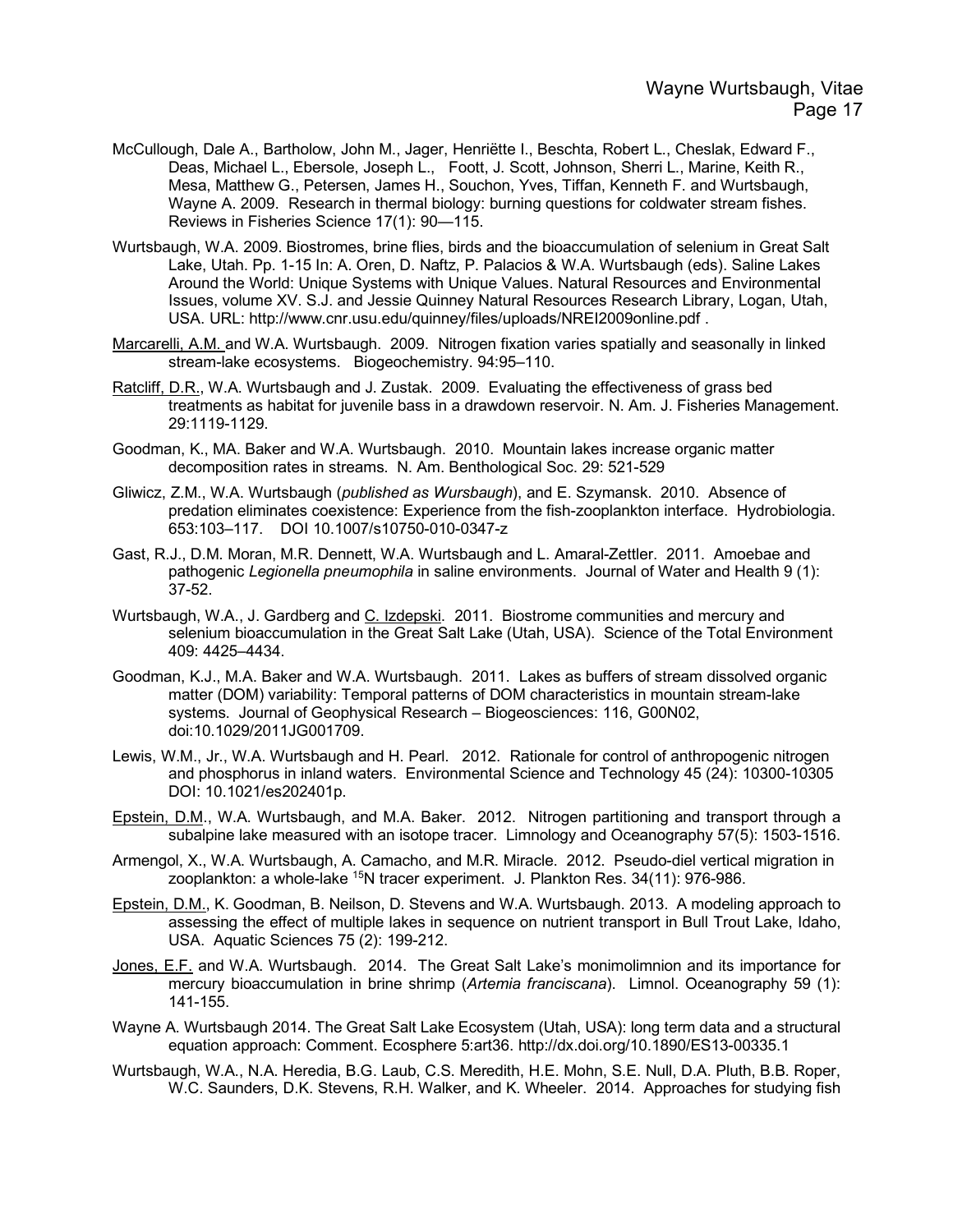production: Do river and lake researchers have different perspectives? Can. J. Fisheries and Aquatic Science: 72(1): 149-160. DOI: 10.1139/cjfas-2014-0210

- Barnes, B.D. and W.A. Wurtsbaugh. 2015. The effects of salinity on plankton and benthic communities in the Great Salt Lake, Utah, USA: A microcosm experiment. Can. J. Fish. Aquatic Sci. 72(6): 807- 817. DOI: 10.1139/cjfas-2014-0396.
- Paerl, H., Scott, J.T., McCarthy, M., Newell, S., Gardner, W., Havens, K., Hoffman, D., Wilhelm, S. and Wurtsbaugh, W. 2016. It takes two to tango: When and where dual nutrient (N & P) reductions are needed to protect lakes and downstream ecosystems. Environmental Science & Technology 50(20): 10805–10813. DOI: 10.1021/acs.est.6b02575.
- Ogata, E.M., W.A. Wurtsbaugh, T.N. Smith and S. Durham. 2017. Bioassay analysis of nutrient and *Artemia* effects on trophic interactions in the Great Salt Lake, USA. Can. J. Fish. Aquatic Sci. 72(6): 807-817, DOI 10.1139/cjfas-2014-0396
- Maszczyk, P. and Wurtsbaugh, W.A. 2017. Brine shrimp grazing and fecal production increase sedimentation to the deep brine layer (monimolimnion) of Great Salt Lake, Utah. Hydrobiologia 802(1): 7-22. DOI 10.1007/s10750-017-3235-y.
- Wurtsbaugh, W., C. Miller, S. Null, R. J. DeRose, P. Wilcock, M. Hahnenberger, F. Howe and J. Moore. 2017. Decline of the world's saline lakes. Nature Geoscience 10 (11): 816 – 821. doi:10.1038/ngeo3052.
- Wine, M.L., J.N. Moore, S. Null, R.J. DeRose and W.A. Wurtsbaugh. 2019. Climatization—a negligent explanation for the desiccation of Great Salt Lake: A comment on Meng (2019). Climate 2019, 7, 67; doi:10.3390/cli7050067.
- Wurtsbaugh, W.A., Hans W. Paerl, W. Dodds. 2019. Nutrients, eutrophication and harmful algal blooms along the freshwater to marine continuum. WIREs Water; 6:e1373. https://doi.org/10.1002/wat2.1373
- Rosenberg, D.E., Wurtsbaugh, W.A., Null, S., Kettenring, K.M. Submitted 2019. Multi-Objective Analysis for Lake Restoration with Uncertain Objectives. Proceedings National Academy of Sciences.

### **MANUSCRIPTS IN PREPARATION**

- Wurtsbaugh, W.A. In Prep. Paleolimnological analysis of the history of metals contamination in the Great Salt Lake, Utah, USA. Canadian Journal of Fisheries and Aquatic Sciences.
- Wurtsbaugh, W.A., A.M. Marcarelli and Greg. L. Boyer. In Prep. Eutrophication in three bays of the Great Salt Lake (USA). Harmful Algae.
- Garrett, J. and W.A. Wurtsbaugh. In Prep. Stream and lake controls of water temperatures in alpine watersheds. Limnol. Oceanogr.
- Wurtsbaugh, W.A. and C. Luecke. In Prep. Importance of the deep-chlorophyll layer of a mountain lake for zooplankton nutrition: a whole-lake <sup>15</sup>N experiment. Limnol. Oceanogr.

### **BOOK CHAPTERS, SYMPOSIA & EDITED BOOKS**

- Wurtsbaugh, W.A., W. F. Vincent, C.L. Vincent, H.J. Carney, P.J. Richerson, X. Lazzaro, R.A. Tapia. 1991. Nutrientes y su limitacion del crecimiento del fitoplancton. pp. 161-175, *in* C. Dejoux and A. Iltis (eds.), El Lago Titicaca: Sintesis del conocimiento limnologico actual. ORSTOM, Hisbol, La Paz, Bolivia.
- Richerson, P.J., P.J. Neale, R. Alfaro Tapia, X. Lazzaro, W. Vincent, W. Wurtsbaugh. 1991. Produccion planctonica primaria y biomasa algal. pp. 211-229, *in* C. Dejoux and A. Iltis (eds.), El Lago Titicaca: Sintesis del conocimiento limnologico actual. ORSTOM, Hisbol, La Paz, Bolivia.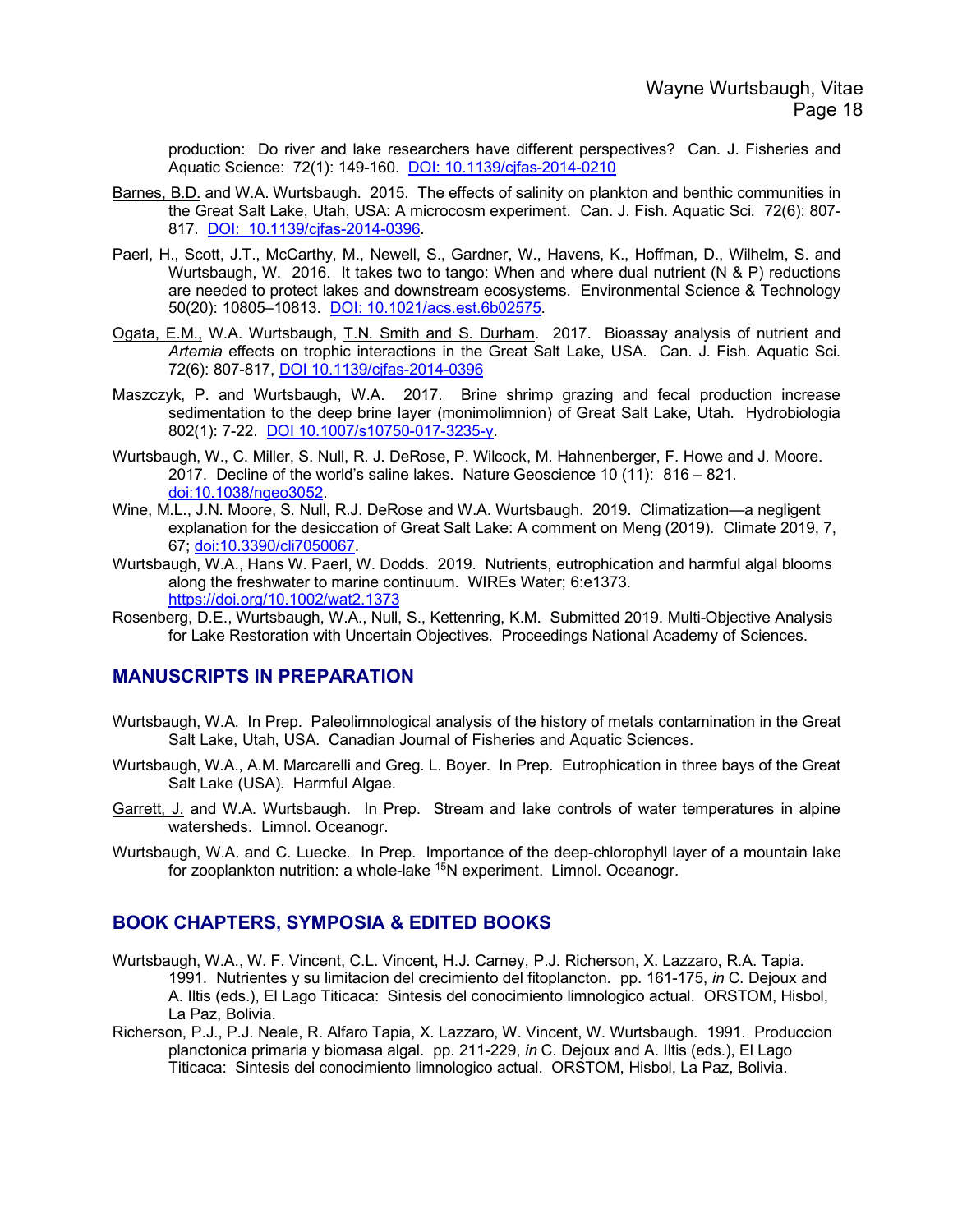- Wurtsbaugh, W.A., W.F. Vincent, C.L. Vincent, H.J. Carney, P.J. Richerson, R. Alfaro Tapia. 1992. Nutrients and nutrient limitation of phytoplankton. pp. 147-160, *in* C. Dejoux and A. Iltis (eds.), Lake Titicaca: A synthesis of limnological knowledge. Kluwer Academic, Dordrecht.
- Richerson, P.J., P.J. Neale, R. Alfaro Tapia, H.J. Carney, X. Lazzaro, W. Vincent and W. Wurtsbaugh. 1992. Patterns of planktonic primary production and algal biomass. pp. 196-222, *in* C. Dejoux and A. Iltis (eds.), Lake Titicaca: A synthesis of limnological knowledge. Kluwer Academic, Dordrecht.
- Dean, W., W.A. Wurtsbaugh, V. Lamarra, and R. Forester. 2009. Climatic and limnologic setting of Bear Lake, Utah and Idaho, pp. 1-14 *In*, J.G. Rosenbaum (ed.), Paleoenvironments of Bear Lake, Utah and Idaho, and its catchment. Special Paper 450, Geological Society of America Special Publication.
- Oren, A., D. Naftz, P. Palacios and W.A. Wurtsbaugh (eds.). 2009. Saline lakes around the World: Unique systems with unique values. Natural Resources and Environmental Issues, volume XV. S.J. and Jessie Quinney Natural Resources Research Library, Logan, Utah, USA. 269 p. URL: http://www.cnr.usu.edu/quinney/files/uploads/NREI2009online.pdf.
- Baker, M.A., C.D. Arp, K.J. Goodman, A.M. Marcarelli, and W.A. Wurtsbaugh. 2016. Stream-lake interaction: Understanding a coupled hydro-ecological system. In, J. Jones (ed.) Stream ecosystems in a changing environment. http://dx.doi.org/10.1016/B978-0-12-405890-3.00007-5.
- Johnson, W.P., W. Wurtsbaugh, G.E. Belovsky, B.K. Baxter, F. Black, C. Angeroth, P. Jewell, S. Yang. In Press (2019). Geochemistry of Great Salt Lake. Encyclopedia of Water: Science, Technology, and Society.
- Null, S.E. & Wurtsbaugh W.A. (In Press, 2020). Water Development, Consumptive Water Uses, and Great Salt Lake. In Baxter, B.K and Butler, J.K., Eds. Great Salt Lake Biology: A Terminal Lake in a Time of Change. Springer, Netherlands.

# **THESES AND DISSERTATIONS**

- Wurtsbaugh, W.A. 1973. The effects of temperature, ration and size on the growth of juvenile steelhead trout, *Salmo gairdneri* M.S. thesis. Oregon State University, Corvallis, Oregon. 69 p.
- Wurtsbaugh, W.A. 1983. Internal and external controls on plankton abundance in a large eutrophic lake. Ph.D. Dissertation, University of California, Davis, California.

# **OTHER PUBLICATIONS**

- Wurtsbaugh, W.A. 1974. Biología y pesquería del pejerrey (*Basilicthys bonariensis*) en el Lago Titicaca [Biology and fishery of pejerrey (*B. bonariensis*) in Lake Titicaca]. Informe Technico, Instituto del Mar del Peru, Callo. 34 p.
- Cech, J., M. Massingill and W. Wurtsbaugh. 1980. Food and oxygen requirements of the mosquitofish, *Gambusia affinis*. Proc. Am. Fish. Soc., Redding, California, pp. 1-5.
- Hanek, G., R. Alfaro, E. Bustamante, J. Torres, H. Treviño, and W. Wurtsbaugh. 1982. La pesquería en el Lago Titicaca (Peru), Presente y futuro. Documento de Campo FI:DP/PER/76/002. FAO, Rome. 59 pp.
- Wurtsbaugh, W., W. Vincent, R. Alfaro, and C. Vincent. 1984. Nitrogen limitation in a tropical alpine lake, Lake Titicaca: Chemistry, physiological assays and nutrient addition bioassays. Verh. Int. Ver. Limnol. 22: 1252 (extended abstract)
- Neverman-Devroy, D., W. Wurtsbaugh and S. Ohlhorst. 1985. The vertical distribution and feeding chronology of larval Bear Lake sculpin (*Cottus extensus*) in Bear Lake, Utah-Idaho. Proc. Bonneville Ch. Am. Fish. Soc. 1985: 75-84.
- Wurtsbaugh, W. 1986. Limiting factors for algal growth and nitrogen fixation in the Great Salt Lake drainage, Utah. Proc. Bonneville Chap. Am. Fish. Soc. 1986: 121-132.
- Marine, K., W. Wurtsbaugh, N. Pace and K. Christopherson. 1986. Effects of stocking stress on shortterm survival, long-term survival and growth of rainbow trout in a productive Utah reservoir. Proc. Bonneville Ch. Am. Fish. Soc. 1986: 133-143.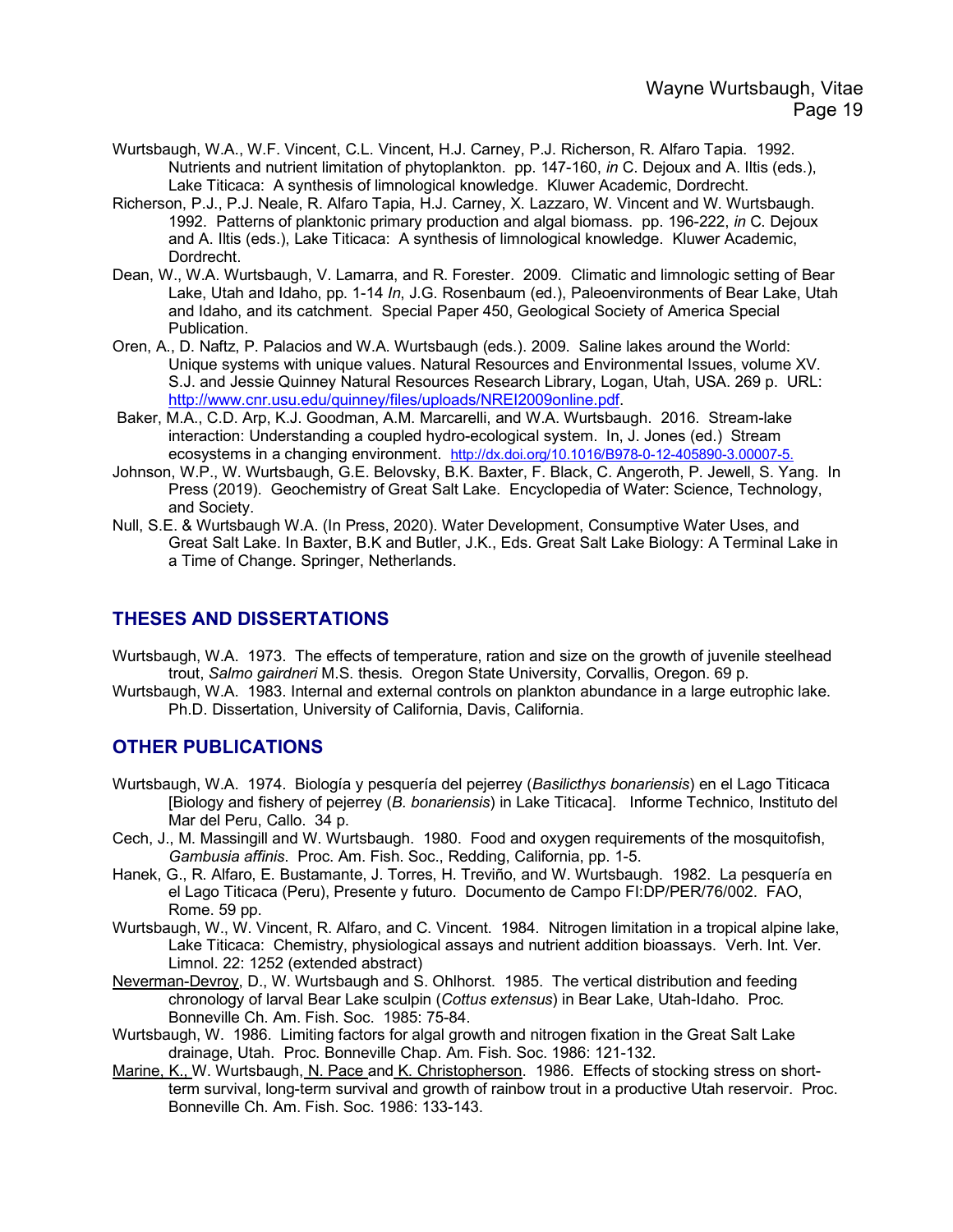Wurtsbaugh, W. 1986. Book review of: C.S. Reynolds, The ecology of freshwater phytoplankton. Trans. Am. Fish. Soc. 115: 501-502.

Wurtsbaugh, W.A. 1987. Predation by adult trout is a significant source of mortality for fingerling rainbow trout stocked in East Canyon Reservoir, Utah. Proc. Bonneville Ch. Am. Fish. Soc. 1987: 14-17.

- Wurtsbaugh, W. and R. Tabor. 1988. Microhabitat selection and diel movements of juvenile rainbow trout (*Salmo gairdneri*) introduced into mid-elevation reservoirs in Utah. Proc. Western Division of the Am. Fish. Soc. 1987.
- Sorensen, D.L., J.P. Riley, W. A. Wurtsbaugh and 11 others. 1988. Great Salt Lake inter-island diking: water quality considerations. Utah Water Research Laboratory, Utah State University, Logan, UT. 261 pp.
- Tabor, R.A. and W.A. Wurtsbaugh. 1989. The importance of cover for juvenile and rainbow trout in reservoirs: field observations and an experimental study on predation. Proceedings Bonneville Chap. Am. Fish. Soc. 1989: 49-53.
- Wurtsbaugh, W. and C. Hawkins. 1990. Trophic interactions between fish and invertebrates in Bear Lake, Utah/Idaho. Ecology Center Special Publication, Utah State University, Logan, UT. 167 p.
- Wurtsbaugh, W.A. 1991. Cascading effects of the invertebrate predator *Trichocorixa verticalis* on the ecology of the Great Salt Lake (Utah, USA). Verh. Internat. Verein. Limnol. 34: 431 (extended abstract).
- Wurtsbaugh, W. and 6 others. 1992. A trophic gradient analysis of Lake Powell during spring runoff 1992. Report to the Glen Canyon National Recreation Area. 217 p.
- Wurtsbaugh, W.A. and H.W. Li. 1993. Zooplankton refuges from predation: Effects of light intensity on feeding by the fish *Menidia beryllina*. Verh. Internat. Verein. Limnol 25: 373 (extended abstract).
- Wurtsbaugh, W.A. and D. Beauchamp. 1993. Disparate abundances of fish in the littoral, profundal, and pelagic zones of Lake Tahoe: Does advection of food support abnormally high populations at the shore? Ecological Society of America 74: 495 (abstract)
- Luecke, C. and W.A. Wurtsbaugh. 1993a. Limnological analysis of Sawtooth Valley Lakes, Idaho, with respect to potential rehabilitation of sockeye salmon. pp. 34-78 in, *In* Spaulding, S. [ed.] Snake River Sockeye Salmon (*Oncorhynchus nerka*) habitat/limnologic research, U.S. Department of Energy, Portland, OR. Project number 91-71. Contract number DE-B179-91BP22548. DOE/BP-22548-1.
- Budy, P.B., C. Luecke, W.A. Wurtsbaugh, and H. Gross. 1993. p. 3-28. *In* Spaulding, S. [ed.] Snake River Sockeye Salmon (*Oncorhynchus nerka*) habitat/limnologic research, U.S. Department of Energy, Portland, OR. Project number 91-71. Contract number DE-B179-91BP22548.
- Wurtsbaugh, W.A. (ed.). 1994. A trophic gradient analysis of Lake Powell (1994). Report of student field trip. To the Glen Canyon National Recreational Area. 206 p.
- Wurtsbaugh, W.A., C. Luecke, P. Budy, H.P. Gross and G. Steinhart. 1994. Limnological analyses and field experiments to assess management strategies for endangered sockeye salmon in Sawtooth Valley lakes. pp. 2-136 *in* D. Teuscher et al. Snake River sockeye salmon habitat and limnological research. U.S. Department of Energy, Portland, OR. DOE/BP-22548-2.
- Gross, HP, W.A. Wurtsbaugh, P. Budy and C. Luecke (1994). Comparison of epilimnetic and metalimnetic fertilizations on the phytoplankton and zooplankton of Pettit Lake, Idaho. pp. 78-99 *In* D. Teuscher et al. (eds.). Snake River sockeye salmon habitat and Limnological research. Prepared for the U.S. Bonneville Administration, Contract Number DE-BI79-91BP22548.
- Wurtsbaugh, W.A. and G. Steinhart (eds.) 1995. The trophic gradient in Lake Powell 1995. Report of Utah State University undergraduate students in Fisheries and Wildlife. To Lake Powell National Recreation Area. 66 p. + figures.
- Gliwicz, Z.M., W.A. Wurtsbaugh and A. Ward. 1995. Brine shrimp ecology in the Great Salt Lake, Utah. June 1994 - May 1995 Performance report to the Utah Division of Wildlife Resources, Salt Lake City, Utah. 83 p.
- Wurtsbaugh, W.A. 1995. Brine shrimp ecology in the Great Salt Lake. Report to the Utah Division of Wildlife Resources. 35 p. Salt Lake City, UT.
- Ruzycki, J.R. and W.A. Wurtsbaugh. 1995. Examination of the factors controlling the abundance of Bear Lake forage fishes: piscivore population and consumption estimates. Final Report to the Idaho Dept. of Fish and Game. Boise, ID. 47p.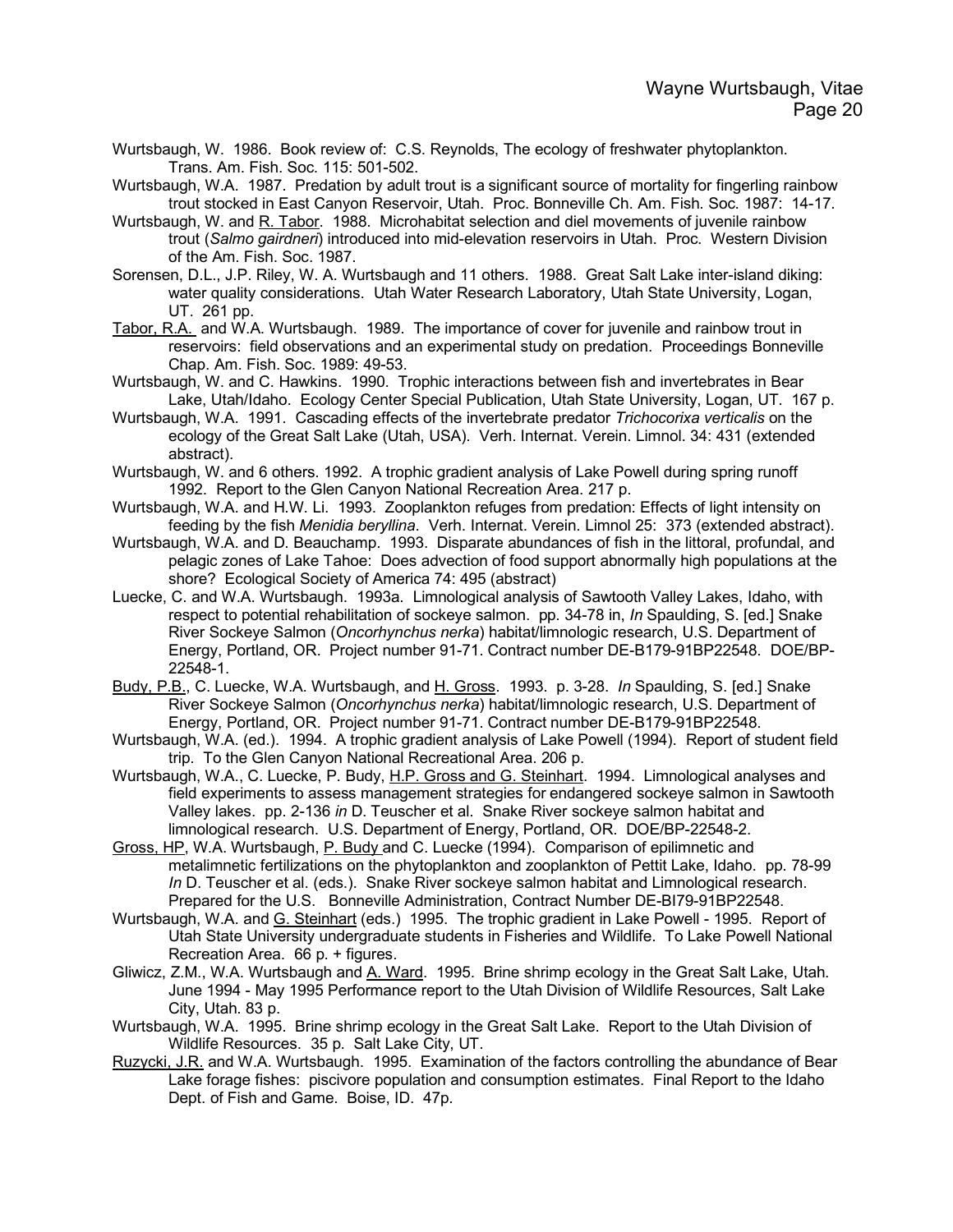- Wurtsbaugh, W. and C. Luecke. 1995. Examination of the abundance and spatial distribution of forage fishes in Bear Lake (Utah/Idaho). 1994 Progress Report to the Utah Division of Wildlife Resources. Project F-47-R, Study 5. Salt Lake City, UT. 67 p.
- Wurtsbaugh, W.A. and K.L. Gallo (eds.). 1996. Comparison of the aquatic ecology of side-canyons and the main channel of Lake Powell: FW 560 1996 student reports. A Report to the Glen Canyon National Recreation Area. 133p.
- Luecke, C., W.A. Wurtsbaugh, P. Budy, G. Steinhart, M. Slater. 1996. Limnology of Sawtooth lakes -1995: Effects of winter limnology and lake fertilization on potential production of Snake River sockeye salmon. pp. 37-152 *in* D. Teuscher and D. Taki (eds.), Snake River sockeye salmon habitat and limnological research. U.S. Department of Energy, Portland, OR. DOE/BP-22548-4.
- Wurtsbaugh, W. and C. Luecke. 1996. Examination of the abundance and spatial distribution of forage fishes in Bear Lake (Utah/Idaho). 1995 Progress Report to the Utah Division of Wildlife Resources. Project F-47-R, Study 5. Salt Lake City, UT. 65 p.
- K.L. Gallo and Wurtsbaugh, W.A.(eds.). Comparison of the aquatic ecology of Moqui and Hansen Canyons and the main channel of Lake Powell: FW 560 1997 student reports. A Report to the Glen Canyon National Recreation Area.
- Wurtsbaugh, W.A., Miracle, M.R., Camacho, A., Armengol, J., Sendra, M.L., Sanchis, D., Boronat, L. and E. Vicente. 2000. Nitrogen transport from a deep-chlorophyll layer via biotic and physical processes: a whole-lake 15N experiment. Verh. Internat. Verein. Limnol. 27: 2949.
- Marcarelli, A.M., M.D. Mills and W.A. Wurtsbaugh. 2001. The Great Salt Lake Doesn't Stink...But Farmington Bay Does! Friends of Great Salt Lake Newsletter. Vol. 7 May & Summer Issues.
- Wurtsbaugh, W.A., A. Marcarelli, D. Gross, J. Moore, C. Christison, S. Kircher and S. Bates. 2002. Comparative analysis of pollution in Farmington Bay and the Great Salt Lake, Utah. Aquatic Ecology Laboratory Class Project 2001. College of Natural Resources, Utah State University. 21 p.
- Marcarelli, A. and W. Wurtsbaugh et al. 2003. Is Farmington Bay healthy? Friends of Great Salt Lake 9(2): 6-7.
- Marcarelli, A. et al. 2003. Continuing Studies of Water Quality in Farmington Bay and the Great Salt Lake, Utah. Utah State University. College of Natural Resources, Utah State University. 91 p.
- Wurtsbaugh, W., J. Cole, D. McKnight, P. Brezonik, S. MacIntyre, and K. Potter. 2003. Emerging Research Questions for Limnology: The Study of Inland Waters. Report of the NSF Geosciences Workshop held December, 2002. Boulder, Colorado. Am. Soc. Limnol. Oceanography. 45 p.
- Drenner, R., L.K. Smith and W. Wurtsbaugh. 2003. A new ASLO education website. Limnology and Oceanography Bulletin 12 (3):67.
- Wurtsbaugh, W.A., P. Brezonik, J. Cole, S. MacIntyre, D. McKnight and K. Potter. 2003. NSF's Geosciences Directorate promotes freshwater research. Limnology and Oceanography Bulletin 12 (4):
- Wurtsbaugh, W.A. and A. M. Marcarelli. 2003. Phytoplankton and zooplankton in Farmington Bay and the Great Salt Lake, Utah. Report to the Central Davis Sewer Improvement District, Kaysville, Utah. 57 p.
- Wurtsbaugh, W.A. and A. M. Marcarelli. 2004. Analysis of phytoplankton nutrient limitation in Farmington Bay and the Great Salt Lake. Report to the Central Davis Sewer Improvement District, Kaysville, Utah. 57 p.
- Wurtsbaugh, W.A. and A. M. Marcarelli. 2004. Hydrogen sulfide in Farmington Bay and the Great Salt Lake: A potential odor-causing agent. Report to the Central Davis Sewer Improvement District, Kaysville, Utah. 30 p.
- Marcarelli, A., W. Wurtsbaugh, J. Horrocks, R. Jensen, K. Markland, J. Parker, J. Robinson, E. Van Dyke. 2005. Ecological analyses of nutrients, plankton and benthic communities in Farmington Bay and the Great Salt Lake, Utah (2004). Report to the Utah Division of Water Quality. Dept. of Aquatic, Watershed & Earth Resources, Utah State Univ. 71 p.
- Allen, Cody. 2006. Resurrection Ecology of Artemia franciscana (Brine Shrimp) and Selenium Sensitivity of respective age classes in the Great Salt Lake, Utah, USA. Aquatic Ecology Practicum (AWER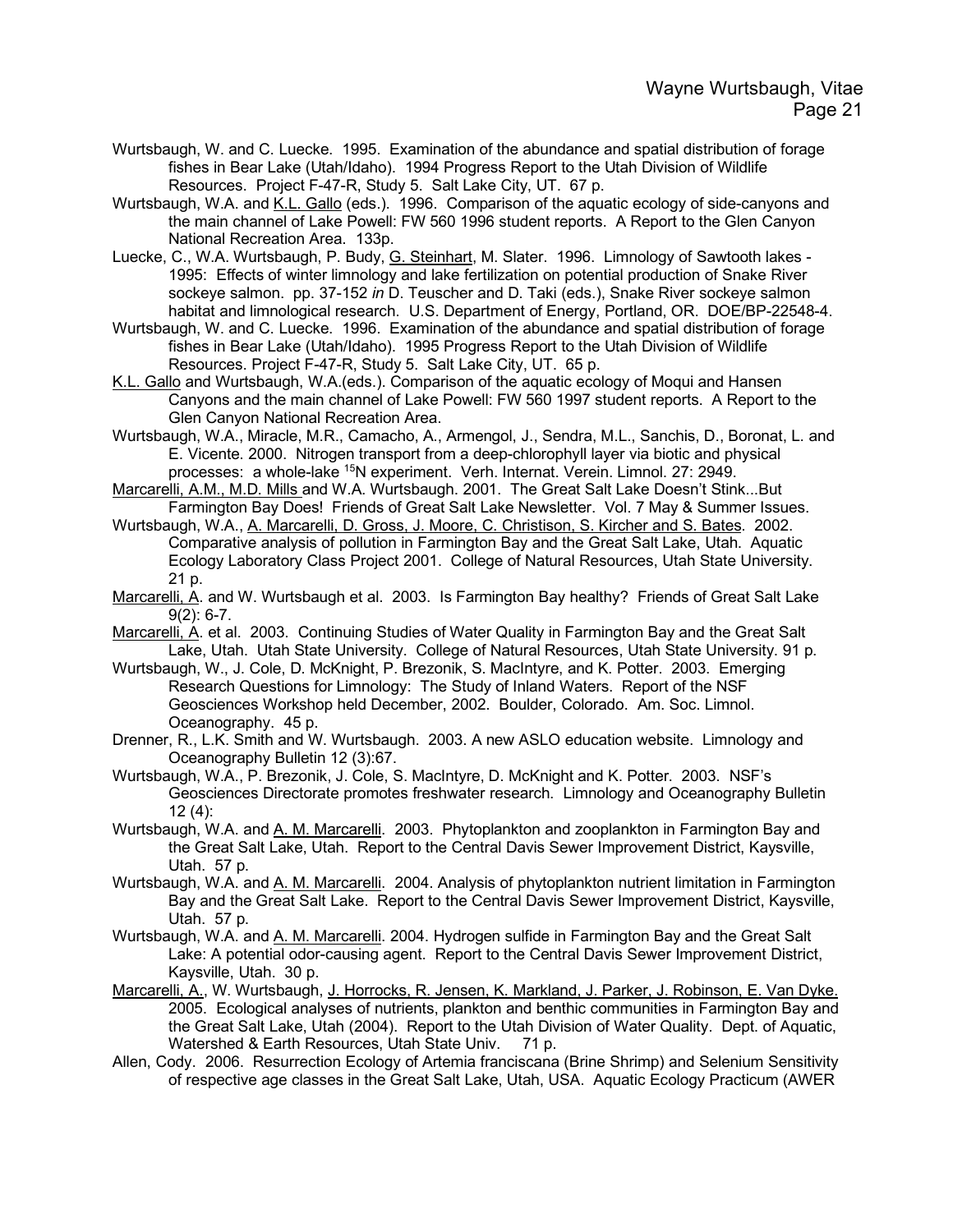4510) Class Report to Utah Division of Water Quality. Watershed Sciences Department. College of Natural Resources. Utah State University. Logan, UT 84322-5210.

- Wurtsbaugh, W.A. and A. M. Marcarelli. 2006. Eutrophication in Farmington Bay, Great Salt Lake, Utah 2005 Annual Report. Report to the Central Davis Sewer Improvement District, Kaysville, UT. 91 p. http://digitalcommons.usu.edu/wats\_facpub/560/
- Wurtsbaugh, W.A. 2007. A preliminary analysis of selenium in the benthic habitat of the Great Salt Lake, Utah. Report to the Utah Division of Water Quality and CH2MHill. 46 p.
- Wurtsbaugh, W.A. and R. Lockwood (eds.). 2007. Students. Marshall Baillie, Chad Low, Travis Dees, Kurt Jensen, Jacob Stoller, Robert Reilly. Comparison of Limnological Characteristics in Cutler Reservoir (Utah) near the Inflows of the Logan River and the Logan Wastewater Treatment Plant. Aquatic Ecology Practicum (WATS 4510) Class Report to Utah Division of Water Quality. Watershed Sciences Department. College of Natural Resources. Utah State University. Logan, UT 84322-5210
- Wurtsbaugh, W.A., M.A. Baker, and H.P. Gross. 2007. Lake landscapes buffer nutrient flux and algal production in mountain watersheds. Extended Abstract, In Proceedings International Society of Limnology. 1 p.
- Abbott, B.W., W. A. Wurtsbaugh\* and D. Epstein (eds.) 2008. Students- Ben Abbott, Nicolas Braithwaite, Justin Elsner, Paul Mason, Jared Randal, David Epstein. Comparative Limnological Analysis of Cutler Reservoir and Dingle Marsh with Respect to Eutrophication. Aquatic Ecology Practicum (WATS 4510) Class Report to Utah Division of Water Quality. Watershed Sciences Department. College of Natural Resources. Utah State University. Logan, UT 84322-5210
- Wurtsbaugh, W., D. Naftz and S. Bradt. 2008. Spatial analyses of trophic linkages between basins in the Great Salt Lake. Final Report to the Division of Forestry, Fire & State Lands, Salt Lake City. 66 p.
- Mears, J., W. Wurtsbaugh (eds.) 2009. J.D. Abbott, Deb Collins, Colin Cook, Dan Lamarra, Ryan Leonard, Ben Marret, Justin Stout and Gil Rowley. Limnological Analyses of Cutler Reservoir and Dingle Marsh with Respect to Eutrophication. Aquatic Ecology Practicum (WATS 4510) Class Report to Utah Division of Water Quality. Watershed Sciences Department. College of Natural Resources. Utah State University. Logan, UT 84322-5210
- Wurtsbaugh, W.A., J. Gardberg and C. Izdepski. 2010. Biostrome communities and mercury and selenium bioaccumulation in the Great Salt Lake (Utah, USA). Report to the Utah Division of Water Quality. Salt Lake City, UT. 34 p.
- Gardberg, J., J. Whitehead, D. Naftz, J. Van Leeuwen, C. Cline, S. Spence, W.A. Wurtsbaugh. 2011. Ecosystem Assessment of Mercury in the Great Salt Lake, Utah 2008. Report the U.S. Environmental Protection Agency. Utah Division of Water Quality. 211 p.
- Wurtsbaugh, W.A. 2011. Relationships between eutrophication, cyanobacteria blooms and avian botulism mortalities in the Great Salt Lake. Final Report to the Utah Wetlands Foundation & the Tides Foundation. Salt Lake City, UT. 22p.
- Wurtsbaugh, W.A. and D. Epstein (editors). 2011. Impact of the Farmington Bay Eutrophication Plume on the Plankton Ecology of Gilbert Bay, Great Salt Lake. Aquatic Ecology Practicum Class Report (Students: J. Crawford, E. Fleming, J. Wight, M. Wilcox & A. Montrone), College of Natural Resources, Utah State University. 41 pg.

http://digitalcommons.usu.edu/cgi/viewcontent.cgi?article=1548&context=wats\_facpub

- Wurtsbaugh, W.A., A.M. Marcarelli and Greg. L. Boyer. 2012. Eutrophication and metal concentrations in three bays of the Great Salt Lake (USA). 2009 Final report to the Utah Division of Water Quality, Salt Lake City, Utah. 70 p. http://digitalcommons.usu.edu/wats\_facpub/550/ http://digitalcommons.usu.edu/cgi/viewcontent.cgi?article=1548&context=wats\_facpub
- Wurtsbaugh, W.A. 2012. Paleolimnological Analysis of the History of Metals Contamination in the Great Salt Lake, Utah, USA. Final report to the Utah Division of Water Quality, Salt Lake City, Utah. 44 p. http://www.deq.utah.gov/locations/G/greatsaltlake/strategy/paleolimnological.htm
- Wurtsbaugh, W.A. and E.F. Jones. 2012. The Great Salt Lake's deep brine layer and its importance for mercury bioaccumulation in brine shrimp (*Artemia franciscana*). Final Report to the Utah Division of Forestry Fire and State Lands, Salt Lake City, Utah. 35 p.
- Null, S., W. Wurtsbaugh and C. Miller. 2013. Can the causeway in the Great Salt Lake be used to manage salinity? Friends of Great Salt Lake Newsletter Vol. 19 No. 1 & 2: 14-15.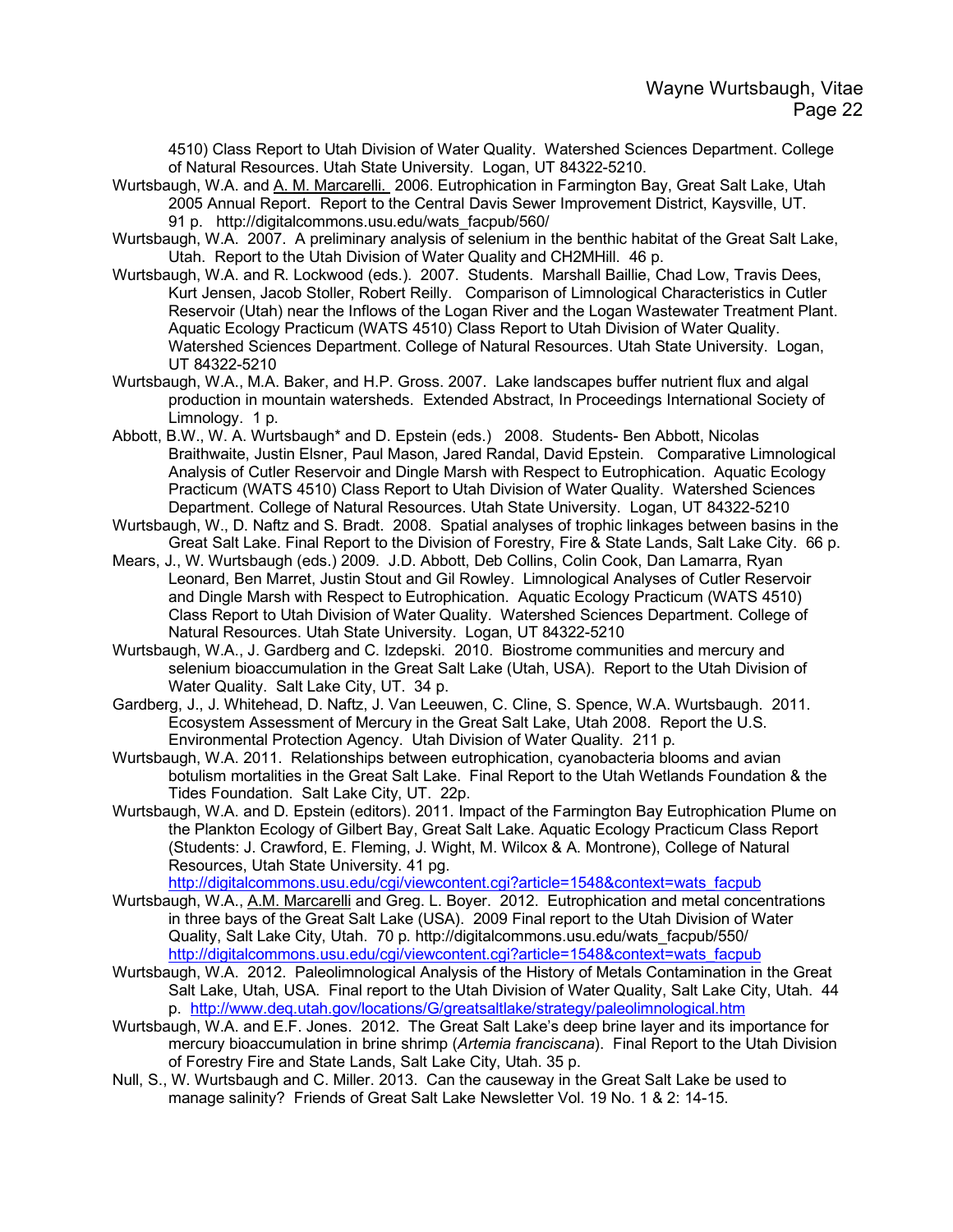http://www.fogsl.org/images/stories/2013/2MayNewsletterreduced.pdf

- Wurtsbaugh, W.A., N. Heredia, P. Palacios, J. Baker, C. Broderius, K. Fisher. 2013. A river continuum analysis of an anthropogenically-impacted system: the Little Bear River, Utah. Natural Resources and Environmental Issues 18(1):1-82. http://digitalcommons.usu.edu/wats\_facpub/570.
- Wurtsbaugh, W.A., B. Marden and P. Micklin. 2014. Lake Urmia crisis and roadmap for ecological restoration of Lake Urmia: United Nations Development Program, Iranian Department of Environment and Kalantari Commission. Watershed Sciences Faculty Publications. Paper 596. http://digitalcommons.usu.edu/wats\_facpub/596
- Wurtsbaugh, W.A. 2014. Management of the Great Salt Lake ecosystem: Water, economic values and competing interests. Saving Lake Urmia Conference, 17-18 February 2014, Urmia, Iran. 28 pp. http://digitalcommons. usu.edu/cgi/viewcontent.cgi?article=1627&context=wats\_facpub
- Wurtsbaugh, W. 2014. The Great Salt Lake's two deep brine layers. Friends of Great Salt Lake Newsletter Vol. 20 No. 1 & 2: 6-7. http://digitalcommons.usu.edu/wats\_facpub/558/
- Wurtsbaugh, Wayne A. Jackson Lake Limnology. 2014. Watershed Sciences Faculty Publications. Paper 559. 7 pp. Digital Commons. http://digitalcommons.usu.edu/wats\_facpub/559
- McCulley, E., W. Wurtsbaugh and B. Barnes. 2015. Factors affecting the spatial and temporal variability of cyanobacteria, metals, and biota in the Great Salt Lake, Utah. Report to the Utah Division of Water Quality, and the Utah Division of Forestry, Fire and State Lands. 99 p. http://digitalcommons.usu.edu/wats\_facpub/565/
- Wurtsbaugh, W., Richards, C., Hodson, J., Rasmussen, C. and Winter, C. 2015. Biotic and chemical changes along the salinity gradient in Farmington Bay, Great Salt Lake, Utah. Utah State University Watershed Sciences Aquatic Practicum Class Report to the Utah Division of Water Quality. 55 p. http://digitalcommons.usu.edu/wats\_facpub/879/.
- Wurtsbaugh, W., C. Miller, S. Null, P. Wilcock, M. Hahnenberger and F. Howe. 2016. Impacts of Water Development on Great Salt Lake and the Wasatch Front. White paper issued from the Quinney College of Natural Resources (Utah). http://digitalcommons.usu.edu/cgi/viewcontent.cgi?article=1891&context=wats\_facpub
- Wurtsbaugh, W.A. 2018. Effects of eutrophication on birds in three bays of Great Salt Lake: A comparative analysis with Utah DWR Waterbird Survey Data. Final Report to the Utah Division of Forestry, Fire and State Lands. Salt Lake City. 24 p.

https://digitalcommons.usu.edu/wats\_facpub/1012/

**PRESENTATIONS** (\* Indicates first or sole authorship)

- 1. \*TROPHIC INTERACTIONS BETWEEN ALGAE, ZOOPLANKTON AND FISH IN CLEAR LAKE, CALIFORNIA. Clear Lake Assoc. of Biologists. Lower Lake, California (1976).
- 2. \*IRON LIMITATION OF NITROGEN FIXATION AND GROWTH IN PHYTOPLANKTON POPULATIONS OF A EUTROPHIC LAKE. Am. Soc. Limnol. Oceanogr. San Francisco, California. (1977).
- 3. \*EFFECTS OF COPPER ON N2-FIXATION, PHOTOSYNTHESIS, AND GROWTH OF NATURAL POPULATIONS OF *APHANIZOMENON*. Am. Soc. Limnol. Oceanogr. Victoria, British Columbia (1978).
- 4. LABORATORY AND FIELD STUDIES ON THE IMPORTANCE OF MISSISSIPPI SILVERSIDES, *MENIDIA AUDENS*, AS BIOLOGICAL CONTROL AGENTS. Calif. Mosquito and Vector Control Assoc. San Jose, California (1979).
- 5. \*DIEL MIGRATIONS OF THE ZOOPLANKTIVOROUS FISH, *MENIDIA AUDENS*, IN RELATION TO THE DISTRIBUTION OF ITS PREY. Am. Soc. Limnol. Oceanogr. Stony Brook, New York (1979).
- 6. FOOD AND OXYGEN REQUIREMENTS OF THE MOSQUITOFISH, *GAMBUSIA AFFINIS*. Cal-Neva Chapter, Am. Fish. Soc. Redding, California (1980).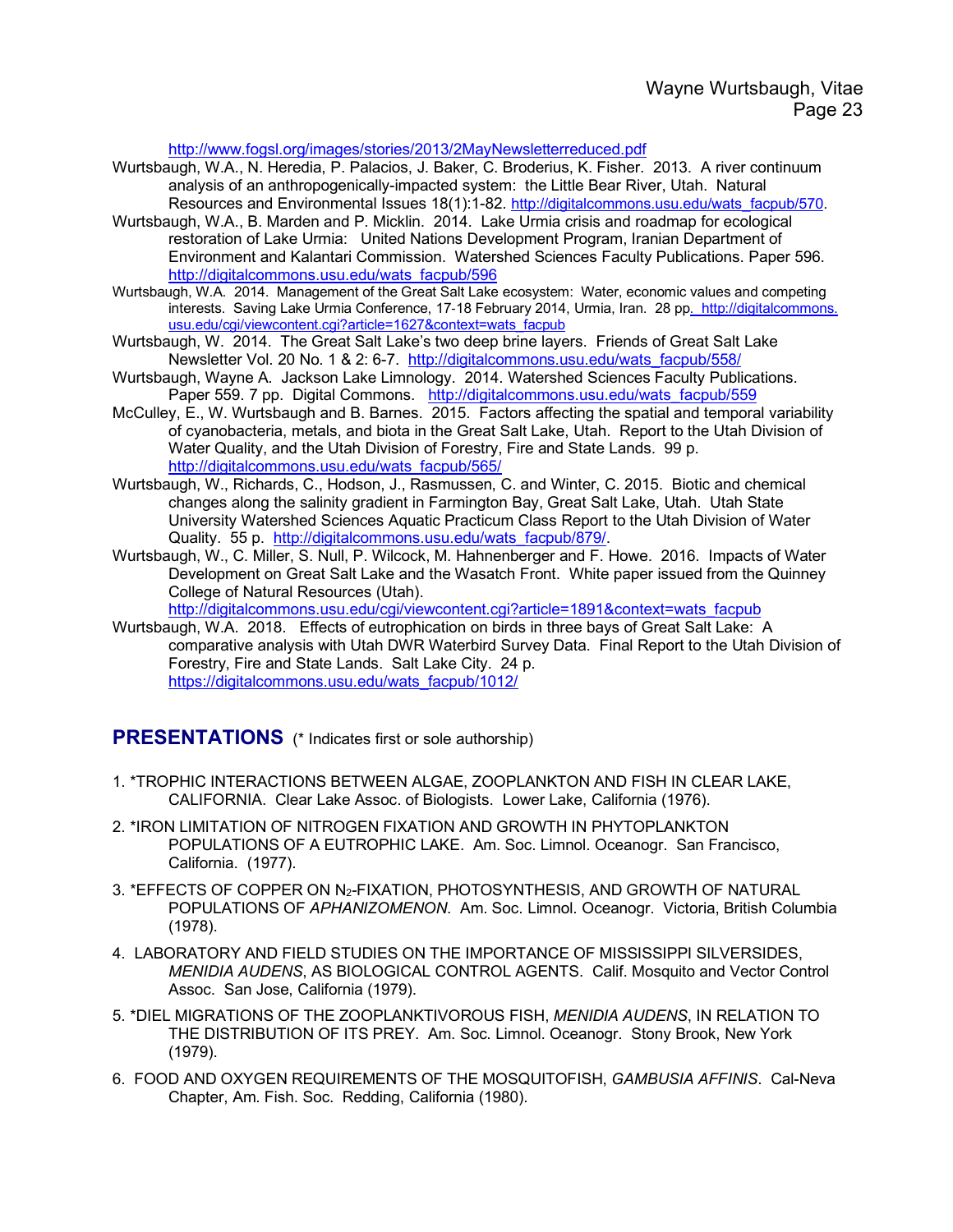- 7. \*AFFECTS OF FISH SIZE ON PREY SIZE SELECTION IN *GAMBUSIA AFFINIS*. Calif. Mosquito and Vector Control Assoc. San Jose, California (1980).
- 8. MASS MARKING OF *GAMBUSIA*. Calif. Mosquito and Vector Control Assoc. San Jose, California (1980).
- 9. \*CONTROL DE LA PRODUCTIVIDAD PRIMARIA EN EL LAGO TITICACA, PERU-BOLIVIA. Canadian Inter. Devel. Agency. Puno, Peru (1981).
- 10. SEASONALITY OF PHYTOPLANKTON PRODUCTION IN LAKE TITICACA, A HIGH ALTITUDE TROPICAL LAKE. International Association of Limnology. Lyon, France (1983).
- 11. \*NITROGEN LIMITATION IN A TROPICAL ALPINE LAKE: LAKE TITICACA, PERU. International Association of Limnology. Lyon France (1983).
- 12. \*SPATIAL-TEMPORAL VARIATION IN NITROGEN FIXATION IN LAKE TITICACA, A TROPICAL HIGH-ALTITUDE LAKE. Am. Soc. Limnol. Oceanogr. Vancouver, British Columbia (1984).
- 13. \*DIEL MIGRATIONS OF ZOOPLANKTIVOROUS FISH AS A PREDATOR AVOIDANCE MECHANISM. Bonneville Chapter, Am. Fish. Soc. Logan, Utah (1984).
- 14. THE VERTICAL DISTRIBUTION AND FEEDING CHRONOLOGY OF LARVAL BEAR LAKE SCULPIN (*COTTUS EXTENSUS*) IN BEAR LAKE, UTAH-IDAHO. Bonneville Chapter, Am. Fish. Soc. Logan, Utah (1985).
- 15. \*LIGHT INTENSITY, FISH FEEDING AND REFUGIA FOR ZOOPLANKTON: STUDIES ON *MENIDIA BERYLLINA* IN CLEAR LAKE, CALIFORNIA. Am. Soc. Limnol. Oceanogr./Ecological Soc. Am. Minneapolis, Minnesota (1985).
- 16. \*ANNUAL CYCLES IN CONDITION INDICES, PREY AVAILABILITY AND MORTALITY FOR THE SILVERSIDE, *MENIDIA BERYLLINA*: FIELD AND LABORATORY STUDIES. 115th Annual Meeting, Am. Fish. Soc. Sun Valley, Idaho (1985).
- 17. \*THE LITTORAL-PELAGIC GRADIENT IN ZOOPLANKTON COMMUNITY STRUCTURE IN A LARGE, PRODUCTIVE LAKE. Am. Soc. Limnol. Oceanogr. Kingston, Rhode Island (1986).
- 18. THE DIEL VERTICAL MIGRATION AND FEEDING CHRONOLOGY OF LARVAL BEAR LAKE SCULPIN (*COTTUS EXTENSUS*) IN AN OLIGOTROPHIC LAKE. Am. Soc. Limnol. Oceanogr. Kingston, Rhode Island (1986).
- 19. \*LIMITING FACTORS FOR ALGAL GROWTH AND NITROGEN FIXATION IN LAKES OF THE GREAT SALT LAKE DRAINAGE, UTAH. Bonneville Chapter, Am. Fish. Soc. Logan, Utah (1986).
- 20. EFFECTS OF STOCKING STRESS ON SHORT TERM SURVIVAL, LONG TERM SURVIVAL, AND GROWTH OF RAINBOW TROUT IN A PRODUCTIVE UTAH RESERVOIR. Bonneville Chapter, Am. Fish. Soc. Logan, Utah (1986).
- 21. \*THE IMPORTANCE OF FISH PREDATION AS A MORTALITY FACTOR FOR FINGERLING RAINBOW TROUT STOCKED IN EAST CANYON RESERVOIR. Bonneville Chapter, Am. Fish. Soc. Provo, Utah (1987).
- 22. \*MICROHABITAT SELECTION AND DIEL MOVEMENTS OF JUVENILE RAINBOW TROUT (*SALMO GAIRDNERI*) INTRODUCED INTO MID-ELEVATION RESERVOIRS IN UTAH. Western Division, Am. Fish. Soc. Salt Lake City, Utah (1987).
- 23. \*THE GREAT SALT LAKE, UTAH: TEMPORAL AND SPATIAL VARIATION IN LIMNOLOGICAL CHARACTERISTICS. Am. Soc. Limnol. Oceanogr. Madison, Wisconsin (1987).
- 24. \*IRON, MOLYBDENUM, AND PHOSPHORUS LIMITATION OF N2 FIXATION MAINTAINS NITROGEN DEFICIENCY IN LENTIC SYSTEMS OF THE GREAT SALT LAKE DRAINAGE (UTAH, USA). International Association of Limnology. Hamilton, New Zealand (1987).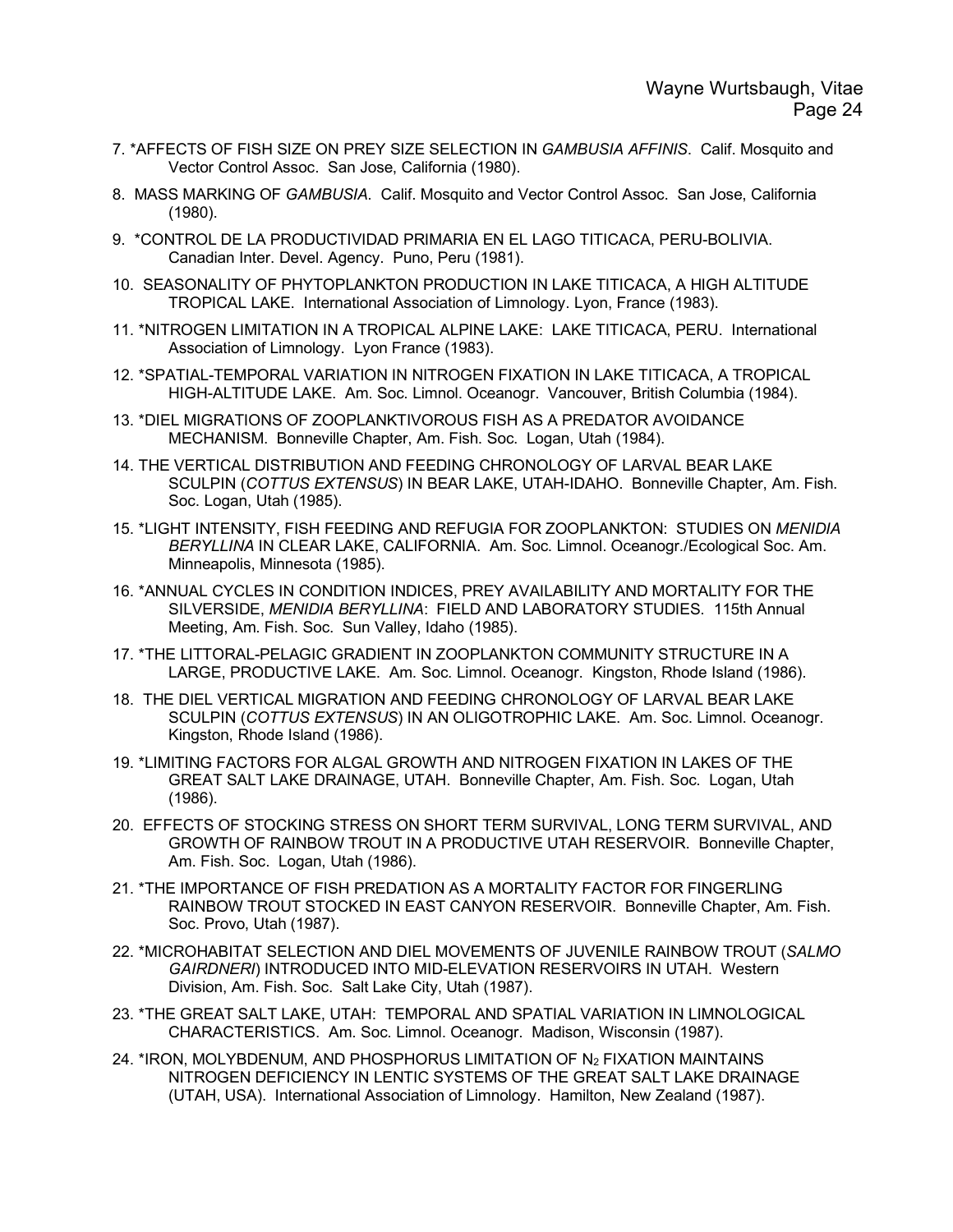- 25. THE DIEL VERTICAL MIGRATION OF JUVENILE BEAR LAKE SCULPIN (*COTTUS EXTENSUS*) AS A THERMOREGULATORY STRATEGY. Bonneville Chapter, Am. Fish. Soc. Provo, Utah (1988).
- 26. \*THE ADAPTIVE SIGNIFICANCE OF DIEL VERTICAL MIGRATION AND POST-FEEDING THERMOTAXIS IN ICTHYOPLANKTON. Am. Soc. Limnol. Oceanogr., Boulder, Colorado (1988).
- 27. HORIZONTAL AND VERTICAL GRADIENTS IN ZOOPLANKTON COMMUNITY STRUCTURE IN A LARGE OLIGOTROPHIC LAKE (BEAR LAKE, UTAH-IDAHO). Am. Soc. Limnol. Oceanogr., San Francisco, California (1988).
- 28. \*POST-FEEDING THERMOTAXIS: A NEW HYPOTHESIS FOR THE ADAPTIVE SIGNIFICANCE OF DIEL VERTICAL MIGRATION IN AQUATIC ECTOTHERMS. Ecological Society of America, Davis, California (1988).
- 29. \*EL DESARROLLO Y MANEJO DE LA PESCA (Development and management of fisheries). First workshop of the management of lakes and reservoirs in Central America. Lago de Yojoa, Honduras (1989; Invited).
- 30. \*INVERTEBRATE PREY ABUNDANCE AND THE DIETS OF FISHES IN BEAR LAKE (UTAH-IDAHO). Bonneville Chapter, Am. Fish. Soc., Wendover, NV (1989).
- 31. SEASONAL AND SIZE-RELATED SHIFTS IN THE DIET OF BEAR LAKE CUTTHROAT TROUT *ONCORHYNCHUS CLARKI*. Bonneville Chapter, Am. Fish. Soc., Wendover, NV (1989).
- 32. INVERTEBRATE PREY ABUNDANCE AND THE DIETS OF FISHES IN BEAR LAKE (UTAH-IDAHO). Bonneville Chapter, Am. Fish. Soc., Wendover, NV (1989).
- 33. THE IMPORTANCE OF COVER FOR JUVENILE RAINBOW TROUT IN RESERVOIRS: FIELD OBSERVATIONS AND AN EXPERIMENTAL STUDY ON PREDATION. Bonneville Chapter, Am. Fish. Soc., Wendover, NV (1989).
- 34. \*CASCADING EFFECTS OF THE INVERTEBRATE PREDATOR *TRICHOCORIXA VERTICALIS* ON THE PLANKTON, CHEMISTRY AND PHYSICS OF THE GREAT SALT LAKE (USA). Am. Soc. Limnol. Oceanogr., Fairbanks, Alaska (1989).
- 35. \*ONTOGENETIC SHIFTS IN THE LITTORAL-PELAGIC MOVEMENTS OF JUVENILE RAINBOW TROUT AND THE IMPORTANCE OF ZOOPLANKTON GRADIENTS. Am. Fish. Soc., Anchorage, Alaska (1989).
- 36. THE SUMMER SPATIAL PATTERN OF FISH BIOMASS IN LAKE TAHOE. Cal/Neva Chapter Am. Fish. Soc., Sacramento, Ca. (1989)
- 37. THE IMPORTANCE OF COVER FOR JUVENILE RAINBOW TROUT IN LENTIC SYSTEMS: FIELD OBSERVATIONS AND EXPERIMENTAL STUDIES ON PREDATION. Am. Fish. Soc., Anchorage, Alaska (1989).
- 38. \*CASCADING EFFECTS OF THE INVERTEBRATE PREDATOR *TRICHOCORIXA VERTICALIS* ON THE ECOLOGY OF THE GREAT SALT LAKE (UTAH, USA). Int. Assoc. Theor. and Applied Limnol., Munich, Germany (1989).
- 39. DISTRIBUTION OF LITTORAL ZONE FISHES IN LAKE TAHOE. Cal/Neva Chapter Am. Fish Soc., Sacramento, Ca. (1989)
- 40. SEASONAL PATTERNS IN THE DIET, CONDITION, AND GROWTH OF STOCKED RAINBOW TROUT IN TWO UTAH MID-ELEVATION RESERVOIRS. Bonneville Chapter, Am. Fish. Soc., Wendover, NV (1990).
- 41. \*EFFECTS OF A PREDATOR ON PLANKTON DYNAMICS IN THE GREAT SALT LAKE: A TOP-DOWN VIEW. Bonneville Chapter, Am. Fish. Soc., Wendover, NV (1990).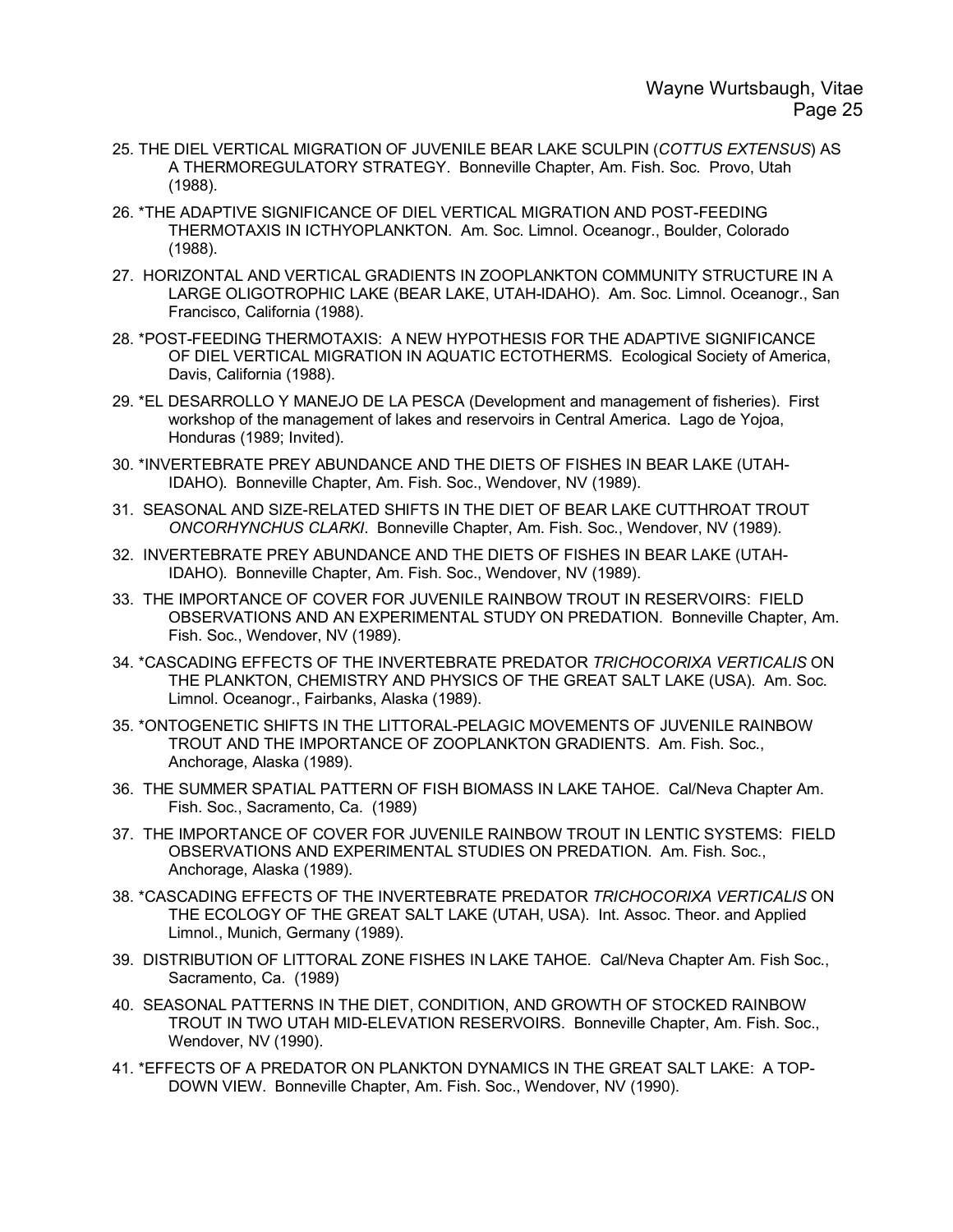- 42. \*TOP-DOWN CONTROL OF ECOSYSTEM DYNAMICS IN THE GREAT SALT LAKE, UT. Kellogg Biological Station, Michigan State Univ. (1990; Invited).
- 43. \*FOOD RESOURCES AND DIET PARTITIONING OF A FISH ASSEMBLAGE IN BEAR LAKE, UTAH-IDAHO. Ecological Society of America, Snowbird, UT (1990).
- 44. \*LIMNOLOGY OF THE GREAT SALT LAKE: NUTRIENT LIMITATION AND A TROPHIC CASCADE CAUSED BY INVERTEBRATE PREDATION. Zoology Colloquium. Univ. of Wisconsin, Madison, WI (1990; Invited).
- 45. \*TROPHIC INTERACTIONS IN A LARGE LAKE: ABUNDANCE AND SIZE STRUCTURE OF ZOOPLANKTON, BENTHOS, NEUSTON AND NEKTON PREY OF FISH. Am. Soc. Limnol. Oceanogr. Williamsburg, VA. (l990).
- 46. \*ONTOGENETIC SHIFTS IN HABITAT SELECTION IN BEAR LAKE SCULPIN. Center for Limnology, U. of Wisconsin, Madison, WI (1990; Invited).
- 47. TEMPORAL SHIFTS IN THE SPATIAL DISTRIBUTION OF PELAGIC FORAGE FISH IN BEAR LAKE. Bonneville Ch., American Fisheries Society. Wendover, NV. (1991).
- 48. LIMNOLOGICAL CHARACTERISTICS AND THEIR IMPACT ON THE SUCCESS OF STOCKED RAINBOW TROUT IN UTAH RESERVOIRS. Bonneville Chapter, American Fisheries Society, Wendover, NV. (1991).
- 49. DEVELOPMENT OF MONITORING TECHNIQUES FOR ASSESSING POPULATION TRENDS OF BEAR LAKE SCULPIN. Bonneville Chapter, American Fisheries Society, Wendover, NV. (1991).
- 50. \*ONTOGENETIC SHIFTS OF RAINBOW TROUT: HABITAT USE AND SUSCEPTIBILITY TO PREDATION IN UTAH'S RESERVOIRS. Center for Limnology, U. of Wisconsin, Madison, WI (1991; invited).
- 51. \*THE FOOD WEB AND FUNCTIONAL ECOLOGY OF FISHES IN BEAR LAKE, UTAH/IDAHO. Natural Resources Research Institute, Univ. of Minnesota, Duluth, MN (1991; invited).
- 52. \*DISTRIBUTION AND DIEL VERTICAL MIGRATION OF FISHES IN AN OLIGOTROPHIC LAKE: A PHYSIOLOGICAL APPROACH. Max Planck Institut fur Limnologie. Plon, Germany (1991; invited).
- 53. \*FOOD-WEB MODIFICATION IN THE GREAT SALT LAKE CAUSED BY THE INVERTEBRATE PREDATOR *TRICHOCORIXA VERTICALIS*. Freie Universitat, Berlin, Germany (1991; invited).
- 54. \*A TROPHIC CASCADE IN THE GREAT SALT LAKE, UTAH, CAUSED BY AN INVERTEBRATE PREDATOR. Max Planck Institut fur Limnologie, Ploen, Germany. (1991).
- 55. \*FOOD WEB AND PHYSIOLOGICAL ECOLOGY OF FISHES IN AN OLIGOTROPHIC LAKE. Institut fur Meereskunde, Kiel, Germany. (1991; invited)
- 56. \*ZOOPLANKTON DISTRIBUTION AND ONTOGENETIC SHIFTS IN DIEL INSHORE-OFFSHORE FEEDING MIGRATIONS OF RAINBOW TROUT. Bonneville/Colorado-Wyoming Chapter, American Fisheries Society, Grand Junction, CO. (1992)
- 57. EARLY LIFE-HISTORY STRATEGIES OF BEAR LAKE SCULPIN. Bonneville/Colorado-Wyoming Chapter, American Fisheries Society, Grand Junction, CO. (1992)
- 58. DIVERGENT LIFE-HISTORY STRATEGIES OF YOY BEAR LAKE SCULPIN: INSHORE VS OFFSHORE HABITAT SELECTION AND FEEDING CYCLES. Am. Soc. Limnology and Oceanogr., Santa Fe, NM. (1992)
- 59. \*ZOOPLANKTON FRONTS AND DIEL FEEDING MIGRATIONS OF FISH IN LAKES. Am. Soc. Limnology and Oceanogr., Santa Fe, NM (1992)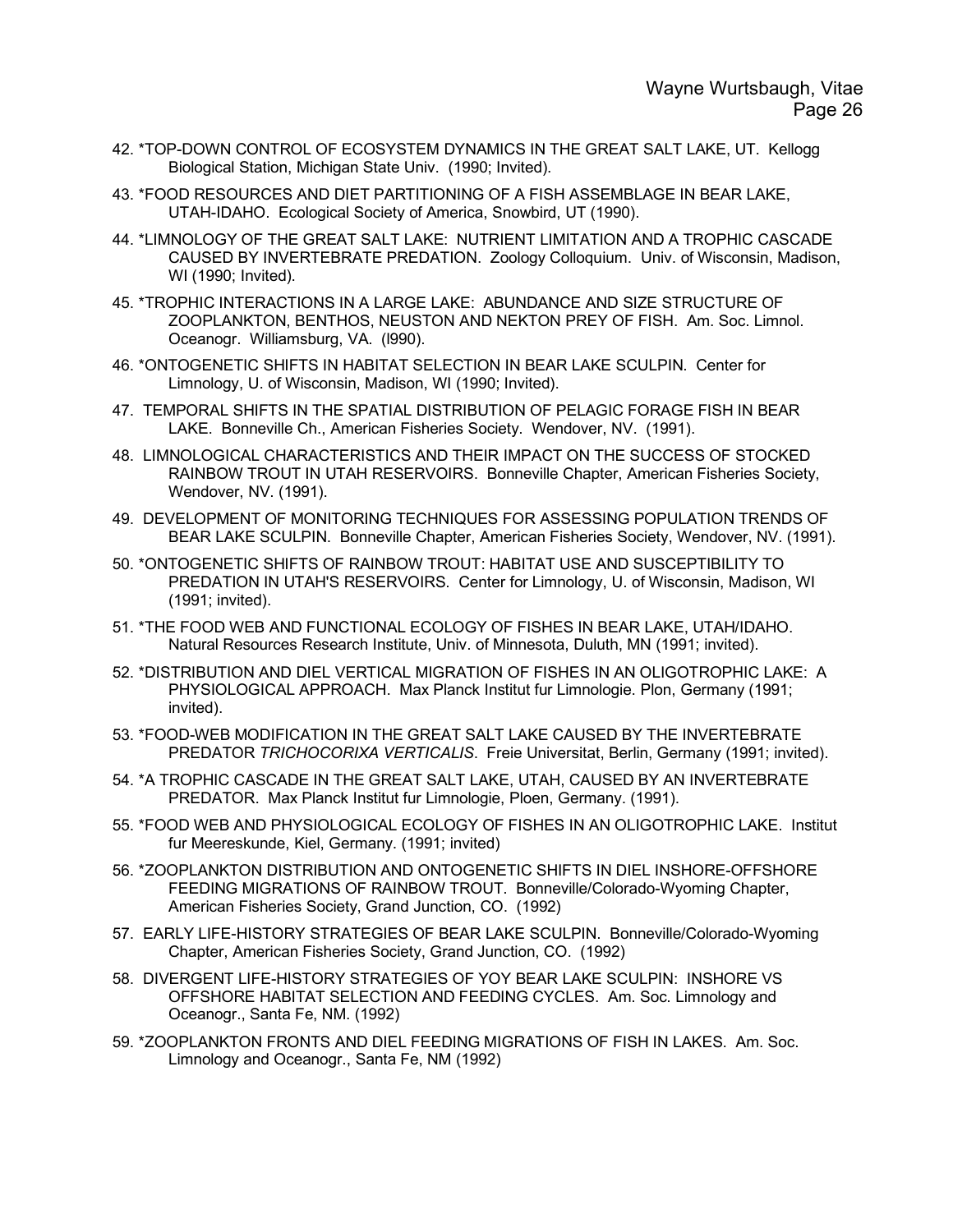- 60. \*ZOOPLANKTON REFUGES FROM PREDATION: EFFECTS OF LIGHT INTENSITY ON FEEDING BY THE FISH *MENIDIA BERYLLINA*. International Society of Applied and Theoretical Limnology, Barcelona, Spain (1992)
- 61. \*ONTOGENETIC SHIFTS IN THE TEMPERATURE/DEPTH SELECTION OF BEAR LAKE SCULPIN: THE RESPIRATION-DIGESTIVE CAPACITY MODEL. American Fisheries Society, Rapid City, SD (1992)
- 62. \*THE BEAR LAKE ECOSYSTEM: TROPHIC INTERACTIONS AND PHYSIOLOGICAL ECOLOGY OF FISHES. Biology Department, Idaho State University, Pocatello, ID, (1992; invited)
- 63. \*A TROPHIC GRADIENT ANALYSIS OF THE CHEMISTRY, PLANKTON, AND FISH ABUNDANCE IN LAKE POWELL, UTAH. Bonneville Chapter, American Fisheries Society, St. George, UT. (1993)
- 64. SPATIO-TEMPORAL DISTRIBUTION OF BEAR LAKE SCULPIN: LIFE-HISTORY CHARACTERISTICS AND IMPLICATIONS FOR A MONITORING PROGRAM. Bonneville Chapter, American Fisheries Society, St. George, UT. (1993)
- 65. \*PISCIVOROUS LOSSES OF STOCKED JUVENILE RAINBOW TROUT IN MID-ELEVATION RESERVOIRS. American Fisheries Society, Portland, OR (1993)
- 66. \*RESTORATION OF SOCKEYE SALMON NURSERY LAKES BY FERTILIZATION. Am. Society of Limnology and Oceanography. Edmonton, Canada. (1993)
- 67. ASSESSING GROWTH POTENTIAL OF ENDANGERED SOCKEYE SALMON IN SAWTOOTH VALLEY LAKES: EMPIRICAL AND SIMULATION MODELS. Ecological Society of America. Madison, WI. (1993)
- 68. EFFECTS OF NUTRIENT ENHANCEMENT ON JUVENILE SOCKEYE SALMON GROWTH. North American Lake Management Society. Seattle, WA. (1993)
- 69. NICHE ONTOGENY OF UNDERYEARLING BEAR LAKE SCULPIN (*COTTUS EXTENSUS*). Ecological Society of America. Madison, WI. (1993)
- 70. UNDER-ICE DIEL VERTICAL MIGRATION OF ZOOPLANKTON: THE IMPORTANCE OF TEMPERATURE AND PREDATION. Ecological Society of America. Knoxville, TN (1994)
- 71. A COMPARISON OF FAT LEVELS AND CONDITION INDICES AS PREDICTORS OF TROUT SURVIVAL. Bonneville Chapter, American Fisheries Soc. Wendover, NV. (1994)
- 72. \*EFFECTS OF SURFACE AND DEEP LAKE FERTILIZATION ON THE EPILIMNETIC AND METALIMNETIC PHYTOPLANKTON AND PERIPHYTON COMMUNITIES. Ecological Society of America. Knoxville, TN. (1994)
- 73. THE IMPLICATIONS OF LAKE FERTILIZATION SHADING EFFECTS ON A DEEP CHLOROPHYLL LAYER MAINTAINED BY PLUNGING INFLOWS. Ecological Society of America Knoxville, TN. (1994)
- 74. \*ARE DEEP-CHLOROPHYLL MAXIMA IN MOUNTAIN LAKES MAINTAINED BY DEPTH-SPECIFIC NUTRIENT LOADING OF INTERFLOWS? American Society of Limnology and Oceanography. Reno, Nevada. (1995)
- 75. \*BIOGEOCHEMICAL CYCLING IN SOCKEYE SALMON NURSERY LAKES: IS MARINE-DERIVED N AND P FROM RETURNING SALMON IMPORTANT? International Congress for the Society of theoretical and applied limnology. Sao Paulo, Brazil. (1995)
- 76. \*SILT EFFECTS ON FRESHWATER DECAPODS IN A TROPICAL MOUNTAIN STREAM: DISTURBANCE-MEDIATED CASCADING EFFECTS. International Congress for the Society of theoretical and applied limnology. Sao Paulo, Brazil. (1995)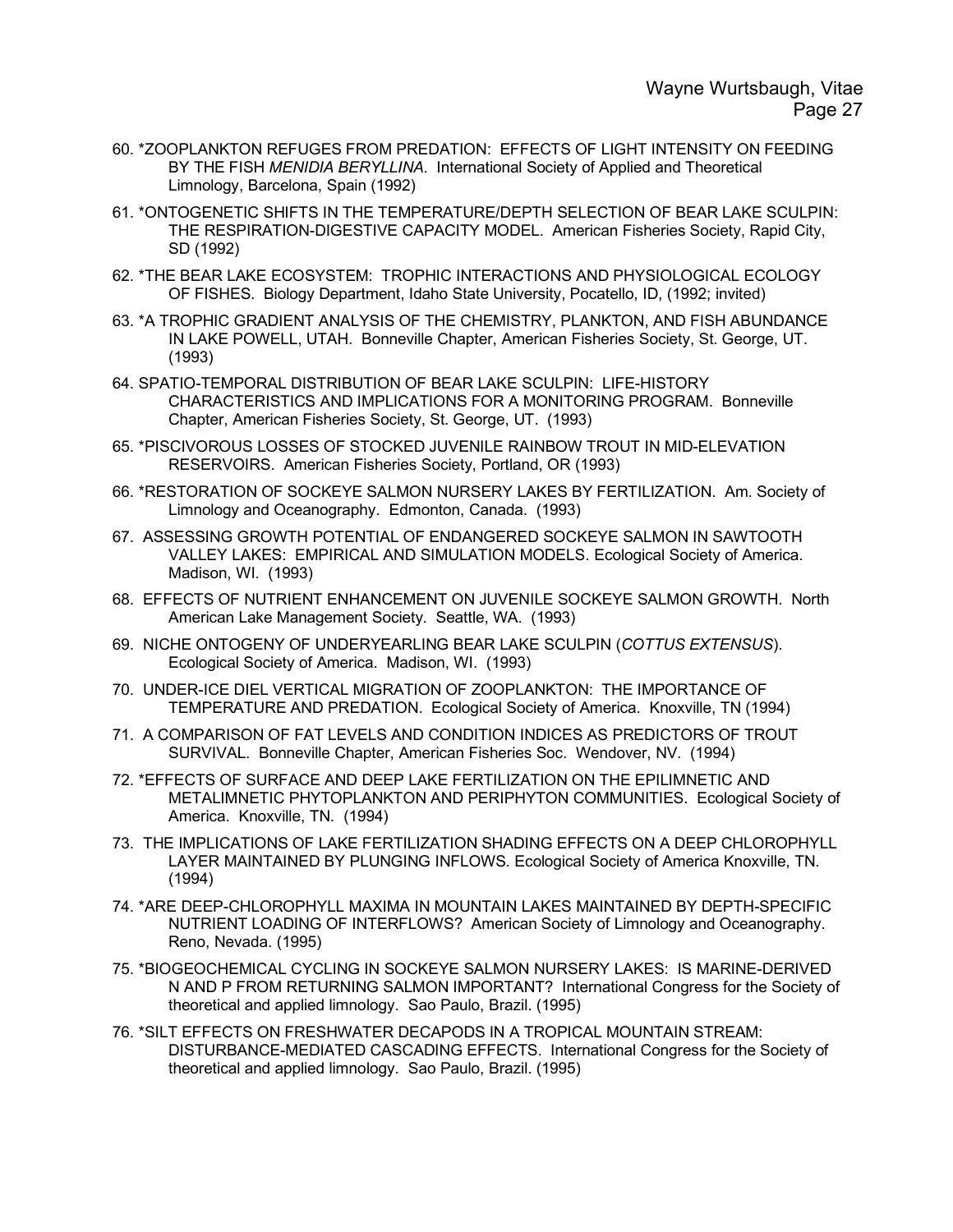- 77. ASSESSING LAKE FERTILIZATION PLANS TO ENHANCE GROWTH OF JUVENILE ENDANGERED SOCKEYE SALMON. Ecological Society of America. Snowbird, Utah. (1995)
- 78. DIVERSITY OF A SIMPLE ECOSYSTEM: THE GREAT SALT LAKE, UTAH. Ecological Society of America. Snowbird, Utah. (1995)
- 79. SIMULATING GROWTH AND SURVIVAL OF JUVENILE ENDANGERED SOCKEYE SALMON IN IDAHO LAKES UNDER DIFFERENT RECOVERY STRATEGIES. Ecological Society of America. Snowbird, Utah. (1995)
- 80. THE ROLE OF ANADROMOUS SOCKEYE SALMON (*ONCORHYNCHUS NERKA*) IN THE NUTRIENT LOADING AND PRODUCTIVITY OF REDFISH LAKE. Ecological Society of America. Snowbird, Utah. (1995).
- 81. \*PLUNGING INFLOWS AND METALIMNETIC NUTRIENT LOADING SUPPORT THE DEEP-CHLOROPHYLL MAXIMA IN MOUNTAIN LAKES. Ecological Society of America. Snowbird, Utah. (1995)
- 82. \*NUTRITIONAL CONTROLS ON BRINE SHRIMP REPRODUCTION IN THE GREAT SALT LAKE. Ecological Society of America. Providence, RI. (1996). Ecological Society of America. Providence, RI. (1996).
- 83. \*SEASONAL OFFSHORE MOVEMENTS OF ADULT AND SUB-ADULT BEAR LAKE SCULPIN. Ecological Society of America. Providence, RI. (1996).
- 84. \*THE GREAT SALT LAKE: BRINE SHRIMP'S ECONOMIC AND ECOLOGICAL NICHE. Wasatch Front Forum, Salt Lake City, UT (1997). Invited.
- 85. \*NUTRIENT AND HYDRODYNAMIC CONTROL OF PRODUCTIVITY IN THE DEEP-CHLOROPHYLL LAYERS OF MOUNTAIN LAKES. Am. Society of Limnology and Oceanography. Santa Fe, NM. (1997).
- 86. \*LIFE AFTER USU: A GUIDE TO THE FUTURE. Utah State University Natural Resources Week Symposium. Logan, UT (1997). Invited.
- 88. \*ECOLOGIA DEL ARTEMIA EN EL GRAN LAGO SALADO, USA. Universidad de Valencia. Valencia, Spain. (1998). Invited.
- 87. \*SUCCESSFUL APPROACHES FOR RESEARCH IN FOREIGN COUNTRIES. Fulbright Commission. Leon, Spain (1998). Invited.
- 88. \*BIOTIC AND ABIOTIC NUTRIENT TRANSPORT PROCESSES IN LAKES. Fulbright Commission. Leon, Spain (1998).
- 89. \*ECOLOGIA DEL PLANKTON EN EL GRAN LAGO SALADO, USA. Universidad de Barcelona. Barcelona, Spain (1998). Invited.
- 90. \*DEEP-CHLOROPHYLL LAYERS IN MOUNTAIN LAKES. Universidad de Girona, Girona, Spain (1998). Invited.
- 91. \*THE IMPORTANCE OF INFLOW HYDRODYNAMICS ON THE DEEP-CHLOROPHYLL LAYERS IN MOUNTAIN LAKES. Istituto Italiano di Idrobiologia. Pallanza, Italy (1998). Invited.
- 92. \*NITROGEN TRANSPORT FROM A DEEP-CHLOROPHYLL LAYER VIA BIOTIC AND PHYSICAL PROCESSES: A WHOLE-LAKE N-15 EXPERIMENT. Internat. Soc. Applied and Theoretical Limnology. Dublin, Ireland. (1998)
- 93. THE EFFECTS OF DIEL MIGRATION CHANGES ON ZOOPLANKTON GRAZING RATES. Am. Soc. Limnol. Oceanogr. Santa Fe (1999).
- 94. \*NITROGEN FLUX BETWEEN STRATA AND THROUGH THE FOOD WEB MEASURED WITH A WHOLE-LAKE N-15 EXPERIMENT. Am. Soc. Limnol. Oceanogr. Santa Fe (1999).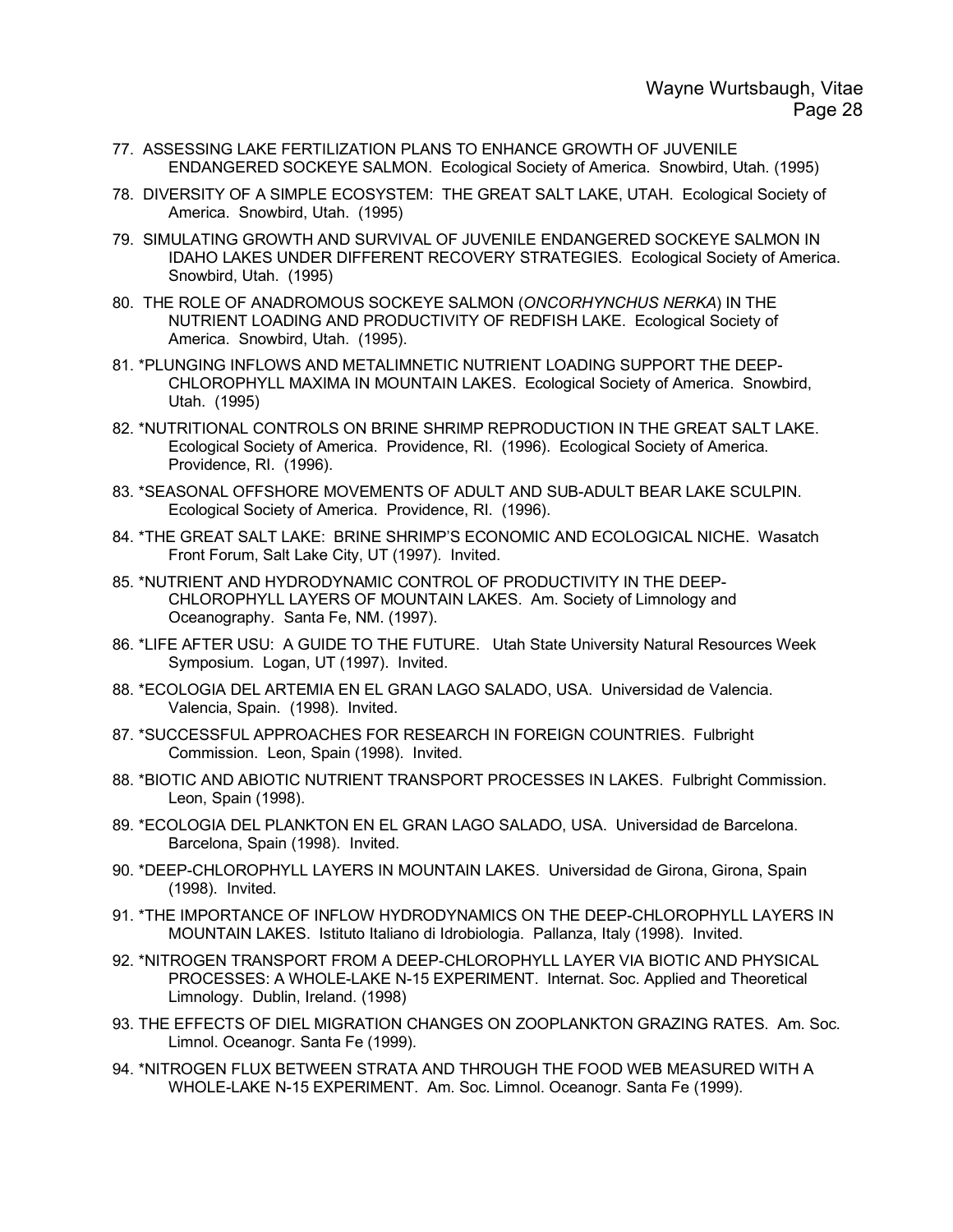- 95. ALKALINE PHOSPHATASE ACTIVITY AS A MEASURE OF SPATIAL-TEMPORAL LIMITATION IN A HIGH MOUNTAIN LAKE WITH A DEEP CHLOROPHYLL LAYER. Am. Soc. Limnol. Oceanogr. Santa Fe (1999).
- 96. \*POPULATION DYNAMICS AND ENVIRONMENTAL FACTORS CONTROLLING BRINE SHRIMP CYST PRODUCTION IN THE GREAT SALT LAKE, UTAH. 7<sup>th</sup> International Conference on Salt Lakes. Death Valley, California (1999).
- 97. \*IMPORTANCE OF THE DEEP-CHLOROPHYLL LAYER IN A MOUNTAIN LAKE FOR ZOOPLANKTON NUTRITION: A WHOLE-LAKE <sup>15</sup>N EXPERIMENT. Ecol. Soc. Of Am. Spokane, WA. (1999)
- 98. VERTICAL TRANSPORT IN THE METALIMNION RESULTS FOR A WHOLE LAKE TRACER STUDY. Ocean Sciences Meetings. Santa Fe (2000)
- 99. GRAZING BY THE COLONIAL ROTIFER *Conochilus unicornis*, FIELD ESTIMATIONS USING SYNTHETIC MICROSPHERES. IX International Rotifer Symposium, Khon Kaen, Thailand. (2000)
- 100. EXAMINATION OF CONSUMER EFFECTS OF FISH ON LAKE FOOD WEBS AND THE APPLICABILITY OF SLEDGEHAMMER EXPERIMENTS. Bonneville American Fisheries Society Meetings. Salt Lake City. (2000)
- 101. \*PRODUCTION IN LAKES--ITS' NOT WHERE YOU THINK IT IS: THE IMPORTANCE OF DEEP CHLOROPHYLL LAYERS IN OLIGOTROPHIC SYSTEMS. Bonneville American Fisheries Society Meetings. Salt Lake City. (2000)
- 102. PRODUCTIVITY AND NUTRIENT LIMITATION OF ALPINE LAKES IN THE SAWTOOTH MOUNTAINS OF IDAHO: A LANDSCAPE APPROACH. Bonneville American Fisheries Society Meetings. Salt Lake City. (2000)
- 103. \*THE USE OF STABLE ISOTOPES OF N AND C TO STUDY THE MOVEMENT OF NUTRIENTS IN AQUATIC FOOD WEBS. X Congress of the Asociación Española de Limnología. Valencia, Spain. (2000)
- 104. POBLACIONES ALGALES DE LA LAGUNA CÁRTICA DE EL TEJO (CUENCA): EVOLUCIÓN ANUAL Y DISTRIBUCIÓN ESPACIAL. (Algal populations of karstic Lake Tejo (Cuenca): Annual cycles and spatial distribution). X Congress of the Asociación Española de Limnología. Valencia, Spain. (2000)
- 105. FISH-MEDIATED NUTRIENT TRANSFER IN LAKES: IS IT IMPORTANT FOR PHYTOPLANKTON? Ecological Society of America 85<sup>th</sup> Annual Meeting, Snowbird, Utah (2000).
- 106. EFFECTS OF NUTRIENT LIMITATION, LIGHT LIMITATION, AND INVERTEBRATE GRAZERS ON PHYTOPLANKTON LIVING IN DEEP CHLOROPHYLL LAYERS. Ecological Society of America 85th Annual Meeting, Snowbird, Utah (2000). C. Sawatzky and W.A. Wurtsbaugh
- 107. \*EFFECTS OF ZOOPLANKTON ON THE DEVELOPMENT OF A DEEP CHLOROPHYLL LAYER AND NUTRIENT TRANSPORT: A <sup>15</sup>N LIMNOCORRAL EXPERIMENT. Ecological Society of America 85th Annual Meeting, Snowbird, Utah (2000). A. Pilati and W.A. Wurtsbaugh
- 108. NUTRIENT EXPORT FROM TWO HIGH MOUNTAIN LAKES TO OUTFLOW STREAMS: THE IMPORTANCE OF INFLOW HYDRODYNAMICS AND IN-LAKE PROCESSES. Ecological Society of America 85th Annual Meeting, Snowbird, Utah (2000). G. Burkart, W.A. Wurtsbaugh, W. Fleenor, and C. Luecke.
- 109. DEEP CHLOROPHYLL LAYERS IN OLIGOTROPHIC LAKES: THEIR FORMATION AND IMPORTANCE FOR PLANKTONIC FOOD WEBS. Chinese Institute of Geography and Limnology. Nanjing, China. (2000) Invited. W.A. Wurtsbaugh.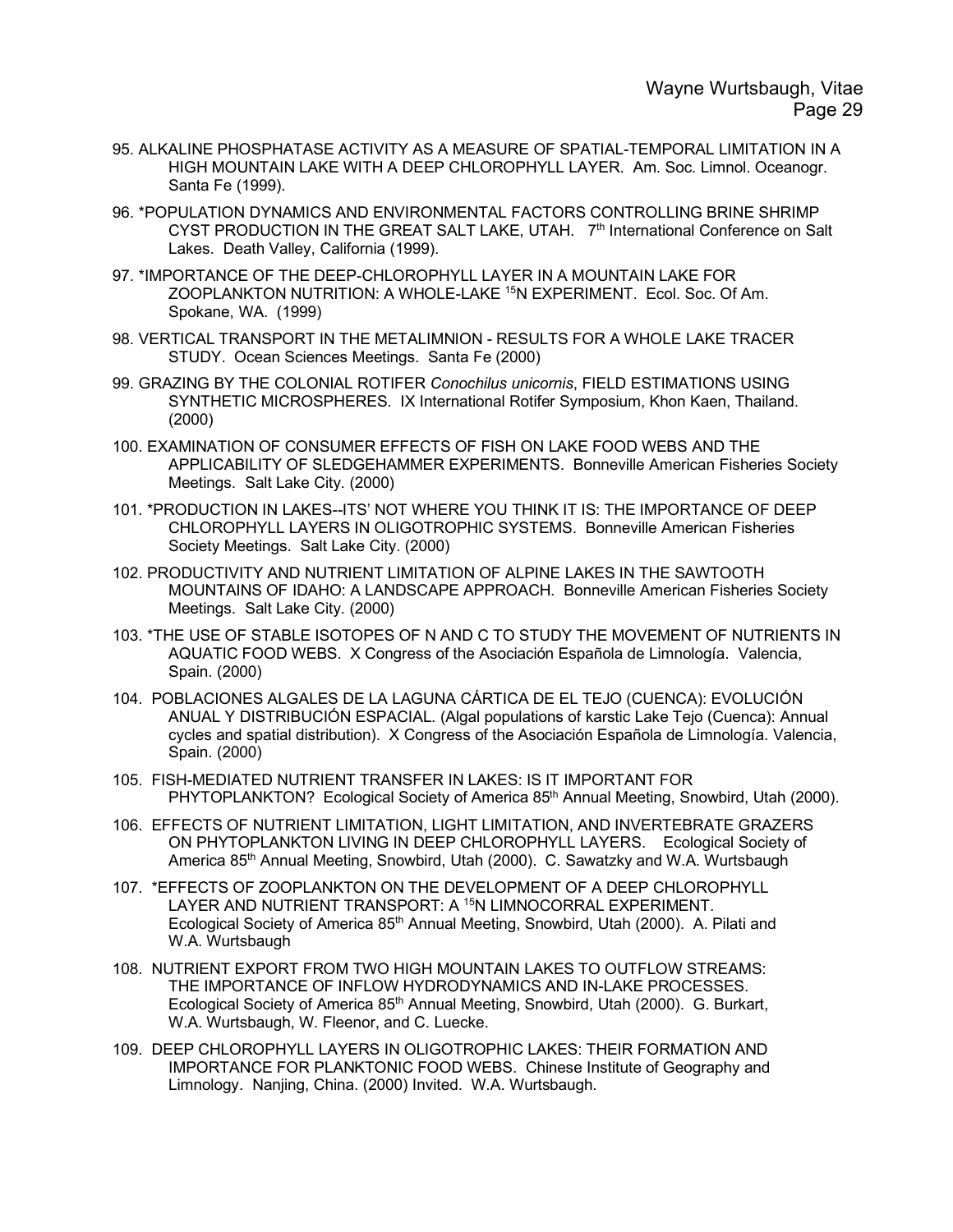- 110. FIELD ESTIMATIONS OF GRAZING IN THE COLONIAL ROTIFER, CONOCHILUS UNICORNIS, USING SYNTHETIC MICROSPHERES. IX International Rotifer Symposium, Khon Kaen, Thailand. (2000). X. Armengol, L. Boronat, A. Camacho, W. Wurtsbaugh and M.R. Miracle.
- 111. DIEL VERTICAL MIGRATION OF ZOOPLANKTON AS A TRANSPORT MECHANISM FOR NITROGEN. I Plankton Symposium, Espinho, Portugal. (2001). X. Armengol, W. Wurtsbaugh, A. Camacho and M.R. Miracle. PORTUGAL.
- 112. \*LIMNOLOGY, BRINE SHRIMP, AND THE BIGGEST "FISHERY" IN UTAH: BIOLOGICAL AND SOCIAL CONTROLS ON CYST PRODUCTION IN THE GREAT SALT LAKE. Bonneville Chapter of the Am. Fisheries Soc., St. George, UT. (2001). W.A. Wurtsbaugh.
- 113. HIGH TOXICITY OF BROMIDE TO COPEPODS AND DAPHNIA. American Soc. Limnol. Oceanogr. Albuquerque, NM. (2001). E. de la Hoz and W.A. Wurtsbaugh.
- 114. LANDSCAPE EFFECTS OF LAKES ON SUBSTRATE COMPOSITION AND PERIPHYTON IN STREAMS OF THE SAWTOOTH MOUNTAINS, IDAHO. American Soc. Limnol. Oceanogr. Albuquerque, NM. (2001). A.M. Marcarelli and W.A. Wurtsbaugh
- 115. \*NITROGEN RETENTION AND CYCLING IN MOUNTAIN LAKES WITH DEEP CHLOROPHYLL LAYERS MEASURED WITH WHOLE-LAKE <sup>15</sup>N ADDITIONS. American Soc. Limnol. Oceanogr. Albuquerque, NM. (2001)
- 116. \*CAUSES AND CONSEQUENCES OF EUTROPHICATION IN FARMINGTON BAY OF THE GREAT SALT LAKE. Friends of Great Salt Lake Forum. Salt Lake City, UT. (2002). W.A. Wurtsbaugh and D. Gross.
- 117. \*STREAM-LAKE INTERACTIONS IN SUB-ALPINE ECOSYSTEMS: LINKING PHYSICAL, CHEMICAL AND BIOLOGICAL RESPONSES AT WATERSHED SCALES. Cornell University, Ithaca, and Cornell Biological Field Station, Shackleton Point, New York. (2002). W.A. Wurtsbaugh.
- 118. \*STREAM-LAKE INTERACTIONS IN SUB-ALPINE ECOSYSTEMS: PHYSICAL, CHEMICAL AND BIOLOGICAL RESPONSES IN WATERSHEDS. Colorado State University, Dept. of Biology. (2002). W.A. Wurtsbaugh.
- 119. \*TOPO-MORPHOMETRIC ANALYSIS OF LAKE-STREAM INTERACTIONS IN ALPINE WATERSHEDS. American Soc. Limnol. Oceanogr. Victoria, British Columbia (2002). W.A. Wurtsbaugh and M. Baker.
- 120. A COMPARATIVE STUDY OF NITROGEN-FIXATION RATES IN OLIGOTROPHIC LAKES AND STREAMS OF THE SAWTOOTH MOUNTAINS, IDAHO. American Soc. Limnol. Oceanogr. Salt Lake City, UT (2003). A.M. Marcarelli and W.A. Wurtsbaugh.
- 121. EFFECT OF STREAM-LAKE INTERACTIONS ON CATCHMENT BIOGEOCHEMISTRY. American Soc. Limnol. Oceanogr. Salt Lake City, UT (2003). M. Baker and W.A. Wurtsbaugh.
- 122. ANTHROPOGENIC EUTROPHICATION OF AN URBAN EMBAYMENT OF THE GREAT SALT LAKE, UTAH. American Soc. Limnol. Oceanogr. Salt Lake City, UT (2003). D. Gross and W.A. Wurtsbaugh.
- 123. \*EMERGING RESEARCH ISSUES FOR LIMNOLOGY: THE STUDY OF INLAND WATERS. American Soc. Limnol. Oceanogr. Salt Lake City, UT (2003). Invited. W.A. Wurtsbaugh, D. McKnight, J. Cole, P. Brezonik, S. MacIntyre, and K. Potter.
- 124. TEMPERATURE IMPACTS OF STREAM-LAKE INTERACTIONS IN WATERSHEDS. American Soc. Limnol. Oceanogr. Salt Lake City, UT (2003). J. Decker and W.A. Wurtsbaugh.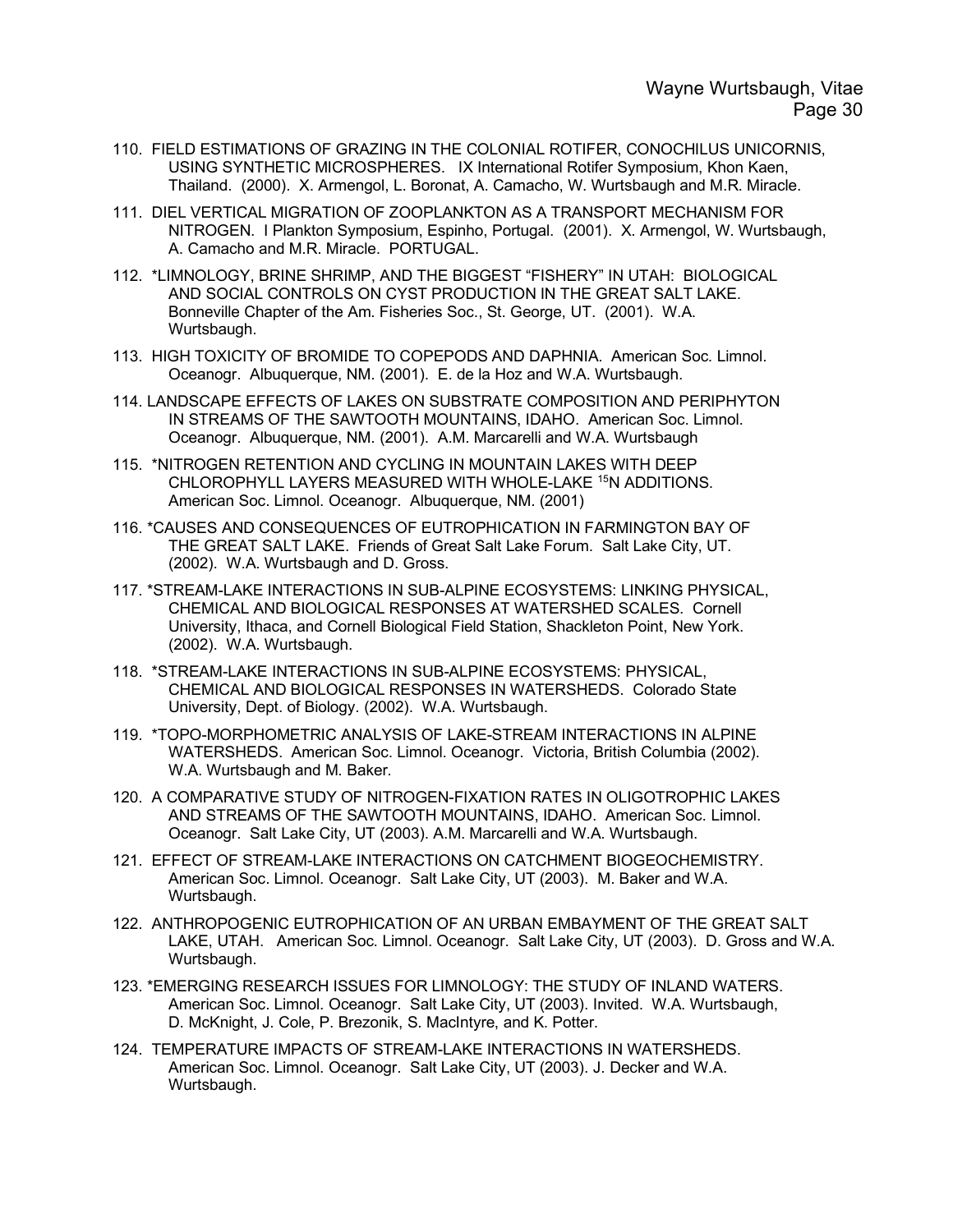- 125. NITROGEN SOURCES FOR EPIPHYTIC ALGAE IN AN OLIGOTROPHIC LAKE: THE IMPORTANCE OF MACROPHYTE-DERIVED NUTRIENTS. American Soc. Limnol. Oceanogr. Salt Lake City, UT (2003). Moore, J. and W.A. Wurtsbaugh.
- 126. NUTRIENT UPTAKE IN SUB-ALPINE STREAMS ABOVE AND BELOW A LAKE. American Soc. Limnol. Oceanogr. Salt Lake City, UT (2003). Baker, M., R.O. Hall, Jr., C. Arp, and W.A. Wurtsbaugh.
- 127. \*THE GREAT SALT LAKE ECOSYSTEM (JUST A FLUSH AWAY): BRINE SHRIMP, ALGAE, NUTRIENTS AND YOU. College of Natural Resources, Utah State University, Logan, UT. (Invited 2003). W.A. Wurtsbaugh.
- 128. ZOOPLANKTON GRAZING IN A OLIGOTROPHIC MOUNTAIN LAKE: FIELD ESTIMATIONS USING SYNTHETIC MICROSPHERES (2003). Third International Plankton Symposium. Figueira da Foz, Portugal. X. Armengol, L. Boronat and W.A. Wurtsbaugh.
- 129. STORAGE OF NITROGEN-15 NITRATE DURING SNOWMELT IN TWO MOUNTAIN STREAMS SEPARATED BY A LAKE. R.O. Hall, Jr., M.A. Baker, W.A. Wurtsbaugh, B. Koch, and C.D. Arp.
- 130. MACRONUTRIENT LIMITATION OF NITROGEN FIXATION AND PERIPHYTON BIOMASS ALONG SUB-ALPINE WATERSHEDS. North American Benthological Association. Athens, GA (2003). Marcarelli, A.M. and W.A. Wurtsbaugh.
- 131. DISSOLVED N DYNAMICS IN A COUPLED STREAM-LAKE ECOSYSTEM DURING SNOWMELT QUANTIFIED USING 15N NITRATE. North American Benthological Association. Athens, GA (2003). M.A. Baker, R.O. Hall, W.A. Wurtsbaugh, M.M. Bozeman, and C.D. Arp.
- 132. \*STREAM-LAKE INTERACTIONS IN SAWTOOTH MOUNTAIN ECOSYSTEMS: LINKING BIOLOGY, CHEMISTRY, AND PHYSICS AT WATERSHED SCALES. Biology Department, Texas Christian University, Ft. Worth, TX. Invited (2004). W.A. Wurtsbaugh.
- 133. \*EUTROPHICATION IN FARMINGTON BAY: AN URBAN EMBAYMENT OF THE GREAT SALT LAKE. Runoff Conference, Utah State University, Logan, UT (2004). Wurtsbaugh, W.A and A.M. Marcarelli.
- 134. THE EFFECT OF ATMOSPHERIC NITROGEN ON THE CHEMISTRY AND ECOLOGY OF ROCKY MOUNTAIN LAKES. North American Society of Lake Management. Denver, Colorado (2004). K. Nydick, J. Baron, W.A. Wurtsbaugh.
- 135. NITRATE UPTAKE BY SEDIMENT UNDER LOW NUTRIENT CONDITIONS IN MOUNTAIN LAKES. North American Benthological Society. Vancouver, British Columbia (2004). K. Nydick and W. Wurtsbaugh.
- 136. NITROGEN TRANSPORT THROUGH LINKED STREAM-LAKE SYSTEMS MEASURED WITH 15N TRACER. Am. Soc. Limnology and Oceanography. Savannah, Georgia (2004). W. Wurtsbaugh, K. Nydick, M. Baker, R. Hall.
- 137. HOW TO BUILD A DATABASE FOR LAKE-STREAM ECOSYSTEM STUDIES. N. Am. Benthological Soc., Vancouver, British Columbia (2004). L.R. Rozzell, J.W. Haefner, K. R. Nydick, M. A. Baker, W. A. Wurtsbaugh.
- 138. NITROGEN-FIXATION IN UNDISTURBED, OLIGOTROPHIC STREAMS: A CHAMBER STUDY. N. Am. Benthological Soc., Vancouver, British Columbia (2004). A. Marcarelli, M. Bozeman, W.A. Wurtsbaugh, and M. Baker.
- 139. LAKES AS NUTRIENT "SOURCES" FOR WATERSHEDS: A LANDSCAPE ANALYSIS OF TEMPORAL FLUX OF NITROGEN THROUGH ALPINE LAKES AND STREAMS. International Soc. of Theoretical and Applied Limnology, Lahti, Finland (2004). W. Wurtsbaugh, M. Baker, H. Gross and P. Brown.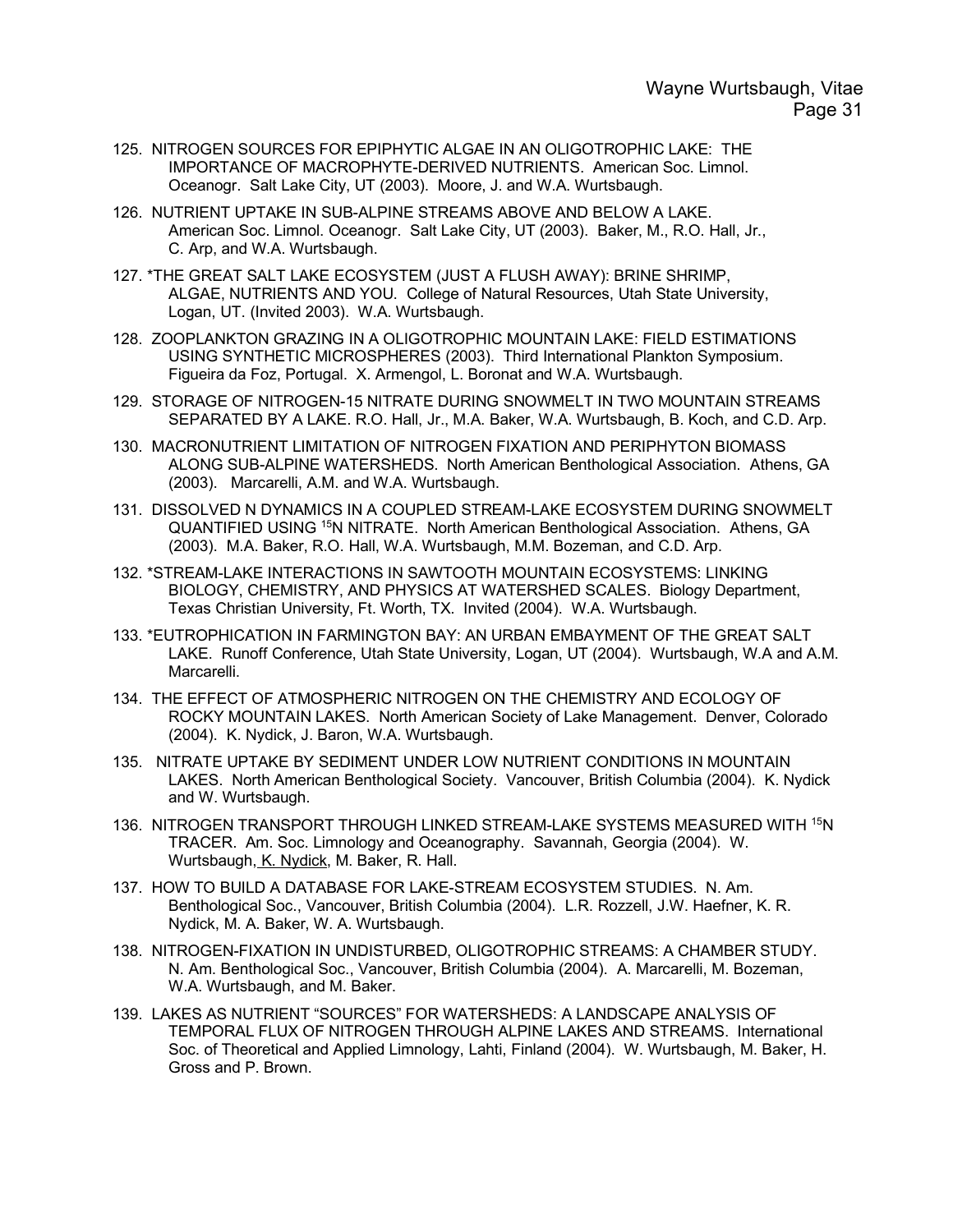- 140. LANDSCAPE LIMNOLOGY: LINKING PHYSICAL, CHEMICAL, AND BIOLOGICAL PROCESSES IN STREAMS AND LAKES. Swiss Federal Institute for Environmental Science and Technology (EAWAG), Zurich, Switzerland (invited, 2004)
- 141. HYDROGEOMORPHIC LANDSCAPES AND ECOSYSTEM PROCESSES IN THE SAWTOOTH MOUNTAINS. U.S. Geological Survey, Salt Lake City, UT. (invited, 2004).
- 142. LACUSTRINE CONTROL OF NUTRIENT FLUX THROUGH MOUNTAIN WATERSHEDS: PHYSICAL AND BIOLOGICAL MECHANISMS. Am. Soc. Limnology and Oceanography. Salt Lake City, Utah (2005). W. Wurtsbaugh, K. Nydick, C. Arp, M. Baker, J. Haefner, R. Hall.
- 143. EPIPELON AS A SINK FOR WATER-COLUMN NITRATE? 15N STUDIES IN A MOUNTAIN LAKE. Am. Soc. Limnology and Oceanography. Salt Lake City, Utah (2005). K. Nydick & W. Wurtsbaugh.
- 144. THE IMPORTANCE OF AQUATIC NITROGEN FIXATION IN HIGH ALTITUDE SUBALPINE WATERSHEDS OF CENTRAL IDAHO. Am. Soc. Limnology and Oceanography. Salt Lake City, Utah (2005). A. Marcarelli, W. Wurtsbaugh, B. Koch and M. Baker.
- 145. NUTRIENT LIMITATION AND NITROGEN FIXATION OF PHYTOPLANKTON AND STROMATOLITES IN THE GREAT SALT LAKE (UTAH, USA) UNDER VARYING SALINITIES. Am. Soc. Limnology and Oceanography. Salt Lake City, Utah (2005). J. Parker, J. Robinson, W. Wurtsbaugh and A. Marcarelli.
- 146. PERVASIVE TEMPERATURE EFFECTS THROUGH SUB-ALPINE STREAM-LAKE-STREAM SYSTEMS. Am. Soc. Limnology and Oceanography. Salt Lake City, Utah (2005). J. Garrett, A. Marcarelli and W. Wurtsbaugh.
- 147. EFFECTS OF LAKES AND LANDCOVER CHARACTERISTICS ON STREAMWATER NUTRIENT LEVELS IN SMALL MOUNTAIN WATERSHEDS. Am. Soc. Limnology and Oceanography. Salt Lake City, Utah (2005). P. Brown, W. Wurtsbaugh and K. Nydick.
- 148. LANDSCAPE LIMNOLOGY IN ALPINE CATCHMENTS: LINKING PHYSICAL, CHEMICAL AND BIOLOGICAL PROCESSES. University of Minnesota, Minneapolis (invited, 2005). W.A. Wurtsbaugh.
- 149. HYDROGEOMORPHIC LANDSCAPES AND ECOSYSTEM PROCESSES IN ALPINE CATCHMENTS OF THE SAWTOOTH MOUNTAINS, IDAHO. University of Minnesota, Duluth (invited, 2005). W.A. Wurtsbaugh.
- 150. TEMPERATURE AND NUTRIENTS INTERACT TO CONTROL NITROGEN FIXATION IN SUBALPINE STEAMS: AN EXPERIMENTAL EXAMINATION. For N. Am. Benthological. Assoc. New Orleans (2005). A.M. Marcarelli and W.A. Wurtsbaugh.
- 151. LAKE DISRUPTIONS ON SEDIMENT MOBILITY AND EFFECTS ON BENTHIC CHLOROPHYLL. Myers, A.K., A.M. Marcarelli, C.D. Arp, W.A. Wurtsbaugh and M.A. Baker. For N. Am. Benthological. Assoc. New Orleans (2005).
- 152. PATTERNS OF NUTRIENT CONCENTRATIONS AND LIMITATION ALONG MOUNTAIN WATERSHEDS: SPATIAL AND TEMPORAL CONTROL BY LAKES AND STREAMS. For Ecological Society of Am. Victoria, B.C. (2005) K.R. Nydick, W.A. Wurtsbaugh, P.D. Brown, M.A. Baker, and C. Arp.
- 153. LANDSCAPE PATTERNS OF STREAMS & LAKES IN MONTANE WATERSHEDS DETERMINE WATER TEMPERATURES & NUTRIENT TRANSPORT: WATERSHED ANALYSES AND 15N TRACER EXPERIMENTS. For Am. Soc. Limnol. Oceanogr. Spain (2005) W.A. Wurtsbaugh, S.D. Garrett, J.D., G. Burkart, W.E. Fleenor, K.R. Nydick, R.O. Hall, M.A. Baker.
- 154. SALINITY CONTROLS PLANKTON RESPONSE TO NUTRIENT ENRICHMENT IN FARMINGTON BAY, GREAT SALT LAKE, UTAH. Salt Lake City. Geological Society of America. (2005) A.M. Marcarelli and W.A. Wurtsbaugh.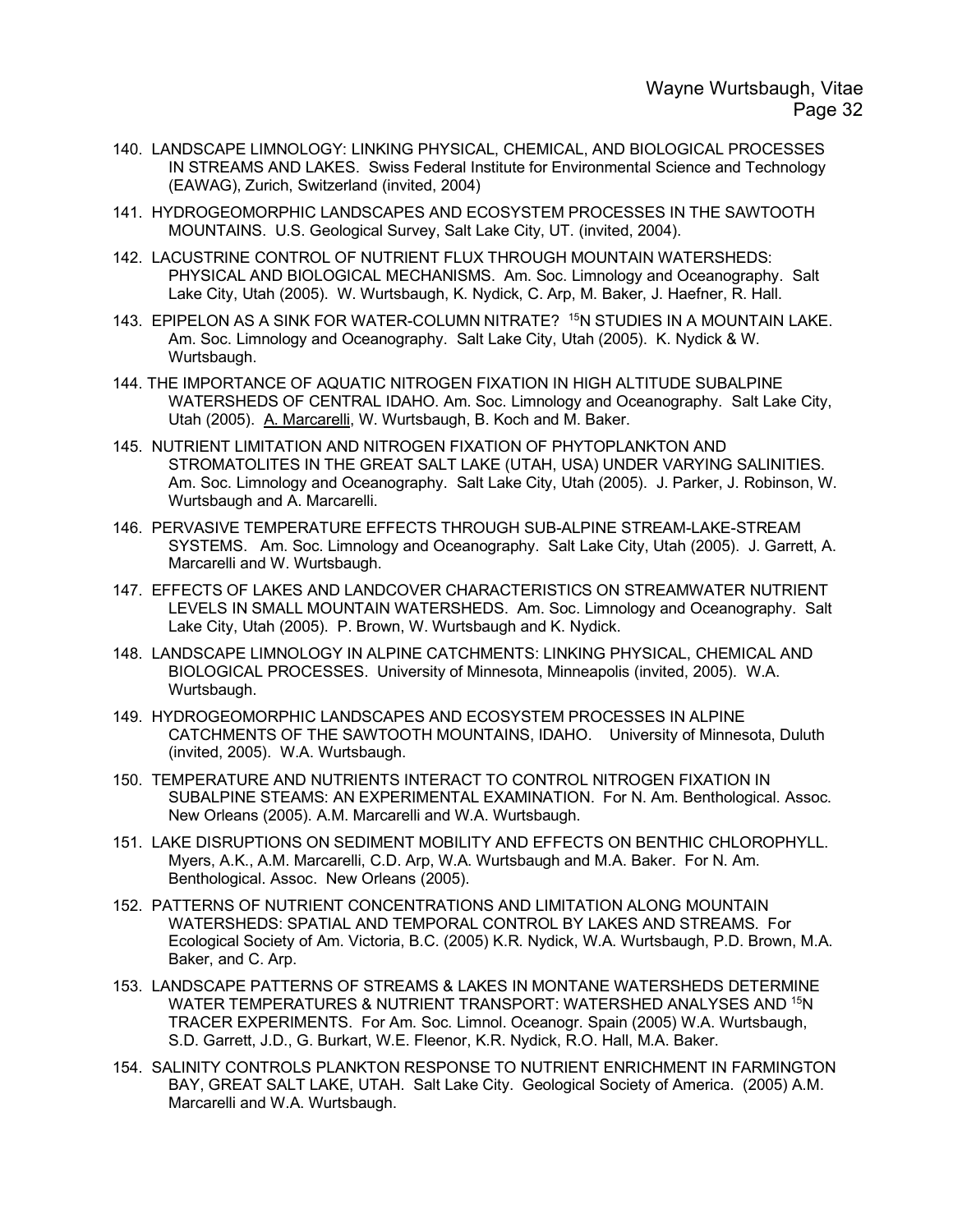- 155. LANDSCAPE LIMNOLOGY STUDIED WITH 15N TRACER: LINKING LAKES AND STREAMS IN ALPINE WATERSHEDS (Or, what does topography tell us about temperatures, plankton, and fish?). EAWAG Institute, Kastaniambaum, Switzerland. (2005) Invited.
- 156. LANDSCAPE LIMNOLOGY: LINKING THE PHYSICS, CHEMISTRY AND BIOLOGY OF LAKES AND STREAMS IN ALPINE WATERSHEDS. (2005) Montana State University. Bozeman. Invited.
- 157. LIMNOLOGICAL ANALYSES OF LINKED STREAM-LAKE ECOSYSTEMS IN ALPINE CATCHMENTS: OR, WHAT DOES TOPOGRAPHY TELL US ABOUT TEMPERATURES, PLANKTON AND BENTHIC INVERTEBRATES? EAWAG Institute, Dübendorf, Switzerland (2005). Invited.
- 158. ASSESSING THE EFFECTIVENESS OF PLANTED GRASS BEDS IN SHASTA LAKE, CALIFORNIA: METHODS TO EVALUATE THE POSSIBLE BENEFITS FOR JUVENILE BASS. Western Division, Am. Fish. Soc. Salt Lake City, Utah (2004) D.R. Ratcliff. and W.A. Wurtsbaugh
- 159. DO PLANTED GRASS BEDS ALONG A RESERVOIR MARGIN STIMULATE THE FOOD WEB AND ABUNDANCE OF JUVENILE BASS? Bonneville Chapter, Am. Fish. Soc. Bear Lake, Utah (2005) D.R. Ratcliff, W.A. Wurtsbaugh, and J. Zustak
- 160. DOES GRASS BED PLANTING STIMULATE THE FOOD WEB AND JUVENILE BASS ABUNDANCE IN A DRAWDOWN RESERVOIR? Am. Fish. Soc. Annual Meeting. Anchorage, Alaska (2005) D.R. Ratcliff, W.A. Wurtsbaugh, and J. Zustak - Honorable Mention, Student Poster
- 161. SEVERE EUTROPHICATION AND FOOD WEB DYNAMICS OF AN URBAN EMBAYMENT OF THE GREAT SALT LAKE, UTAH, USA. Int. Soc. Salt Lake Research. Perth, Australia (2005). W.A. Wurtsbaugh and A. Marcarelli.
- 162. UNDERSTANDING LIMITING NUTRIENTS FOR ALGAL PRODUCTION: EXPERIENCES FROM LOWLAND HYPERSALINE LAKES TO OLIGOTROPHIC ALPINE SYSTEMS IN AMERICA AND EUROPE. Botanisches Institute, University of Innsbrook, Austria. (2006) Invited.
- 163. LANDSCAPE LIMNOLOGY: LINKING PHYSICAL, CHEMICAL AND BIOLOGICAL PROCESSES IN STREAMS AND LAKES (OR, WHAT DOES TOPOGRAPHY TELL US ABOUT TEMPERATURES, PLANKTON AND FISH?) Ecology Dept. University of Innsbrook, Austria. (2006) Invited.
- 164. LANDSCAPE LIMNOLOGY: UNDERSTANDING LINKED STREAM-LAKE ECOSYSTEMS. Konstanz University, Konstanz, Germany. (2006). Invited.
- 165. SEVERE EUTROPHICATION AND FOOD WEB DYNAMICS OF AN URBAN EMBAYMENT OF THE GREAT SALT LAKE, UTAH, USA. EAWAG Institute, Kastaniambaum, Switzerland. (2006) Invited.
- 166. THE GREAT SALT LAKE, USA: BIODIVERSITY IN A THREATENED HYPERSALINE ECOSYSTEM. ETH University, Zurich, Switzerland. (2006). Invited.
- 167. LANDSCAPE LIMNOLOGY: UNDERSTANDING LINKED STREAM-LAKE ECOSYSTEMS IN SUB-ALPINE CATCHMENTS. University of Salzburg. (2006). Invited.
- 168. LANDSCAPE LIMNOLOGY OF STREAMS AND LAKES IN THE SWISS ALPS. Am. Soc. Limnology and Oceanography. Victoria, Canada (2006). W. Wurtsbaugh and D. Tonolla.
- 169. CONVOLUTED UPBRINGING—TWISTED CAREER. Research Advances in Fisheries, Wildlife, and Ecology Symposium. Oregon State University (2006). Invited.
- 170. CONCEPTUAL MODEL FOR SELENIUM CYCLING IN THE GREAT SALT LAKE. Am. Geophysical Union. San Francisco (2006). W. Johnson, M.R. Conover, W.A. Wurtsbaugh, J. Adams, D.L. Naftz. City, UT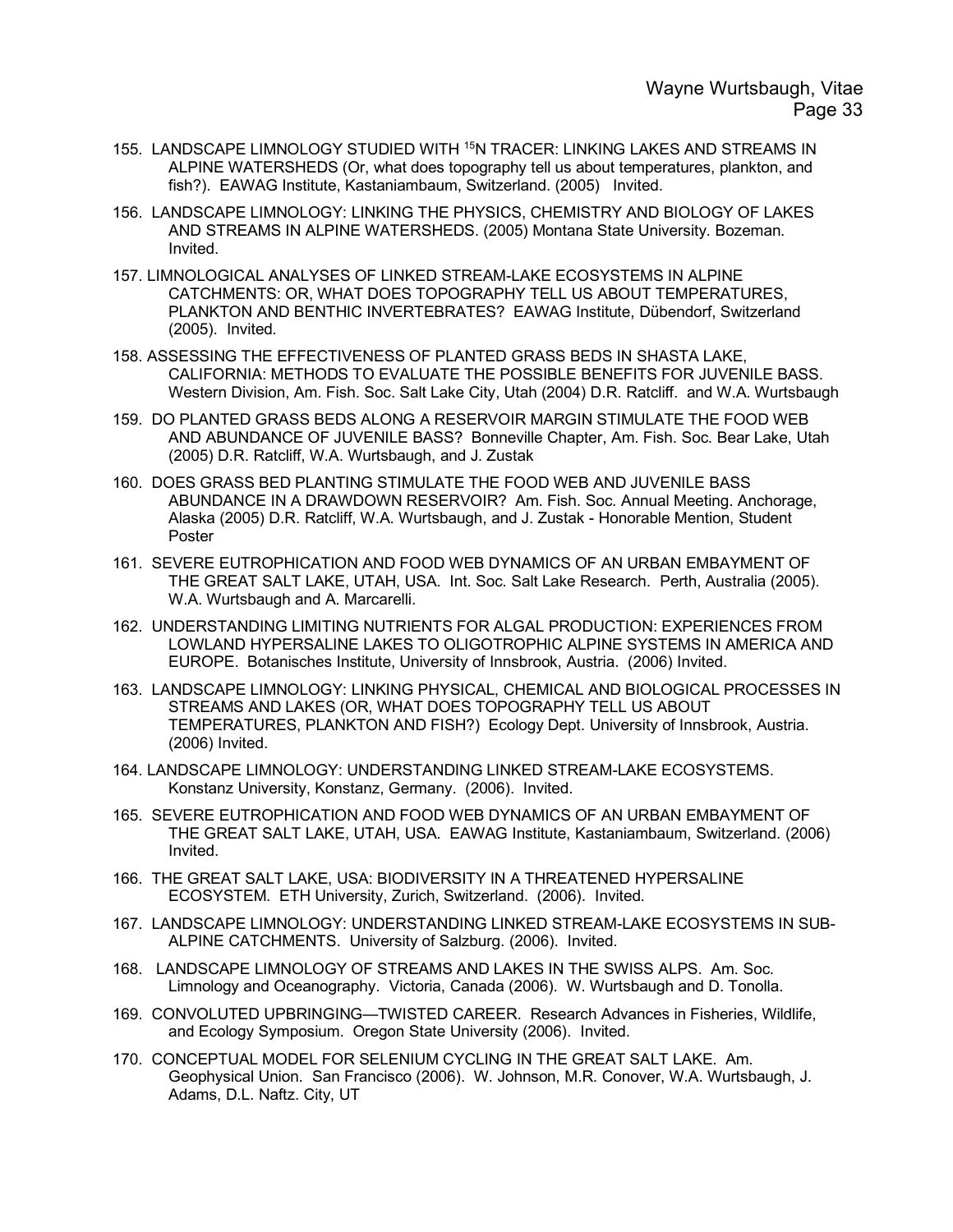- 171. EUTROPHICATION ISSUES IN FARMINGTON BAY AND THE GREAT SALT LAKE, UTAH. Utah Department of Environmental Quality. (2007). W.A. Wurtsbaugh. Invited.
- 172. ANALYSIS OF SELENIUM BIOACCUMULATION IN BENTHIC FOOD WEBS OF THE GREAT SALT LAKE, UTAH. Utah Division of Water Resources and the Great Salt Lake Science Panel. (2007) W.A. Wurtsbaugh. Invited.
- 173. EUTROPHICATION IN FARMINGTON BAY: A POLLUTED EMBAYMENT OF THE GREAT SALT LAKE. Great Salt Lake Alliance. (2007). W.A. Wurtsbaugh. Invited.
- 174. BENTHIC FOOD WEB ANALYSES OF MERCURY BIOACCUMULATION IN THE GREAT SALT LAKE: PROPOSED STUDIES. Great Salt Lake Mercury Team. (2007) W.A. Wurtsbaugh. Invited.
- 175. EUTROPHICATION IN FARMINGTON BAY AND ITS POTENTIAL IMPACTS ON WILDLIFE. Utah Wetlands Foundation., Salt Lake City, Utah. (2007). W.A. Wurtsbaugh. Invited.
- 176. LAKE LANDSCAPES BUFFER NUTRIENT FLUX AND ALGAL PRODUCTION IN MOUNTAIN WATERSHEDS. (2007) W.A. Wurtsbaugh, M.A. Baker, and H.W. Gross. Verhandlungen IVL 30 Part 3: p. 360. Abstract (2008).
- 177. NUTRIENT SUBSIDIES FROM EMBAYMENTS INFLUENCE BRINE SHRIMP GROWTH RATES IN THE GREAT SALT LAKE. (2007) W.A. Wurtsbaugh, D.L. Naftz, and S.R. Bradt.
- 178. A PRELIMINARY ANALYSIS OF "LAKE STENCH" IN THE GREAT SALT LAKE (2007). Utah State University Runoff Conference. K. Bell and W. Wurtsbaugh.
- 179. NUTRIENT LOADING, LINKAGES AMONG BAYS, AND EUTROPHICATION IN THE GREAT SALT LAKE (2008). Utah Department of Natural Resources Great Salt Lake Technical Team meeting, Salt Lake City. W.A. Wurtsbaugh, D.L. Naftz, and S.R. Bradt.
- 180. LOADING AND BIOGEOCHEMICAL CYCLING OF ANTHROPOGENIC CONTAMINANTS IN GREAT SALT LAKE, UTAH (2008) D.L. Naftz, C. Fuller, W.P. Johnson, W. Wurtsbaugh, K. Beisner, X. Diaz and M. Burkardt. European Geosciences Union.
- 181. EUTROPHICATION AND CONNECTIVITY AMONG BAYS OF THE GREAT SALT LAKE: WHAT HAPPENS IN FARMINGTON BAY DOESN'T STAY IN FARMINGTON BAY. Utah State University's 4th Annual Interdisciplinary Water Conference: Water Science and Water Management in a Water-Short West (2008). Logan, Utah. W.A. Wurtsbaugh, D.L. Naftz, and S.R. Bradt.
- 182. NUTRIENT LIMITATION OF PHYTOPLANKTON BY NITROGEN AND PHOSPHORUS: EROSION OF THE PHOSPHORUS PARADIGM. (2009). Am. Soc. Limnol. Oceanography, Nice, France. W.A. Wurtsbaugh and W. Lewis III.
- 183. FRESHWATER RESPONSES TO NITROGEN AND PHOSPHORUS POLLUTION AND A CASE STUDY OF CUTLER AND DINGLE MARSH WETLANDS. (2009) Water Initiative Seminar Series, Utah State University, Logan, Utah. W.A. Wurtsbaugh.
- 184. TEMPORAL AND SPATIAL VARIATION OF NUTRIENT AVAILABILITY IN MOUNTAIN LAKES. Utah State University Runoff Conference (2009). C. Dixon and W.A. Wurtsbaugh.
- 185. NITROGEN FLOW PATHWAYS THROUGH AN ALPINE LAKE. (2009). Utah State University Runoff Conference (2009). D.M. Epstein and W.A. Wurtsbaugh.
- 186. MERCURY POOLS OF THE GREAT SALT LAKE. (2009). Utah State University Runoff Conference (2009). C.W. Izdepski and W.A. Wurtsbaugh.
- 187. THE INFLUENCE OF WATERSHED COMPLEXITY ON DOWNSTREAM BIOTIC PRODUCTIVITY IN SMALL MOUNTAIN WATERSHEDS. (2009). Utah State University Runoff Conference (2009). M.J. Kang and W.A. Wurtsbaugh.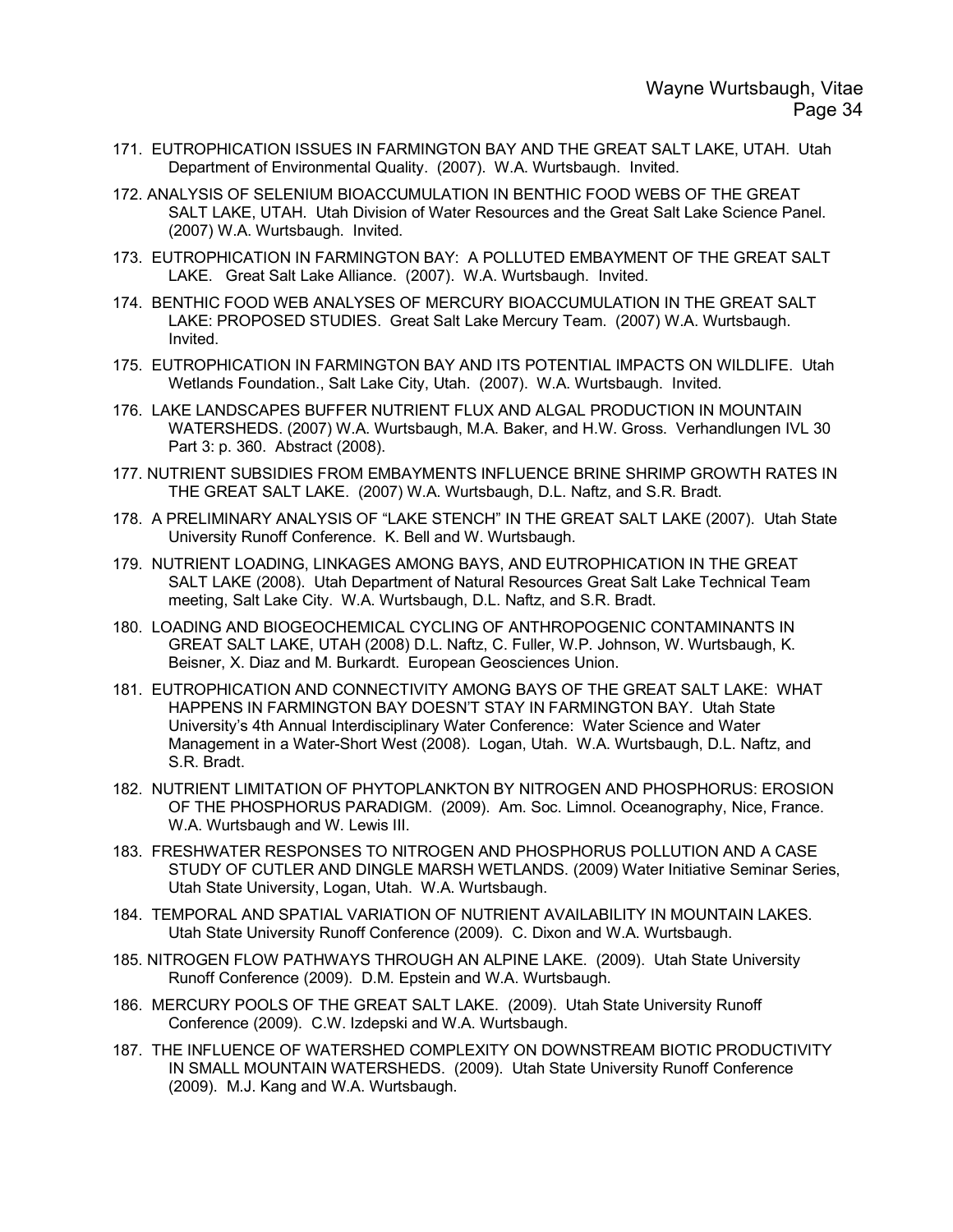- 188. STROMATOLITE COMMUNITY ANALYSES AND HEAVY METAL BIOACCUMULATION IN THE GREAT SALT LAKE, UTAH. (2009). Ecological Soc. America. Albuquerque, NM. W.A. Wurtsbaugh and C. Izdepski.
- 189. LIMNOLOGY OF THE GREAT SALT LAKE: ONE CRAZY PLACE. (2010). Venture Academy, Ogden, UT. W. Wurtsbaugh. (invited)
- 190. SEVERE EUTROPHICATION IN FARMINGTON BAY, A POLLUTED BAY IN THE GREAT SALT LAKE. Friends of Great Salt Lake Forum. Salt Lake City (2010). W. Wurtsbaugh, A. Marcarelli and G. Boyer.
- 191. STROMATOLITE BIOSTROME COMMUNITIES IN THE GREAT SALT LAKE: THEIR IMPORTANCE FOR SELENIUM AND MERCURY BIOACCUMULATION IN THE FOOD WEB. Am. Soc. Limnol. Oceanography. Santa Fe (2010). W.A. Wurtsbaugh.
- 192. DO ARTEMIA BIOACCUMULATE METHYLMERCURY FROM THE MONIMOLIMNION OF THE GREAT SALT LAKE (UTAH)? Santa Fe (2010). E. Fleming and W.A. Wurtsbaugh.
- 193. LANDSCAPE LIMNOLOGY: INFLUENCE OF UPSTREAM LAKES ON DOWNSTREAM PRODUCTIVITY OF A WATERSHED. Am. Soc. Limnol. Oceanography. Santa Fe (2010). M. Kang, W. Wurtsbaugh and M. Baker.
- 194. THE GREAT SALT LAKE'S DEEP BRINE LAYER AND ITS IMPORTANCE FOR MERCURY BIOACCUMULATION IN BRINE SHRIMP. Wayne Wurtsbaugh and Erin Jones. Forestry, Fire and State Lands Great Salt Lake Technical Team (July 2010).
- 195. MONITORING WATER QUALITY OF GREAT SALT LAKE USING LANSAT 5 THEMEMATIC MAPPER (TM). Kang, M.J., C. Neale and W.A. Wurtsbaugh. Runoff Conference, Utah State University, Logan, UT. (2011).
- 196. BRINE SHRIMP BIOACCUMULATION OF MERCURY FROM THE DEEP BRINE LAYER OF THE GREAT SALT LAKE. E. Fleming and W.A. Wurtsbaugh. Runoff Conference, Utah State University, Logan, UT. (2011).
- 197. NUTRIENT LIMITATION IN MAR CHIQUITA (CORDOBA, ARGENTINA). A. Pilati, W.A. Wurtsbaugh, M. Castellino, E.D. Curto, and E.H. Bucher. Internat. Soc. For Salt Lake Research. Miramar, Argentina, (2011).
- 198. MERCURY AND SELENIUM BIOACCUMULATION IN THE STROMATOLITE COMMUNITY IN THE GREAT SALT LAKE, UTAH. W.A. Wurtsbaugh and C.W. Izdepski. Internat. Soc. For Salt Lake Research. Miramar, Argentina, (May, 2011; invited).
- 199. PALEOLIMNOLOGICAL ANALYSIS OF EUTROPHICATION AND ARTEMIA CRYPTOBIOLOGY IN THE GREAT SALT LAKE (USA). W.A. Wurtsbaugh, P.R. Leavitt and K.A. Moser. Internat. Soc. For Salt Lake Research. Miramar, Argentina, (May, 2011; invited).
- 200. ECOLOGIA Y CONTAMINACION DEL GRAN LAGO SALADO, (EEUU). W.A. Wurtsbaugh. Universidad de la Pampa, Santa Rosa, Argentina (March, 2011; invited)
- 201. LAGOS EN CUENCAS HIDROGRFICAS DE MONTANA: TRANSPORTE DE NUTRIENTES, LA HIDROLOGIA Y LOS SALMONES. W.A. Wurtsbaugh. Universidad de Comahue, Bariloche, Argentina, (April 2011; invited).
- 202. LIMNOLOGIA Y ECOLOGIA DE LOS SALMONES ROJAS EN LAS MONTNAS DE SAWTOOTH, IDAHO, USA. W.A. Wurtsbaugh. Universidad Nacional de Salta, Argentina, (June, 2011, invited).
- 203. ECOLOGIA Y LA CONTAMINACION DEL GRAN LAGO SALADO (EEUU). W.A. Wurtsbaugh. Instituto de PROIMI, Tucaman, Argentina, (June, 2011; invited).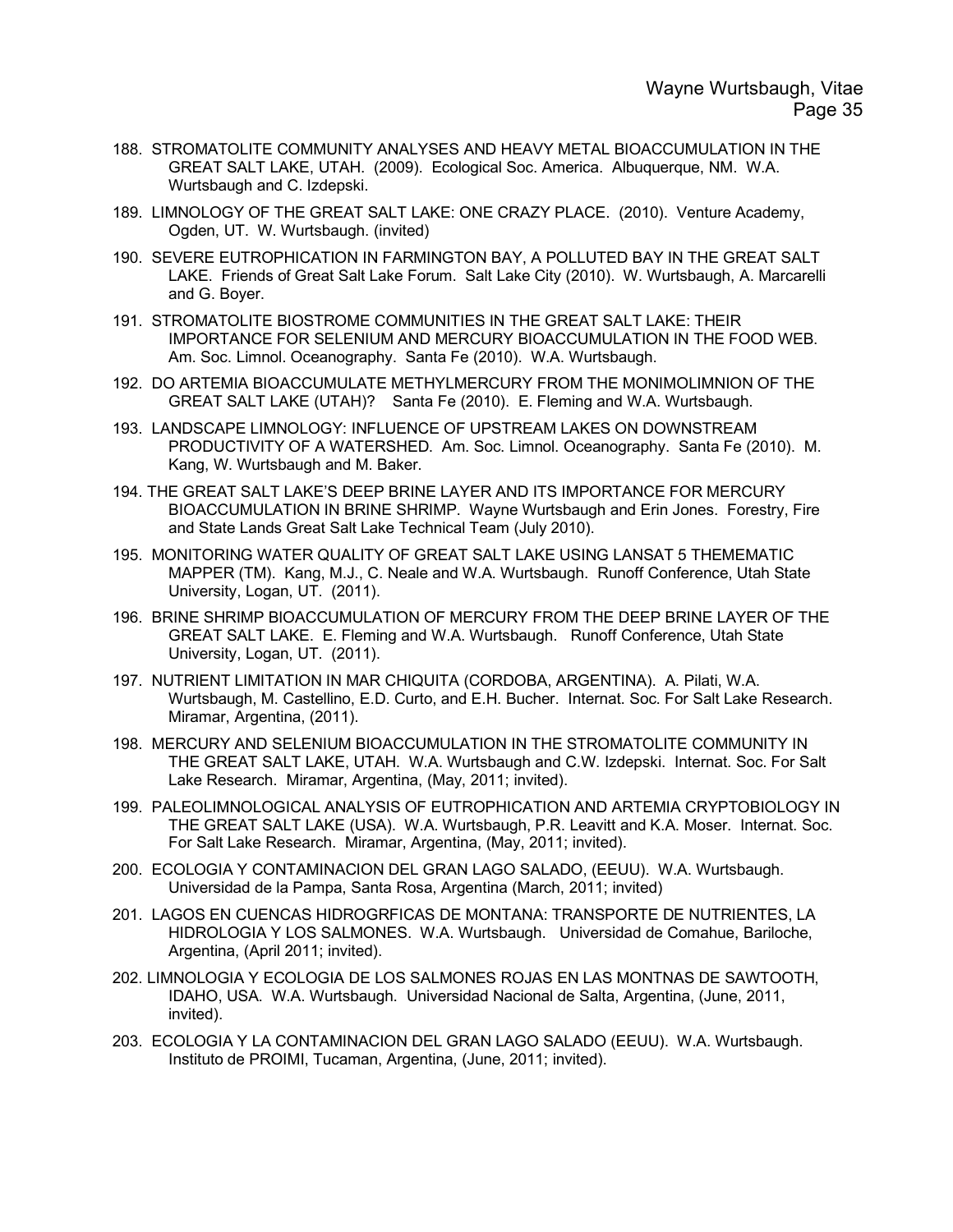- 204. EL GRAN LAGO SALADO DE LOS ESTADOS UNIDOS: CONTAMINACION Y UN ANALISIS PALEOLIMNOLOGICO DE LOS CAMBIOS. W.A. Wurtsbaugh. Facultad de Geologia, Universidad de Cordoba, Argentina. (June, 2011; invited).
- 205. MERCURY IN THE PELAGIC AND BENTHIC FOOD WEBS OF THE GREAT SALT LAKE. W.A. Wurtsbaugh and E. Fleming. Great Salt Lake Technical Team, Salt Lake City. (June 2011; invited).
- 206. BIOSTROME COMMUNITIES AND MERCURY AND SELENIUM BIOACCUMULATION IN THE GREAT SALT LAKE (UTAH, USA). Wayne A. Wurtsbaugh, Jodi Gardberg and Caleb Izdepski. Great Salt Lake Technical Team, Salt Lake City. (July 2011; invited).
- 207. NITROGEN AND PHOSPHORUS LIMITATION OF ALGAL GROWTH IN WESTERN LAKES. W.A. Wurtsbaugh and W.M. Lewis, Jr. EPA Region 8 Collaborative Workshop: Nutrients and Water Quality. Salt Lake City (Feb. 2011).
- 208. FISH DIVERSITY IN THE GREAT SALT LAKE. Hannah Moore and Wayne A. Wurtsbaugh. 2012 Great Salt Lake Issues Forum. Salt Lake City (June 2012).
- 209. MERCURY IN THE BRINE FLY FOOD WEB OF THE GREAT SALT LAKE. Great Salt Lake Issues Forum. Salt Lake City (June 2012; invited).
- 210. THE HISTORY OF METALS CONTAMINATION IN THE GREAT SALT LAKE, UTAH, REVEALED THROUGH A PALEOLIMNOLOGICAL ANALYSIS. Great Salt Lake Issues Forum. Salt Lake City (June 2012; invited).
- 209. NITROGEN CONTROL OF ALGAL PRODUC TION IN LINKED FRESHWATER-SALINE ECOSYSTEMS: IS IT WORTH IT? Wayne Wurtsbaugh, Hans. W. Paerl & William M. Lewis, Jr. Assoc. for Soc. Limnology and Oceanography, Otsu, Japan (July 2012; invited Tutorial Talk).
- 210. INFLUENCE OF DIKING AND CLIMATE ON SALINITIES IN GILBERT AND GUNNISON BAYS OF THE GREAT SALT LAKE. Sarah Null, W. Wurtsbaugh and C. Miller. Great Salt Lake Technical Team meeting, Salt Lake City (Jan 2013; invited).
- 211. HARMFUL ALGAL BLOOMS IN THE GREAT SALT LAKE (UTAH): SALINITY, NUTRIENT AND TOP-DOWN CONTROLS. Wayne Wurtsbaugh, Amy Marcarelli and Gregory Boyer. Association for the Sciences of Limnology and Oceanography (ASLO). New Orleans (Feb 2013).
- 212. COMPARAITVE ANALYSIS OF EUTROPHICATION IN THREE BAYS OF THE GREAT SALT LAKE. Wayne A. Wurtsbaugh and Amy Marcarelli. Runoff Conference, Utah State University, Logan, UT (April 2013).
- 213. CONTAMINACION POR METALES Y LA EUTROFICACION EN EL GRAN LAGO SALADO DE LOS ESTADOS UNIDOS. International Conference on Alto Andean Lakes. Trujillo, Peru. (Sept. 2013; invited).
- 214. APPROACHES FOR STUDYING FISH PRODUCTION: DO RIVER AND LAKE RESEARCHERS HAVE DIFFERENT PERSPECTIVES? B.G. Laub, K. Wheeler, C. Meredith, S. Null, B. Roper, R. Walker, W. Wurtsbaugh, N. Heredia, H. Mohn, D. Pluth, C. Saunders, and D. Stevens. Joint Aquatic Sciences Meeting, Portland, OR. (May 2014).
- 215. SALINITY-INDUCED CHANGES IN PLANKTONIC AND BENTHIC COMMUNITIES OF THE GREAT SALT LAKE: A MESOCOSM EXPERIMENT. B.D. Barnes and W.A. Wurtsbaugh. Joint Aquatic Sciences Meeting, Portland, OR. (May 2014).
- 216. A TOXIC AND DYNAMIC DEEP BRINE LAYER (MONIMOLIMNION) IN THE GREAT SALT LAKE. W.A. Wurtsbaugh. Joint Aquatic Sciences Meeting, Portland, OR. (May 2014).
- 217. SALINE LAKE PROBLEMS: MERCURY AND EUTROPHICATION IN UTAH'S GREAT SALT LAKE E.F. Jones and W.A. Wurtsbaugh. Joint Aquatic Sciences Meeting, Portland, OR. (May 2014).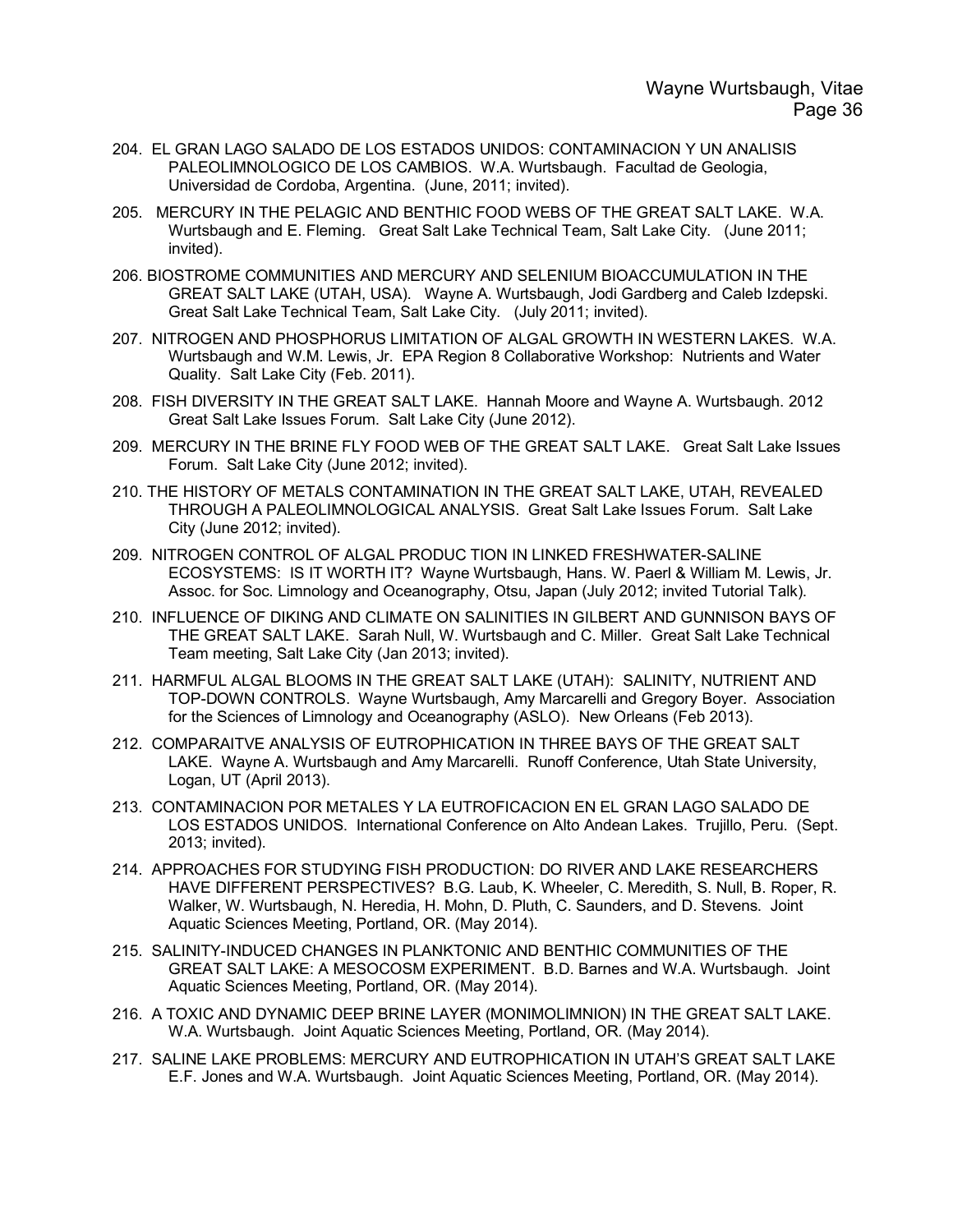- 218. INLAND SEAS: OUR SALT LAKES ARE IMPORTANT AND IN TROUBLE. W.A. Wurtsbaugh. Joint Aquatic Sciences Meeting, Portland, OR. (May 2014).
- 219. MANAGEMENT OF THE GREAT SALT LAKE ECOSYSTEM: WATER, ECONOMIC VALUES AND COMPETING INTERESTS. Saving Lake Urmia Conference. Urmia, Iran, (February 2014; invited).
- 220. IRAN'S DYING LAKE URMIA: LESSONS FOR THE GREAT SALT LAKE. Great Salt Lake Issues Forum, Salt Lake City (May 2014; invited)
- 221. INVESTIGATING THE EFFECT OF SALINITY CHANGE ON THE PLANKTONIC AND BENTHIC COMMUNITIES OF THE GREAT SALT LAKE, UTAH: A MESOCOSM EXPERIMENT. Great Salt Lake Issues Forum, Salt Lake City (May 2014; poster)
- 222. GREAT SALT LAKE: STRANGER IN UTAH'S BACKYARD. Utah State University Science Unwrapped series, Logan, UT (Jan 2015; invited).
- 223. DO PHOSPHORUS AND NITROGEN ACT SYNERGISTICALLY TO EXACERBATE ALGAL GROWTH AND EUTROPHICATION? Utah State University Spring Runoff Conference, Logan, UT (March 2015).
- 224. HOW NOT TO DO SCIENCE REVIEW OF FISH PRODUCTION STUDIES BY LAKE AND RIVER RESEARCHERS. Quinney College of Natural Resources, Logan, UT (April 2015; invited).
- 225. THE EFFECTS OF SALINITY ON PLANKTON AND BENTHIC COMMUNITIES IN THE GREAT SALT LAKE. W.A. Wurtsbaugh and Brian Barnes. Great Salt Lake Technical Team, Salt Lake City, UT (Dec. 2015; invited)
- 226. IMPACTS OF WATER DEVELOPMENT ON GREAT SALT LAKE AND THE WASATCH FRONT— ETHICAL QUESTIONS. W. Wurtsbaugh, S. Null, P. Wilcock, F. Howe, M. Hahnenberger and C. Miller. 27th Annual Environmental Ethics Symposium, Utah Valley University (March 2, 2016; invited).
- 227. BRINE SHRIMP GRAZING AND FECAL PRODUCTION INCREASE SEDIMENT EXPORT TO THE DEEP BRINE LAYER (MONIMOLIMION) OF THE GREAT SALT LAKE, UTAH. W.A. Wurtsbaugh and Piotr Maszczyk. Association for the Sciences of Limnology and Oceanography (ASLO). Santa Fe (June 2016).
- 228. IS CLIMATE CHANGE OR WATER DEVELOPMENT RESPONSIBLE FOR THE DESICCATION OF IRAN'S LAKE URMIA AND THE U.S.'S GREAT SALT LAKE? U.S,―Iran cooperation in addressing many dimensions of climate change. U.S. National Academy of Sciences, Trieste, Italy (24 December 2017, Invited).
- 228. DESICCATION OF GREAT SALT LAKE: IS IT UTAH'S ARAL SEA? Dept. of Civil and Environmental Engineering, Utah State Univ. (26 January 2018, Invited).
- 229. LESSONS FROM THE DESICCATION OF THE WORLD'S SALINE LAKES: IS IT TOO LATE FOR GREAT SALT LAKE? Friends of Great Salt Lake Forum. (10 May 2018, Invited).
- 230. GREAT SALT LAKE'S PEOPLE PROBLEM. Alta Club, Salt Lake City, Utah (19 June 2018, Invited).
- 231. CAN THE DESICCATION OF GREAT SALT LAKE BE STOPPED? W. Wurtsbaugh, C. Miller, S. Null, R.J. DeRose, P. Wilcock. Salt Lake Watershed Symposium, Salt Lake City, November 2018.
- 232. LIMNOLOGY OF GREAT SALT LAKE: A SYSTEM IN PERIL. Weber State University. January 18, 2019.
- 233. GREAT SALT LAKE: AN INTEGRATOR OF CLIMATE CHANGE AND WATER DEVELOPMENT. American Water Resources Association, Salt Lake City, May 13, 2019.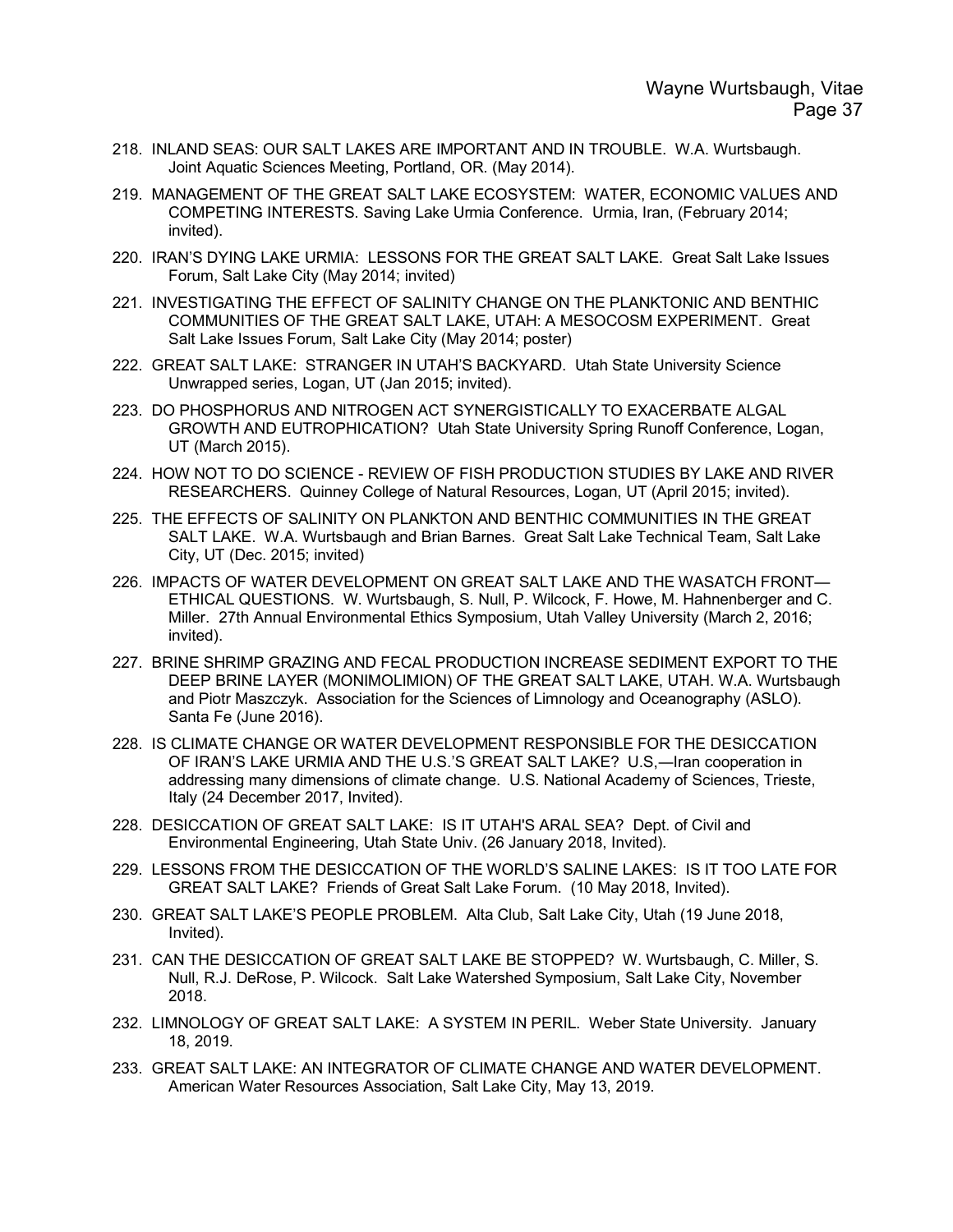- 234. DAY 'N' NIGHTZ: THE EFFECTS OF HYPOXIA ON PELAGIC ZOOPLANKTON POPULATION ESTIMATES AND MIGRATION PATTERNS. S.K. Goldfarb, W. Wurtsbaugh and 42 other authors. GLEON 21 All Hands Meeting, Deerhurst Resort, Ontario, Canada, November 2019.
- 235. THE GREAT SALT LAKE WATERSHED: MULTIPLE USES AND MULTIPLE CONFLICTS. Utah Division of Wildlife Resources, Salt Lake City. (12 November, 2019; Invited).
- 236. IMPACTS OF EUTROPHICATION ON BENTHIC INVERTEBRATES & FISH PREY OF BIRDS IN FARMINGTON AND BEAR RIVER BAYS OF GREAT SALT LAKE. Division of Forestry, Fire and State Lands (13 Aug 2019; Invited). With Trip Armstrong.
- 237. THE GREAT SALT LAKE: STRANGER IN YOUR BACKYARD. Stokes Nature Center Canyon Conversations (22 Feb 2020; Invited

## **PUBLIC OUTREACH & MEDIA APPERENCES (not listed prior to 2015)**

- 1. Salt Lake Tribune newspaper interview on mercury in the Great Salt Lake, February 2012.
- 2. Salt Lake Tribune interview on Great Salt Lake desiccation, February, 2015.
- 3. Salt Lake Tribune interview on lake levels and pollution. May, 2015.
- 4. KVNU radio interview on the Great Salt Lake. 13 Jan 2015, 30 minutes.
- 5. Utah Public Radio interview on the Great Salt Lake. 15 Jan 2015, 15 minutes
- 6. Science Unwrapped public lecture, Utah State University. 16 Jan 2015
- 7. Le Grand Lac de Sale (The Great Salt Lake) Secrete Life of Lakes Series, NOVA Media, ARTE France (released 2015). Featured in four segments.
- 8. Great Salt Lake's Iranian 'twin' is drying up. KSL Television, Salt Lake City. July 12, 2015.
- 9. Is drought to blame for drop in Utah's Great Salt Lake? Not likely. Ogden Standard Examiner, October 01, 2015.
- 10. Déjà vu: is Lake Urmia's demise a warning for Great Salt Lake? Ogden Standard Examiner, October 8, 2015.
- 11. Researchers: Don't blame the Great Salt Lake for bad smell. Associated Press. 18 Oct. 2015.
- 12. Researchers Warn About Impacts of Shrinking Great Salt Lake. KUER Public Radio Station, Salt Lake City, Utah. February 24, 2016.
- 13. Researchers: Don't blame drought for low Great Salt Lake. Salt Lake Tribune, February 24, 2016.
- 14. Will the Great Salt Lake be reduced to dust? Deseret News and KSL.COM, February 24, 2016.
- 15. Study evaluates humans' impact in dropping Great Salt Lake Ogden Standard Examiner, February 24, 2016.
- 16. Dry Lake City: USU Ecologists say Great Salt Lake is Shrinking. Utah State Today. February 25, 2016.
- 17. Utah researchers cite upstream diversions for decline in Great Salt Lake levels. Feb. 25, 2016. Mountain West News
- 18. Utah: Great Salt Lake has shrunk 48% since 1847 and scientists fear it will disappear. International Business Times, February 29, 2016
- 19. The Great Salt Lake, Better Off Without Us. UPR radio, February 29, 2016.
- 20. Utah: Great Salt Lake has shrunk 48% since 1847 and scientists fear it will disappear. Yahoo News. February 29, 2016.
- 21. Utah's Great Salt Lake is shrinking. Global Environmental Society. March 1, 2016.
- 22. Shrinking Great Salt Lake. Lake Scientist. March 1, 2016.
- 23. Thanks to Humans, the Great Salt Lake Is Drying Up: Diverting more water could pose serious health and economic threats to Utah. The Atlantic, Citylab. March 2, 2016.
- 24. Thanks to humans the Great Salt Lake is drying up. MSN News. March 3, 2016.
- 25. "Use it more wisely": USU professors warn of Great Salt Lake's lowering water levels. Herald Journal, Logan, UT. March 2, 2016.
- 26. Researchers: Utah's Great Salt Lake is drying up. Huston Chronicle. March 4, 2016.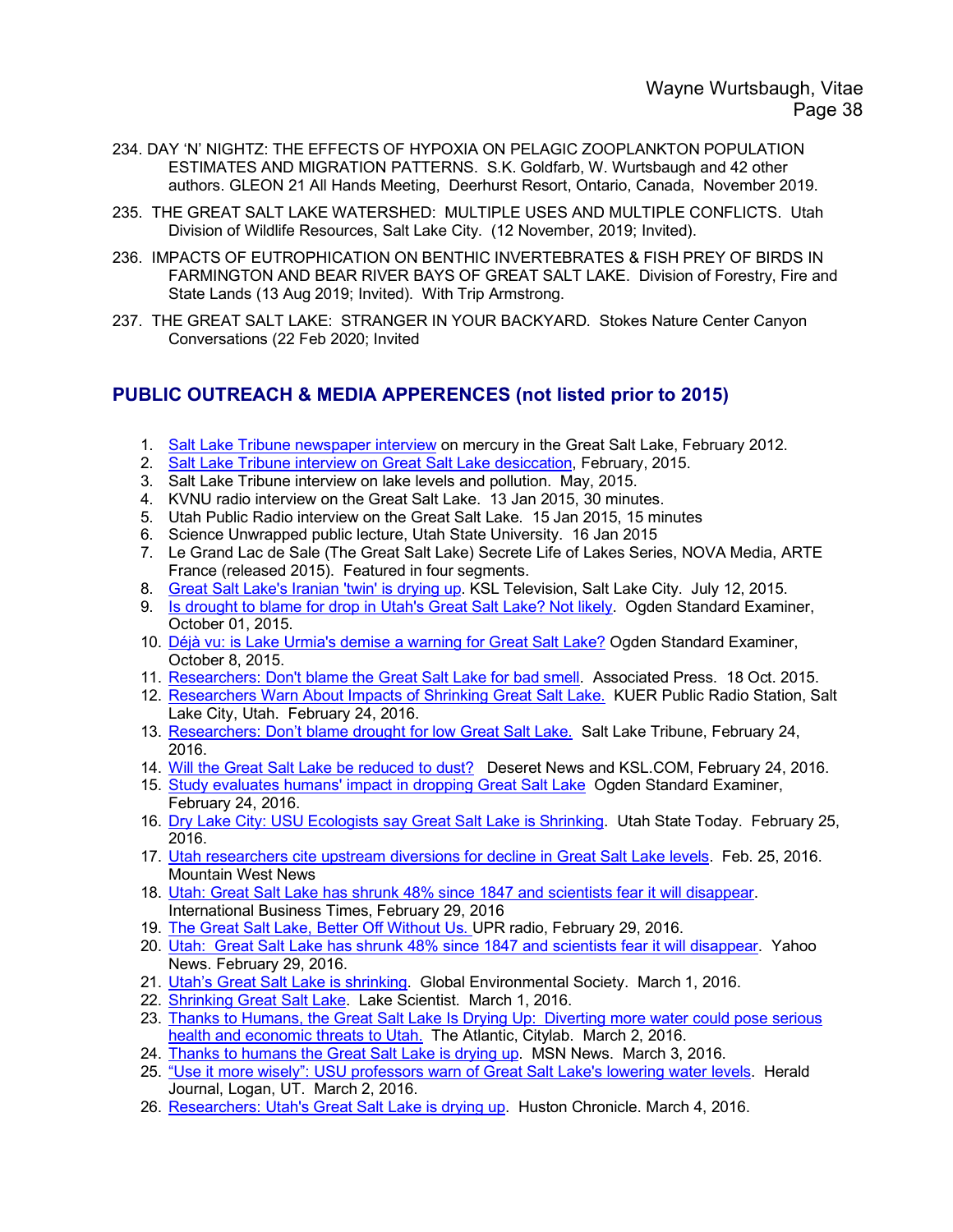- 27. Great Salt Lake, Utah's Defining Feature, Is Shrinking, Study. Counsel & Heal News, March 5, 2016.
- 28. Great Salt Lake: Utah's Defining Feature Is Shrinking, Study Says. HNGN, March 5, 2016.
- 29. The Great Vanishing Act of Utah's Great Salt Lake. Newser, March 8, 2016
- 30. Human intervention has caused Utah's Great Salt Lake to shrink. Digital Journal, March 8, 2016.
- 31. Utah's Great Salt Lake Is Shrinking, And Scientists Say We're To Blame. Huffington Post, March 9, 2016.
- 32. Bolivia's Second-Largest Lake Dries Up: Is Utah's Great Salt Lake Next? EcoWatch, March 10, 2016.
- 33. Scientists are worried this US lake could disappear entirely. CanMua News, March 9, 2016.
- 34. Utah's Great Salt Lake Rapidly Vanishing. MADMIKESAMERICA, March 13, 2016
- 35. Utah's Great Salt Lake is shrinking, experts say. Accuweather, March 23, 2016.
- 36. Taming Toxic Algae Blooms. Janet Pelly, ACS Central Science, 2016.
- 37. Scientists warn that saline lakes in dire situation worldwide: Researchers study Great Salt Lake in Utah. ScienceDaily, October 23, 2016.
- 38. Scientists Warn That Saline Lakes In Dire Situation Worldwide. WaterOnline. October 23, 2016.
- 39. Utah's Great Salt Lake is shrinking. Fox News Science, December 5, 2016.
- 40. Environmental Politics: Something Strange. Robert Lawrence, Catalyst Magazine, Aug. 1, 2016.
- 41. Causeway breach helping water-starved northern half of Great Salt Lake: Long term lake outlook depends on weather and conservation. Box Elder News Journal. December, 2016
- 42. Utah's Great Salt Lake has lost half its water, thanks to thirsty humans. Sarah Derouin. Science Magazine. November 2017.
- 43. Great Salt Lake, Utah (image). EurekAlert. AAAS.
- 44. Utah's Great Salt Lake Has Lost Half Its Water. S. Radhakrishnan, International Business Times. November 6, 2017.
- 45. Great Salt Lake shrinking may be due to humans' thirst, not climate change. Axios. Erin Ross. November 6, 2017.
- 46. First climate change, now thirsty humans blamed for Utah's Great Salt Lake drying up. Gov't Slaves, November 4, 2017.
- 47. Seeking the source of the vanishing Great Salt Lake. Joanna Klein. New York Times, November 28, 2017.
- 48. Scientists say the Great Salt Lake is disappearing, but could Utah residents save it? Salt Lake Tribune, December 16, 2017.
- 49. Earth Day: USU professor studies the disappearing Great Salt Lake, K. Fasching. April 22, 2018
- 50. What To Make Of A Diminishing Lake? J. DeVilbiss. Utah State Magazine. Jan. 4, 2019
- 51. Decreasing water levels threaten the Great Salt Lake's future. G. Wilcox. Cover story, Salt Lake City Weekly. May 8, 2019
- 52. What to make of a diminishing lake? Cover story, Utah State Magazin.John Devilbiss, Jan. 4, 2019.
- 53. Revisiting The Disappearing Great Salt Lake. Utah State Public Radio interview (54 min.). Sep 23, 2019.

### **PUBLISHED & DISPLAYED PHOTOS** (see http://aslo.net/photopost/) for other water-related photos)

- 1. Stromatolites in Shark Bay, Australia. 2007. *In*, Ciencias Naturales 9, F. Arbeláez. Editorial Santillana, Colombia.
- 2. Secchi disk measurement in frozen lake. 2007. *In,* Exploring the World Ocean, S. Chamberlin and T. Dickey. McGraw-Hill, New York
- 3. Langmuir streaks on Quake Lake, Montana. 2007. *In*, Introduction to the Biology of Marine Life, 9th edition. J. Sumich and J. Morrissey. Jones & Bartlett Publishers.
- 4. The outflow of Yellow Belly Creek from Yellow Belly Lake, Sawtooth Mountain. (2007). Cover photograph for Freshwater Biology, V. 52.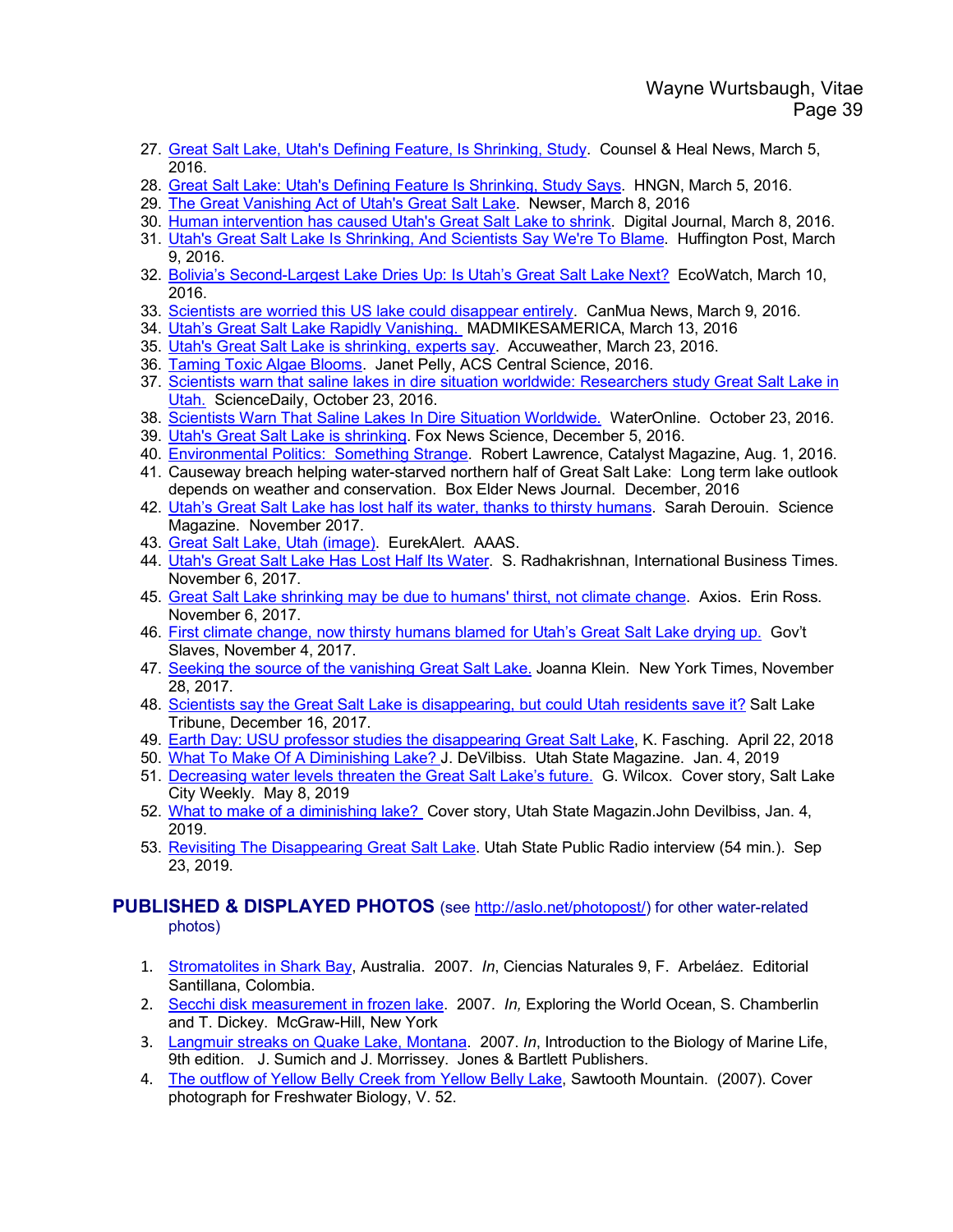- 5. Cape Leeuwin, Australia. *In,* Australian Natural History (http://nicholnl.wcp.muohio.edu/ DingosBreakfastClub /Australia)
- 6. Langmuir streaks on Quake Lake, Montana. 2007. *In,* The Cottage Bible, G. Mackie, Boston Mills Press.
- 7. Langmuir streaks on Quake Lake, Montana. 2008 *In,* P.R. Pinet, Invitation to Oceanography, 5th ed. Ascend Learning Company.
- 8. Riparian Fencing in Idaho & Large Woody Debris in Oregon Stream. 2008. *In,* Mitchell, M.K., W.B. Strapp and Dana Katz. Field Manual for Water Quality Monitoring. Kendall/Hunt Publishing. Dubuque.
- 9. Kokanee salmon and large woody debris. 2009. *In,* Expanded Diet for a Small Lake. New York State Federation of Lake Association and the New York Dept. of Environ. Conservation.
- 10. Purple-sulfur bacteria in Great Salt Lake. 2009. *In, Gymnasie*-BIOS, V. 2, Gyldendal Publisher.
- 11. Clarke-Bumpus plankton net. 2010. *In,* The Science of Oceanography, Nova Science Publishers, Inc. Hauppauge NY.
- 12. Foam on Gunnison Bay, Great Salt Lake. 2009. M display, Living Planet Aquarium, Salt Lake City, Utah.
- 13. Box core for paleolimnological analyses of Great Salt Lake (Utah). 2010. *In,* The Science of Oceanography, Nova Science Publishers, Inc. Hauppauge NY.
- 14. Rhodamine tracer in Sawtooth mountain stream. 2011. *In,* Consortium of Universities for the Advancement of Hydrologic Science, booklet.
- 15. Langmuir streaks on Quake Lake, Montana. 2012. *In,* P.R. Pinet. 'Essential invitation to oceanography. Ascend Learning Material, Jones and Bartlett Learning, Burlington, MA.
- 16. Kayaking near Oravi, Finland and Obama Bay, Japan. 2013. Cover images in the Bulletin of the Association for the Advancement of Limnology and Oceanography 22 (2).
- 17. Kemmerer bottle in ice hole. 2014. *In,* J. Walther, Earth's Natural Resources. Jones & Bartlett Learning, Burlington, MA.
- 18. Playa wetland, Mar Chiquita, Argentina. 2014. *In,* D.B. Scott, P.J. Mudie and J. Frail-Gauthier. In press. Coastal Wetlands of the World. Cambridge University Press.
- 19. Phragmites on wetland pond of Great Salt Lake. 2014 (November). Wildfowl Magazine. Palm Coast, FL.
- 20. Great Salt Lake Railroad Causeway. 2014. *In*, White et al. Lakeline Magazine Fall: 25-29.
- 21. Harvesting a brine shrimp cyst slick. 2014. *In*, White et al. Lakeline Magazine Fall: 25-29.
- 22. Cutler Reservoir Wetlands and Wellsville Mountains, Utah. 2015. Entry display, Logan Regional Hospital, Logan, Utah.
- 23. Train on Great Salt Lake causeway. 2015 (January). Salt Lake Tribune, Salt Lake City, Utah
- 24. Great Salt Lake causeway. 2015 (January). Salt Lake Tribune, Salt Lake City, Utah.
- 25. Shark Bay stromatolites (Australia). In press. History and overview of cyanobacteria. In, European Cooperation in Science and Technology (COST).
- 26. Adult brine flies, *Ephydra cinerea*, Great Salt Lake. 2014. Thorp, J.H. and Covich, A.P. (eds.), Thorp and Covich's Freshwater Invertebrates, 4th Edition. Elsevier.
- 27. Cyanobacteria bloom in Farmington Bay, Great Salt Lake. 2015. Rosen, B.H. and A. St. Amand Field and laboratory guide to freshwater cyanobacteria harmful algal blooms for Native American and Alaska Native communities. USGS Open-File Report 2015-1164, 44 p. http://dx.doi.org/10.3133/ofr20151164.
- 28. Cutler Reservoir sunset. Nov., 2015. Huntsman School of Business Annual Report, Utah State University.
- 29. Train on Great Salt Lake causeway. 2016 (November). Salt Lake Tribune, Salt Lake City, Utah
- 30. Box corer. 2017. Application of Paleoenvironmental Techniques in Estuarine Studies. Weckström, K., Saunders, K., Gell, P., Skilbeck, G. (editors). Springer. ISBN 978-94-024-0990-1
- 31. Breach in Union Pacific railroad causeway, Great Salt Lake. 2016. Box Elder News Journal.
- 32. Sediment core from oligotrophic mountain lake (Sawtooth Mountains, Idaho). 2017. Ecology of Freshwaters: Earth's Bloodstream (5th edition) by B.R. Moss, John Wiley & Sons Ltd.